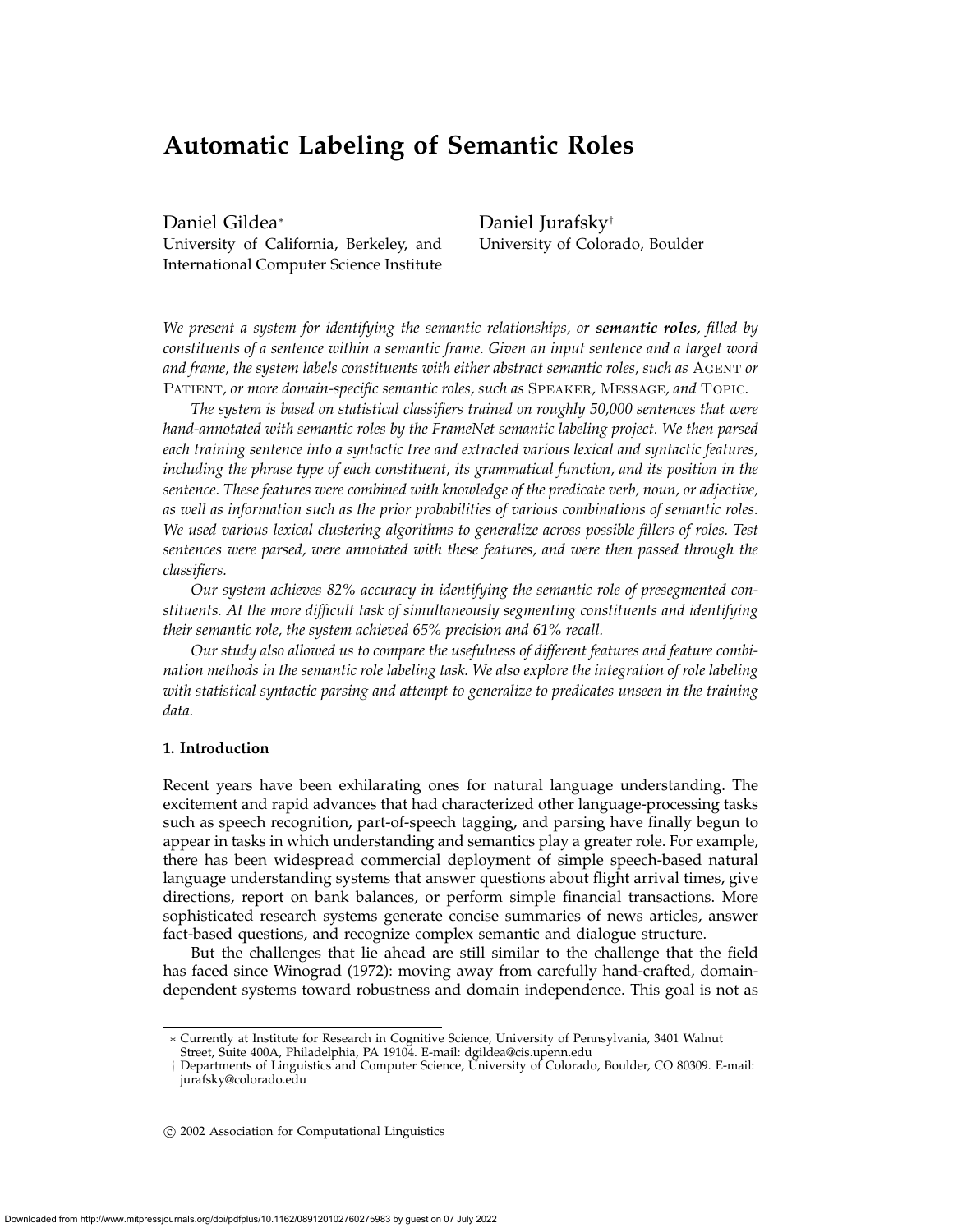Computational Linguistics Volume 28, Number 3

far away as it once was, thanks to the development of large semantic databases such as WordNet (Fellbaum 1998) and progress in domain-independent machine learning algorithms.

Current information extraction and dialogue understanding systems, however, are still based on domain-specific frame-and-slot templates. Systems for booking airplane information use domain-specific frames with slots like ORIG\_CITY, DEST\_CITY, or DE-PART\_TIME (Stallard 2000). Systems for studying mergers and acquisitions use slots like PRODUCTS, RELATIONSHIP, JOINT VENTURE COMPANY, and AMOUNT (Hobbs et al. 1997). For natural language understanding tasks to proceed beyond these specific domains, we need semantic frames and semantic understanding systems that do not require a new set of slots for each new application domain.

In this article we describe a shallow semantic interpreter based on semantic roles that are less domain specific than TO\_AIRPORT or JOINT\_VENTURE\_COMPANY. These roles are defined at the level of semantic frames of the type introduced by Fillmore (1976), which describe abstract actions or relationships, along with their participants. For example, the JUDGEMENT frame contains roles like JUDGE, EVALUEE, and REASON, and the STATEMENT frame contains roles like SPEAKER, ADDRESSEE, and MESSAGE, as the following examples show:

- (1)  $[J_{\text{u} \text{d} \text{g}} \in \text{She }]$  **blames**  $[I_{\text{value}} \in \text{the Government }] [I_{\text{Reason}} \in \text{far }]$  for failing to do enough to help ] .
- (2)  $\left[\begin{array}{cc}Message\\Hline\end{array}\right]$  (Nessage "I'll knock on your door at quarter to six"  $\left[\begin{array}{cc}Speaker\end{array}\right]$  Susan] said.

These shallow semantic roles could play an important role in information extraction. For example, a semantic role parse would allow a system to realize that the *ruling* that is the direct object of *change* in (3) plays the same Theme role as the *ruling* that is the subject of *change* in (4):

- (3) The canvassing board changed its ruling on Wednesday.
- (4) The ruling changed because of the protests.

The fact that semantic roles are defined at the frame level means, for example, that the verbs *send* and *receive* would share the semantic roles (SENDER, RECIPIENT, GOODS, etc.) defined with respect to a common Transfer frame. Such common frames might allow a question-answering system to take a question like (5) and discover that (6) is relevant in constructing an answer to the question:

- (5) Which party sent absentee ballots to voters?
- (6) Both Democratic and Republican voters received absentee ballots from their party.

This shallow semantic level of interpretation has additional uses outside of generalizing information extraction, question answering, and semantic dialogue systems. One such application is in word sense disambiguation, where the roles associated with a word can be cues to its sense. For example, Lapata and Brew (1999) and others have shown that the different syntactic subcategorization frames of a verb such as *serve* can be used to help disambiguate a particular instance of the word. Adding semantic role subcategorization information to this syntactic information could extend this idea to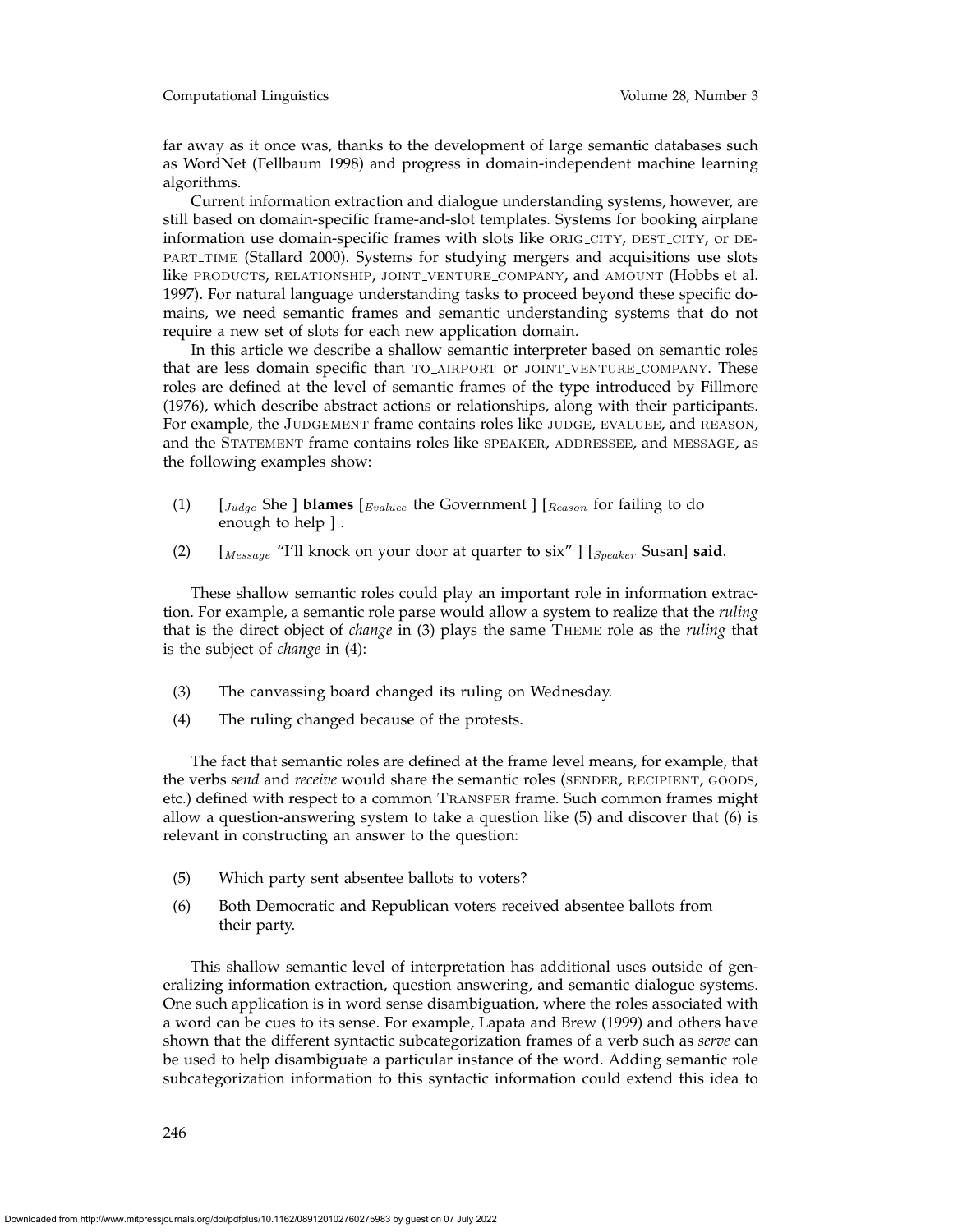use richer semantic knowledge. Semantic roles could also act as an important intermediate representation in statistical machine translation or automatic text summarization and in the emerging field of text data mining (TDM) (Hearst 1999). Finally, incorporating semantic roles into probabilistic models of language may eventually yield more accurate parsers and better language models for speech recognition.

This article describes an algorithm for identifying the semantic roles filled by constituents in a sentence. We apply statistical techniques that have been successful for the related problems of syntactic parsing, part-of-speech tagging, and word sense disambiguation, including probabilistic parsing and statistical classification. Our statistical algorithms are trained on a hand-labeled data set: the FrameNet database (Baker, Fillmore, and Lowe 1998; Johnson et al. 2001). The FrameNet database defines a tag set of semantic roles called **frame elements** and included, at the time of our experiments, roughly 50,000 sentences from the British National Corpus hand-labeled with these frame elements.

This article presents our system in stages, beginning in Section 2 with a more detailed description of the data and the set of frame elements or semantic roles used. We then introduce (in Section 3) the statistical classification technique used and examine in turn the knowledge sources of which our system makes use. Section 4 describes the basic syntactic and lexical features used by our system, which are derived from a Penn Treebank–style parse of individual sentences to be analyzed. We break our task into two subproblems: finding the relevant sentence constituents (deferred until Section 5), and giving them the correct semantic labels (Sections 4.2 and 4.3). Section 6 adds higher-level semantic knowledge to the system, attempting to model the selectional restrictions on role fillers not directly captured by lexical statistics. We compare hand-built and automatically derived resources for providing this information. Section 7 examines techniques for adding knowledge about systematic alternations in verb argument structure with sentence-level features. We combine syntactic parsing and semantic role identification into a single probability model in Section 8. Section 9 addresses the question of generalizing statistics from one target predicate to another, beginning with a look at domain-independent thematic roles in Section 9.1. Finally we draw conclusions and discuss future directions in Section 10.

# **2. Semantic Roles**

Semantic roles are one of the oldest classes of constructs in linguistic theory, dating back thousands of years to Panini's *kāraka* theory (Misra 1966; Rocher 1964; Dahiya 1995). Longevity, in this case, begets variety, and the literature records scores of proposals for sets of semantic roles. These sets of roles range from the very specific to the very general, and many have been used in computational implementations of one type or another.

At the specific end of the spectrum are domain-specific roles such as the FROM\_AIRport, to airport, or depart time discussed above, or verb-specific roles such as EATER and EATEN for the verb *eat*. The opposite end of the spectrum consists of theories with only two "proto-roles" or "macroroles": PROTO-AGENT and PROTO-PATIENT (Van Valin 1993; Dowty 1991). In between lie many theories with approximately 10 roles, such as Fillmore's (1971) list of nine: AGENT, EXPERIENCER, INSTRUMENT, OB-JECT, SOURCE, GOAL, LOCATION, TIME, and PATH.<sup>1</sup>

<sup>1</sup> There are scores of other theories with slightly different sets of roles, including those of Fillmore (1968), Jackendoff (1972), and Schank (1972); see Somers (1987) for an excellent summary.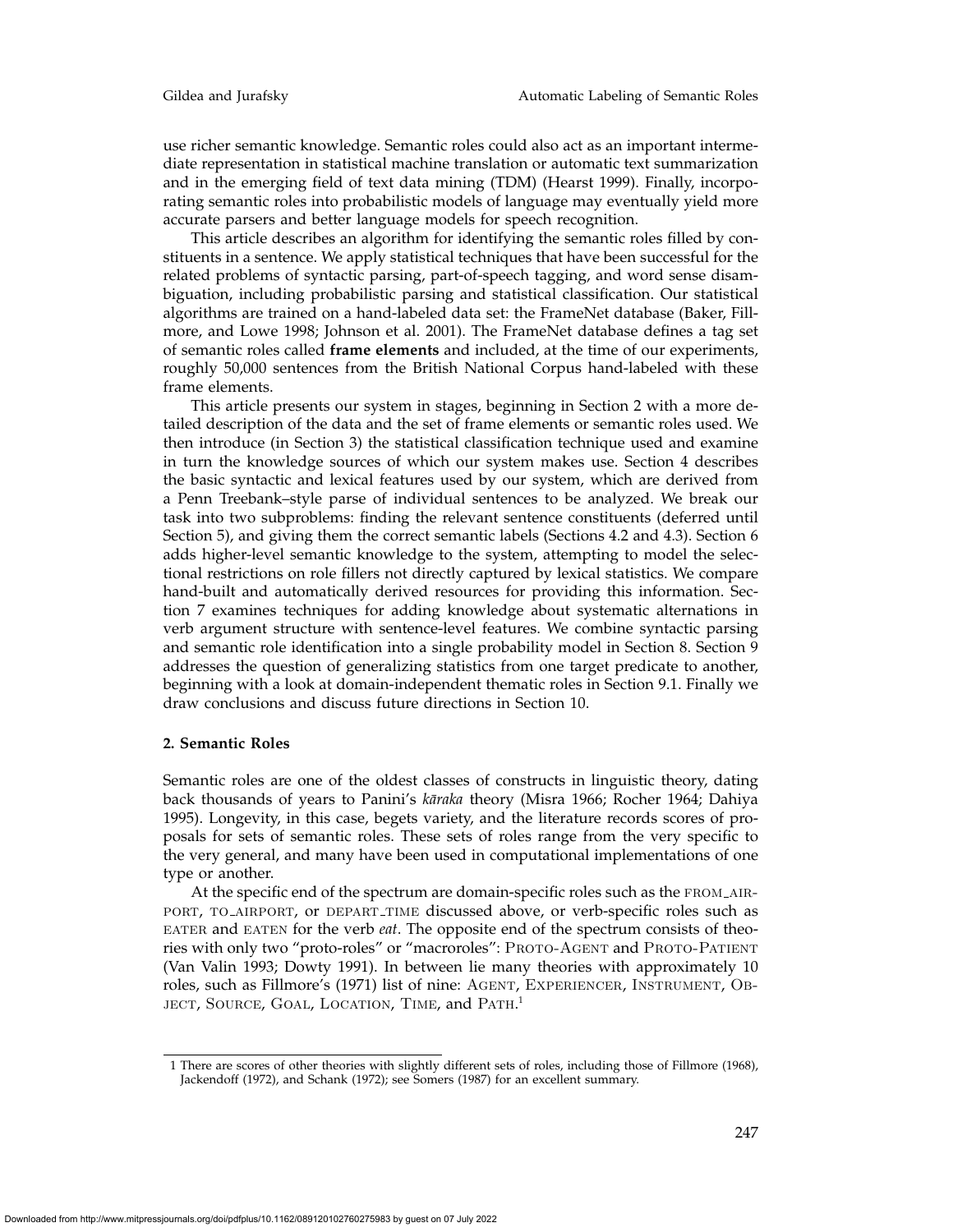#### Computational Linguistics Volume 28, Number 3



**Figure 1**

Sample domains and frames from the FrameNet lexicon.

Many of these sets of roles have been proposed by linguists as part of theories of **linking**, the part of grammatical theory that describes the relationship between semantic roles and their syntactic realization. Other sets have been used by computer scientists in implementing natural language understanding systems. As a rule, the more abstract roles have been proposed by linguists, who are more concerned with explaining generalizations across verbs in the syntactic realization of their arguments, whereas the more specific roles have more often been proposed by computer scientists, who are more concerned with the details of the realization of the arguments of specific verbs.

The FrameNet project (Baker, Fillmore, and Lowe 1998) proposes roles that are neither as general as the 10 abstract thematic roles, nor as specific as the thousands of potential verb-specific roles. FrameNet roles are defined for each semantic frame. A frame is a schematic representation of situations involving various participants, props, and other conceptual roles (Fillmore 1976). For example, the frame Conversation, shown in Figure 1, is invoked by the semantically related verbs *argue*, *banter*, *debate*, *converse*, and *gossip*, as well as the nouns *dispute*, *discussion*, and *tiff*, and is defined as follows:

(7) Two (or more) people talk to one another. No person is construed as only a speaker or only an addressee. Rather, it is understood that both (or all) participants do some speaking and some listening: the process is understood to be symmetrical or reciprocal.

The roles defined for this frame, and shared by all its lexical entries, include PROTAGONIST-1 and PROTAGONIST-2 or simply PROTAGONISTS for the participants in the conversation, as well as MEDIUM and TOPIC. Similarly, the JUDGMENT frame mentioned above has the roles JUDGE, EVALUEE, and REASON and is invoked by verbs such as *blame*, *admire*, and *praise* and nouns such as *fault* and *admiration*. We refer to the roles for a given frame as frame elements. A number of hand-annotated examples from the JUDGMENT frame are included below to give a flavor of the FrameNet database:

- (8)  $[J_{\text{ulge}}]$  She ] **blames**  $[I_{\text{value}}]$  the Government ]  $[I_{\text{Reason}}]$  for failing to do enough to help ] .
- (9) Holman would characterise this as **blaming**  $[E_{value}$  the poor  $]$ .

248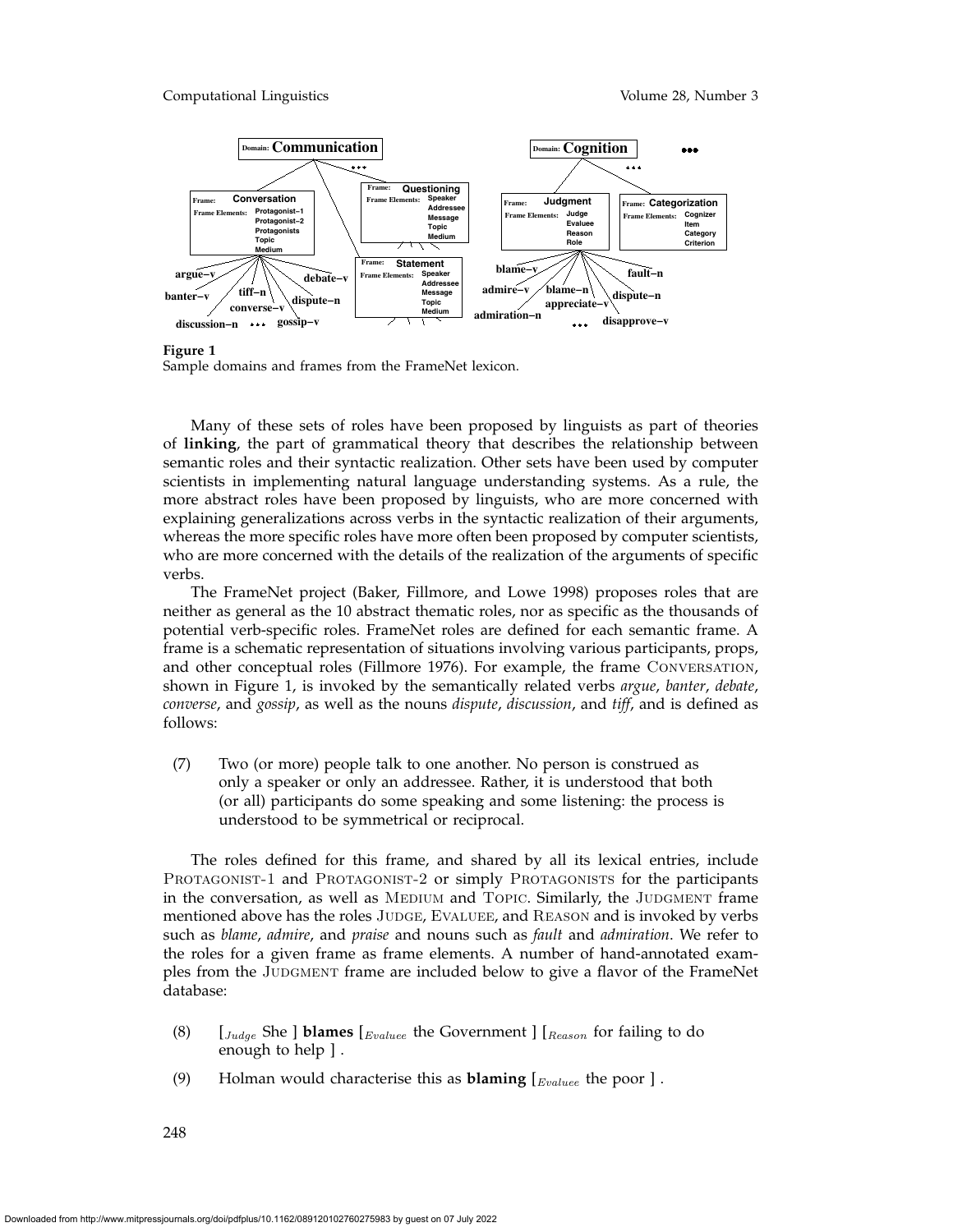- (10) The letter quotes Black as saying that  $J_{\nu d q e}$  white and Navajo ranchers ] misrepresent their livestock losses and **blame**  $[R_{reason}$  everything  $]$   $[\_E_{value}$ on coyotes ] .
- (11) The only dish she made that we could tolerate was  $[*Evaluate*$  syrup tart which<sup>2</sup> ]  $J_{\text{Judge}}$  we ] **praised** extravagantly with the result that it became our unhealthy staple diet.
- (12) I'm bound to say that I meet a lot of  $[\iint_{\text{u}dge}]$  people who  $]$  **praise**  $[\iint_{\text{Evaluate}}]$ me ] [*Reason* for speaking up ] but don't speak up themselves.
- (13) Specimens of her verse translations of Tasso (*Jerusalem Delivered*) and Verri (*Roman Nights*) circulated to [ *Manner* warm ] [Judge critical ] **praise**; but "unforeseen circumstance" prevented their publication.
- (14) And if Sam Snort hails Doyler as monumental is he perhaps erring on the side of being excessive in [ Judge his ] **praise**?

Defining semantic roles at this intermediate frame level helps avoid some of the well-known difficulties of defining a unique small set of universal, abstract thematic roles while also allowing some generalization across the roles of different verbs, nouns, and adjectives, each of which adds semantics to the general frame or highlights a particular aspect of the frame. One way of thinking about traditional abstract thematic roles, such as AGENT and PATIENT, in the context of FrameNet is to conceive them as frame elements defined by abstract frames, such as *action* and *motion*, at the top of an inheritance hierarchy of semantic frames (Fillmore and Baker 2000).

The examples above illustrate another difference between frame elements and thematic roles as commonly described in the literature. Whereas thematic roles tend to be arguments mainly of verbs, frame elements can be arguments of any predicate, and the FrameNet database thus includes nouns and adjectives as well as verbs.

The examples above also illustrate a few of the phenomena that make it hard to identify frame elements automatically. Many of these are caused by the fact that there is not always a direct correspondence between syntax and semantics. Whereas the subject of *blame* is often the JUDGE, the direct object of *blame* can be an EVALUEE (e.g., *the poor* in "blaming the poor") or a Reason (e.g., *everything* in "blame everything on coyotes"). The identity of the JUDGE can also be expressed in a genitive pronoun, (e.g., *his* in "his praise") or even an adjective (e.g., *critical* in "critical praise").

The corpus used in this project is perhaps best described in terms of the methodology used by the FrameNet team. We outline the process here; for more detail see Johnson et al. (2001). As the first step, semantic frames were defined for the general domains chosen; the frame elements, or semantic roles for participants in a frame, were defined; and a list of **target words**, or lexical predicates whose meaning includes aspects of the frame, was compiled for each frame. Example sentences were chosen by searching the British National Corpus for instances of each target word. Separate searches were performed for various patterns over lexical items and part-of-speech sequences in the target words' context, producing a set of **subcorpora** for each target word, designed to capture different argument structures and ensure that some examples of each possible syntactic usage of the target word would be included in

<sup>2</sup> The FrameNet annotation includes both the relative pronoun and its antecedent in the target word's clause.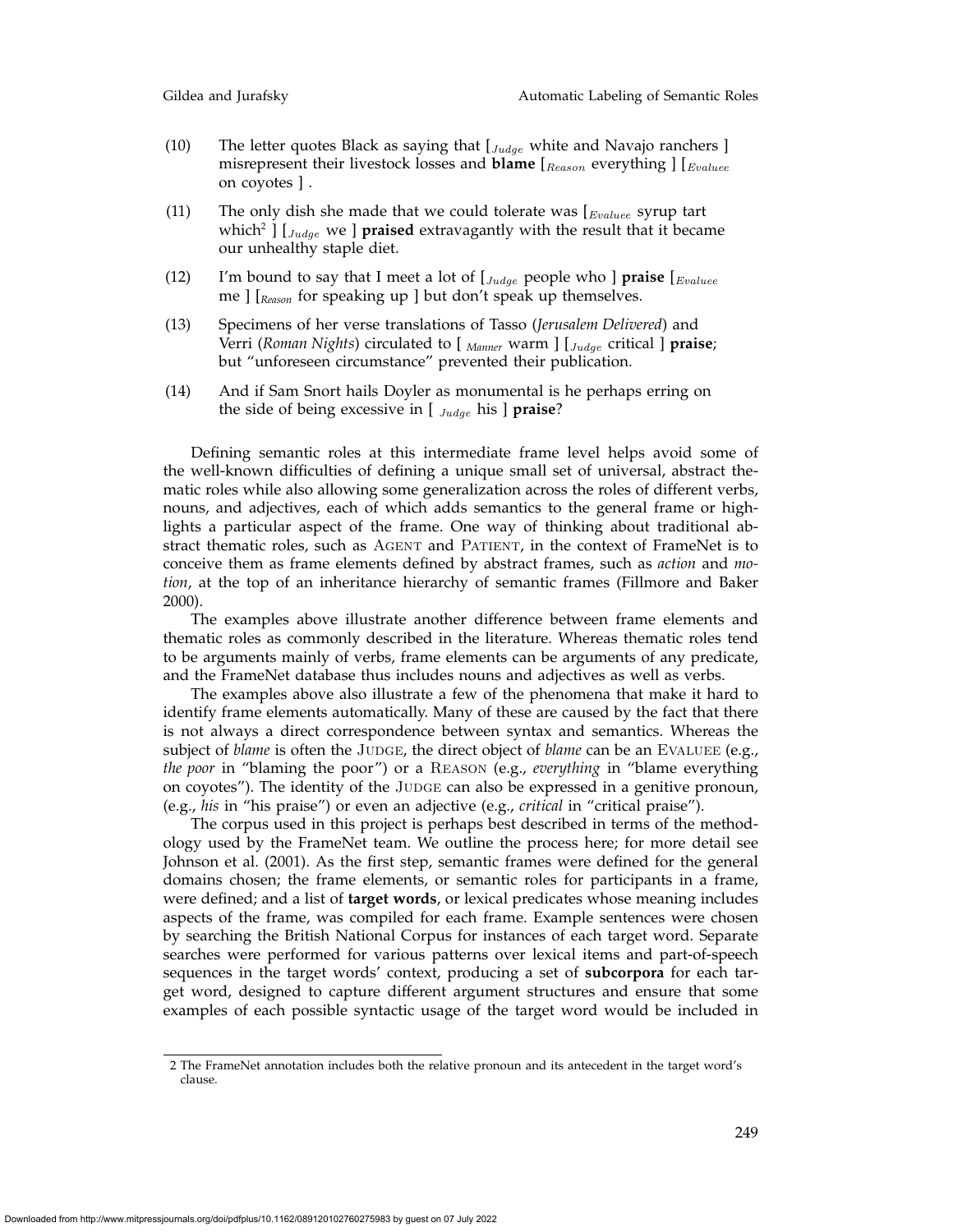the final database. Thus, the focus of the project was on completeness of examples for lexicographic needs, rather than on statistically representative data. Sentences from each subcorpus were then annotated by hand, marking boundaries of each frame element expressed in the sentence and assigning tags for the annotated constituent's frame semantic role, syntactic category (e.g., noun phrase or prepositional phrase), and grammatical function in relation to the target word (e.g., object or complement of a verb). In the final phase of the process, the annotated sentences for each target word were checked for consistency. In addition to the tags just mentioned, the annotations include certain other information, which we do not make use of in this work, such as word sense tags for some target words and tags indicating metaphoric usages.

Tests of interannotator agreement were performed for data from a small number of predicates before the final consistency check. Interannotator agreement at the sentence level, including all frame element judgments and boundaries for one predicate, varied from .66 to .82 depending on the predicate. The kappa statistic (Siegel and Castellan 1988) varied from .67 to .82. Because of the large number of possible categories when boundary judgments are considered, kappa is nearly identical to the interannotator agreement. The system described in this article (which gets .65/.61 precision/recall on individual frame elements; see Table 15) correctly identifies all frame elements in 38% of test sentences. Although this .38 is not directly comparable to the .66–.82 interannotator agreements, it's clear that the performance of our system still falls significantly short of human performance on the task.

The British National Corpus was chosen as the basis of the FrameNet project despite differences between British and American usage because, at 100 million words, it provides the largest corpus of English with a balanced mixture of text genres. The British National Corpus includes automatically assigned syntactic part-of-speech tags for each word but does not include full syntactic parses. The FrameNet annotators did not make use of, or produce, a complete syntactic parse of the annotated sentences, although some syntactic information is provided by the grammatical function and phrase type tags of the annotated frame elements.

The preliminary version of the FrameNet corpus used for our experiments contained 67 frame types from 12 general semantic domains chosen for annotation. A complete list of the semantic domains represented in our data is shown in Table 1, along with representative frames and predicates. Within these frames, examples of a total of 1,462 distinct lexical predicates, or target words, were annotated: 927 verbs, 339 nouns, and 175 adjectives. There are a total of 49,013 annotated sentences and 99,232 annotated frame elements (which do not include the target words themselves).

How important is the particular set of semantic roles that underlies our system? For example, could the optimal choice of semantic roles be very dependent on the application that needs to exploit their information? Although there may well be application-specific constraints on semantic roles, our semantic role classifiers seem in practice to be relatively independent of the exact set of semantic roles under consideration. Section 9.1 describes an experiment in which we collapsed the FrameNet roles into a set of 18 abstract thematic roles. We then retrained our classifier and achieved roughly comparable results; overall performance was 82.1% for abstract thematic roles, compared to 80.4% for frame-specific roles. Although this doesn't show that the detailed set of semantic roles is irrelevant, it does suggest that our statistical classification algorithm, at least, is relatively robust to even quite large changes in role identities.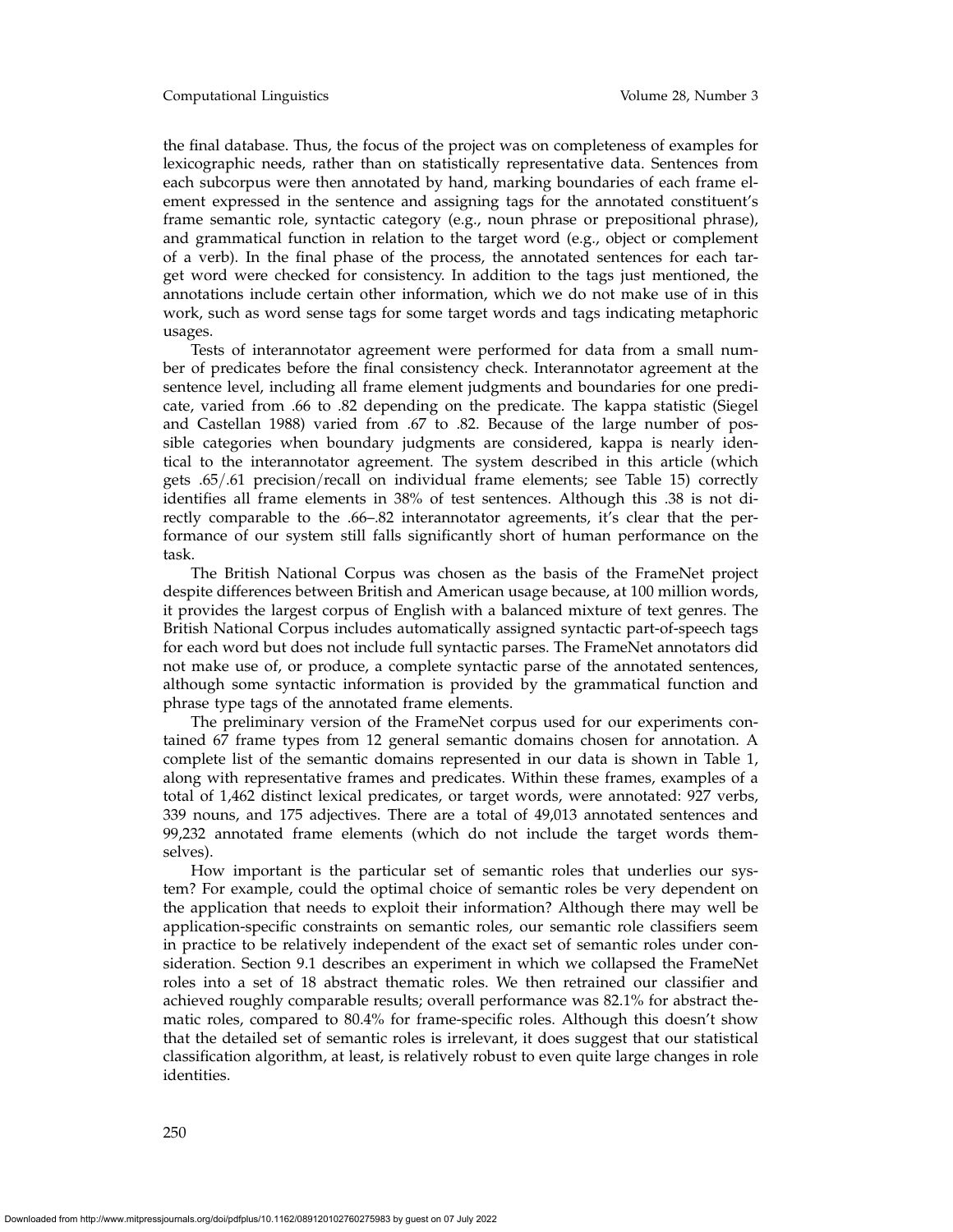| anı |  |
|-----|--|
|-----|--|

Semantic domains with sample frames and predicates from the FrameNet lexicon.

| Domain        | <b>Sample Frames</b> | <b>Sample Predicates</b> |
|---------------|----------------------|--------------------------|
| Body          | Action               | flutter, wink            |
| Cognition     | Awareness            | attention, obvious       |
|               | Judgment             | blame, judge             |
|               | Invention            | coin, contrive           |
| Communication | Conversation         | bicker, confer           |
|               | Manner               | lisp, rant               |
| Emotion       | Directed             | angry, pleased           |
|               | Experiencer-Obj      | bewitch, rile            |
| General       | Imitation            | bogus, forge             |
| Health        | Response             | allergic, susceptible    |
| Motion        | Arriving             | enter, visit             |
|               | Filling              | annoint, pack            |
| Perception    | Active               | glance, savour           |
|               | Noise                | snort, whine             |
| Society       | Leadership           | emperor, sultan          |
| Space         | Adornment            | cloak, line              |
| Time          | Duration             | chronic, short           |
|               | Iteration            | daily, sporadic          |
| Transaction   | Basic                | buy, spend               |
|               | Wealthiness          | broke, well-off          |

#### **3. Related Work**

Assignment of semantic roles is an important part of language understanding, and the problem of how to assign such roles has been attacked by many computational systems. Traditional parsing and understanding systems, including implementations of unification-based grammars such as Head-Driven Phrase Structure Grammar (HPSG) (Pollard and Sag 1994), rely on hand-developed grammars that must anticipate each way in which semantic roles may be realized syntactically. Writing such grammars is time consuming, and typically such systems have limited coverage.

Data-driven techniques have recently been applied to template-based semantic interpretation in limited domains by "shallow" systems that avoid complex feature structures and often perform only shallow syntactic analysis. For example, in the context of the Air Traveler Information System (ATIS) for spoken dialogue, Miller et al. (1996) computed the probability that a constituent such as *Atlanta* filled a semantic slot such as DESTINATION in a semantic frame for air travel. In a data-driven approach to information extraction, Riloff (1993) builds a dictionary of patterns for filling slots in a specific domain such as terrorist attacks, and Riloff and Schmelzenbach (1998) extend this technique to derive automatically entire "case frames" for words in the domain. These last systems make use of a limited amount of hand labor to accept or reject automatically generated hypotheses. They show promise for a more sophisticated approach to generalizing beyond the relatively small number of frames considered in the tasks. More recently, a domain-independent system has been trained by Blaheta and Charniak (2000) on the function tags, such as Manner and Temporal, included in the Penn Treebank corpus. Some of these tags correspond to FrameNet semantic roles, but the Treebank tags do not include all the arguments of most predicates. In this article, we aim to develop a statistical system for automatically learning to identify all semantic roles for a wide variety of predicates in unrestricted text.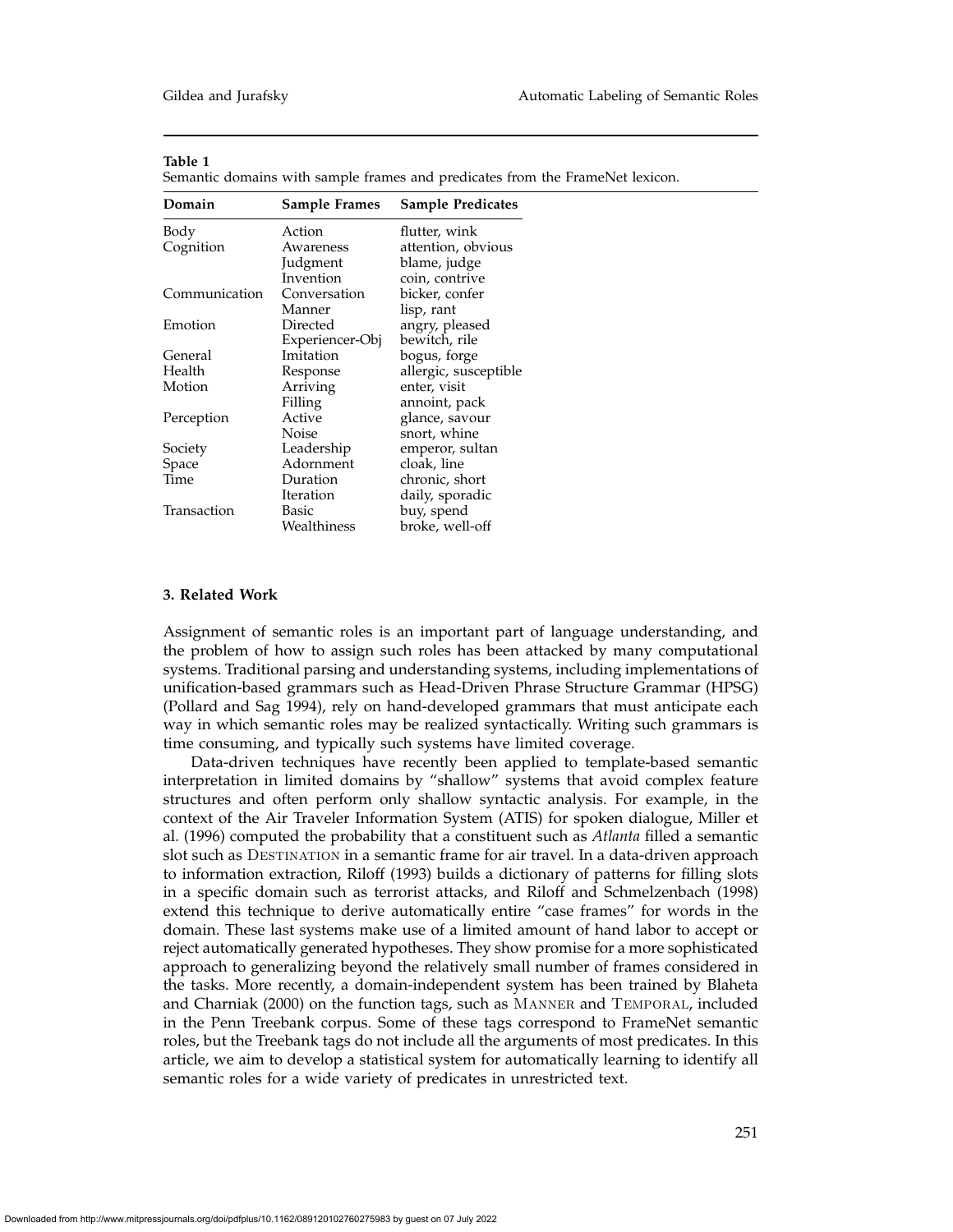### **4. Probability Estimation for Roles**

In this section we describe the first, basic version of our statistically trained system for automatically identifying frame elements in text. The system will be extended in later sections. We first describe in detail the sentence- and constituent-level features on which our system is based and then use these features to calculate probabilities for predicting frame element labels in Section 4.2. In this section we give results for a system that labels roles using the human-annotated boundaries for the frame elements within the sentence; we return to the question of automatically identifying the boundaries in Section 5.

#### **4.1 Features Used in Assigning Semantic Roles**

Our system is a statistical one, based on training a classifier on a labeled training set and testing on a held-out portion of the data. The system is trained by first using an automatic syntactic parser to analyze the 36,995 training sentences, matching annotated frame elements to parse constituents and extracting various features from the string of words and the parse tree. During testing, the parser is run on the test sentences and the same features are extracted. Probabilities for each possible semantic role *r* are then computed from the features. The probability computation is described in the next section; here we discuss the features used.

The features used represent various aspects of the syntactic structure of the sentence as well as lexical information. The relationship between such surface manifestations and semantic roles is the subject of **linking theory** (see Levin and Rappaport Hovav [1996] for a synthesis of work in this area). In general, linking theory argues that the syntactic realization of arguments of a predicate is predictable from semantics; exactly how this relationship works, however, is the subject of much debate. Regardless of the underlying mechanisms used to generate syntax from semantics, the relationship between the two suggests that it may be possible to learn to recognize semantic relationships from syntactic cues, given examples with both types of information.

**4.1.1 Phrase Type.** Different semantic roles tend to be realized by different syntactic categories. For example, in communication frames, the Speaker is likely to appear as a noun phrase, TOPIC as a prepositional phrase or noun phrase, and MEDIUM as a prepositional phrase, as in: "[ $_{Speaker}$  We ] **talked** [ $_{Topic}$  about the proposal ] [ $_{Medium}$  over the phone ] ."

The phrase type feature we used indicates the syntactic category of the phrase expressing the semantic roles, using the set of syntactic categories of the Penn Treebank project, as described in Marcus, Santorini, and Marcinkiewicz (1993). In our data, frame elements are most commonly expressed as noun phrases (NPs, 47% of frame elements in the training set), and prepositional phrases (PPs, 22%). The next most common categories are adverbial phrases (ADVPs, 4%), particles (e.g. "make something *up*"; PRTs, 2%) and clauses (SBARs, 2%, and Ss, 2%). (Tables 22 and 23 in the Appendix provides a listing of Penn Treebank's part-of-speech tags and constituent labels.)

We used Collins' (1997) statistical parser trained on examples from the Penn Treebank to generate parses of the same format for the sentences in our data. Phrase types were derived automatically from parse trees generated by the parser, as shown in Figure 2. Given the automatically generated parse tree, the constituent spanning the same set of words as each annotated frame element was found, and the constituent's nonterminal label was taken as the phrase type. In cases in which more than one constituent matches because of a unary production in the parse tree, the higher constituent was chosen.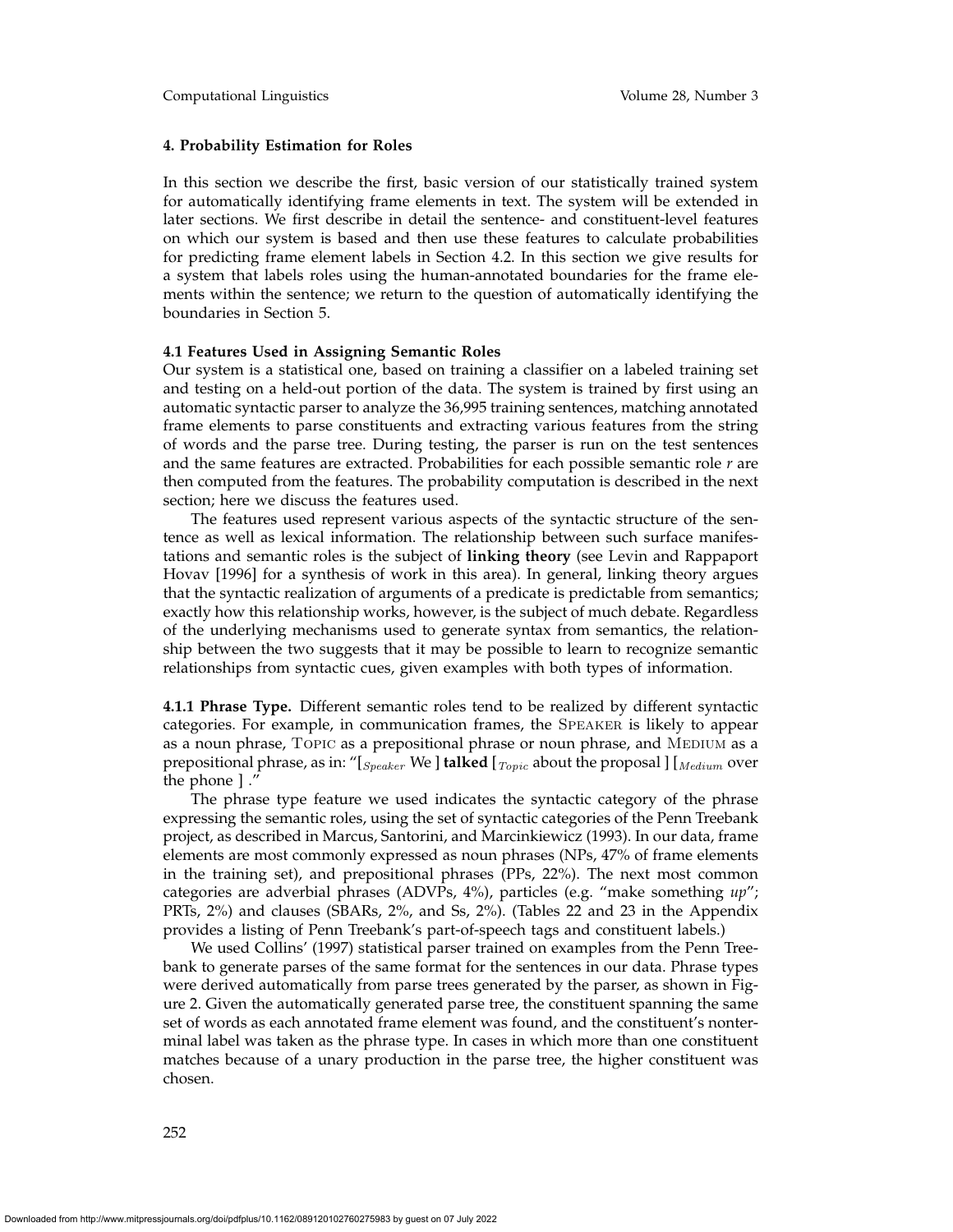

**Figure 2**

A sample sentence with parser output (above) and FrameNet annotation (below). Parse constituents corresponding to frame elements are highlighted.

The matching was performed by calculating the starting and ending word positions for each constituent in the parse tree, as well as for each annotated frame element, and matching each frame element with the parse constituent with the same beginning and ending points. Punctuation was ignored in this computation. Because of parsing errors, or, less frequently, mismatches between the parse tree formalism and the FrameNet annotation standards, for 13% of the frame elements in the training set, there was no parse constituent matching an annotated frame element. The one case of systematic mismatch between the parse tree formalism and the FrameNet annotation standards is the FrameNet convention of including both a relative pronoun and its antecedent in frame elements, as in the first frame element in the following sentence:

(15) In its rough state he showed it to  $A_{gt}$  the Professor, who ] **bent**  $B_{Prt}$  his grey beard  $\prod_{Path}$  over the neat script ] and read for some time in silence.

Mismatch caused by the treatment of relative pronouns accounts for 1% of the frame elements in the training set.

During testing, the largest constituent beginning at the frame element's left boundary and lying entirely within the element was used to calculate the frame element's features. We did not use this technique on the training set, as we expected that it would add noise to the data, but instead discarded examples with no matching parse constituent. Our technique for finding a near match handles common parse errors such as a prepositional phrase being incorrectly attached to a noun phrase at the right-hand edge, and it guarantees that some syntactic category will be returned: the part-of-speech tag of the frame element's first word in the limiting case.

**4.1.2 Governing Category.** The correlation between semantic roles and syntactic realization as subject or direct object is one of the primary facts that linking theory attempts to explain. It was a motivation for the case hierarchy of Fillmore (1968), which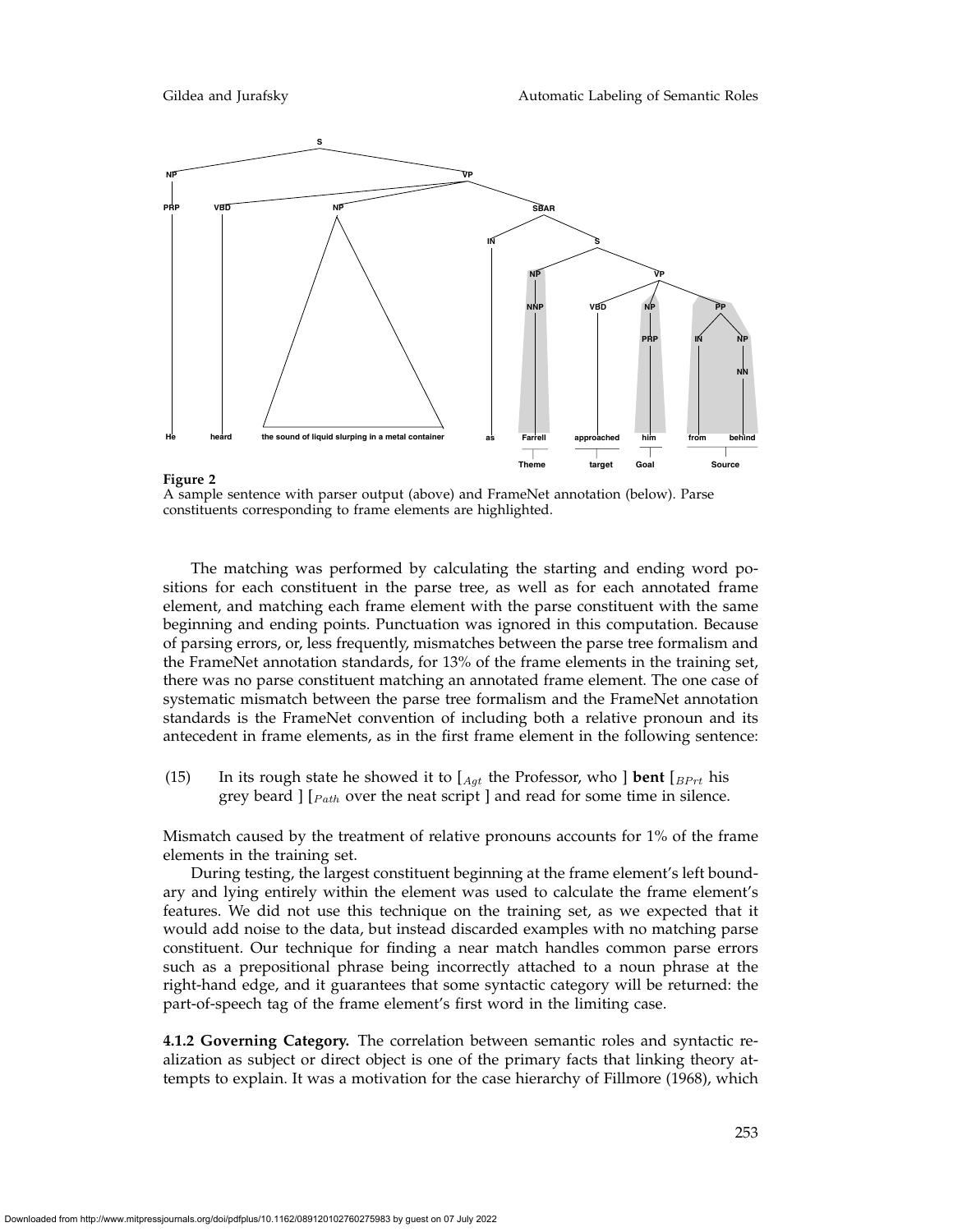allowed such rules as "If there is an underlying AGENT, it becomes the syntactic subject." Similarly, in his theory of macroroles, Van Valin (1993) describes the Actor as being preferred in English for the subject. Functional grammarians consider syntactic subjects historically to have been grammaticalized agent markers. As an example of how such a feature can be useful, in the sentence "He drove the car over the cliff," the subject NP is more likely to fill the Agent role than the other two NPs. We will discuss various grammatical-function features that attempt to indicate a constituent's syntactic relation to the rest of the sentence, for example, as a subject or object of a verb.

The first such feature, which we call "governing category," or *gov*, has only two values, S and VP, corresponding to subjects and objects of verbs, respectively. This feature is restricted to apply only to NPs, as it was found to have little effect on other phrase types. As with phrase type, the feature was read from parse trees returned by the parser. We follow links from child to parent up the parse tree from the constituent corresponding to a frame element until either an S or VP node is found and assign the value of the feature according to whether this node is an S or a VP. NP nodes found under S nodes are generally grammatical subjects, and NP nodes under VP nodes are generally objects. In most cases the S or VP node determining the value of this feature immediately dominates the NP node, but attachment errors by the parser or constructions such as conjunction of two NPs can cause intermediate nodes to be introduced. Searching for higher ancestor nodes makes the feature robust to such cases. Even given good parses, this feature is not perfect in discriminating grammatical functions, and in particular it confuses direct objects with adjunct NPs such as temporal phrases. For example, *town* in the sentence "He left town" and *yesterday* in the sentence "He left yesterday" will both be assigned a governing category of VP. Direct and indirect objects both appear directly under the VP node. For example, in the sentence "He gave me a new hose," *me* and *a new hose* are both assigned a governing category of VP. More sophisticated handling of such cases could improve our system.

**4.1.3 Parse Tree Path.** Like the governing-category feature described above, the parse tree path feature (*path*) is designed to capture the syntactic relation of a constituent to the rest of the sentence. The *path* feature, however, describes the syntactic relation between the target word (that is, the predicate invoking the semantic frame) and the constituent in question, whereas the *gov* feature is independent of where the target word appears in the sentence; that is, it identifies all subjects whether they are the subject of the target word or not.

The *path* feature is defined as the path from the target word through the parse tree to the constituent in question, represented as a string of parse tree nonterminals linked by symbols indicating upward or downward movement through the tree, as shown in Figure 3. Although the path is composed as a string of symbols, our system treats the string as an atomic value. The path includes, as the first element of the string, the part of speech of the target word and, as the last element, the phrase type or syntactic category of the sentence constituent marked as a frame element. After some experimentation, we settled on a version of the *path* feature that collapses the various part-of-speech tags for verbs, including past-tense verb (VBD), third-person singular present-tense verb (VBZ), other present-tense verb (VBP), and past participle (VBN), into a single verb tag denoted "VB."

Our *path* feature is dependent on the syntactic representation used, which in our case is the Treebank-2 annotation style (Marcus et al. 1994), as our parser is trained on this later version of the Treebank data. Figure 4 shows the annotation for the sentence "They expect him to cut costs throughout the organization," which exhibits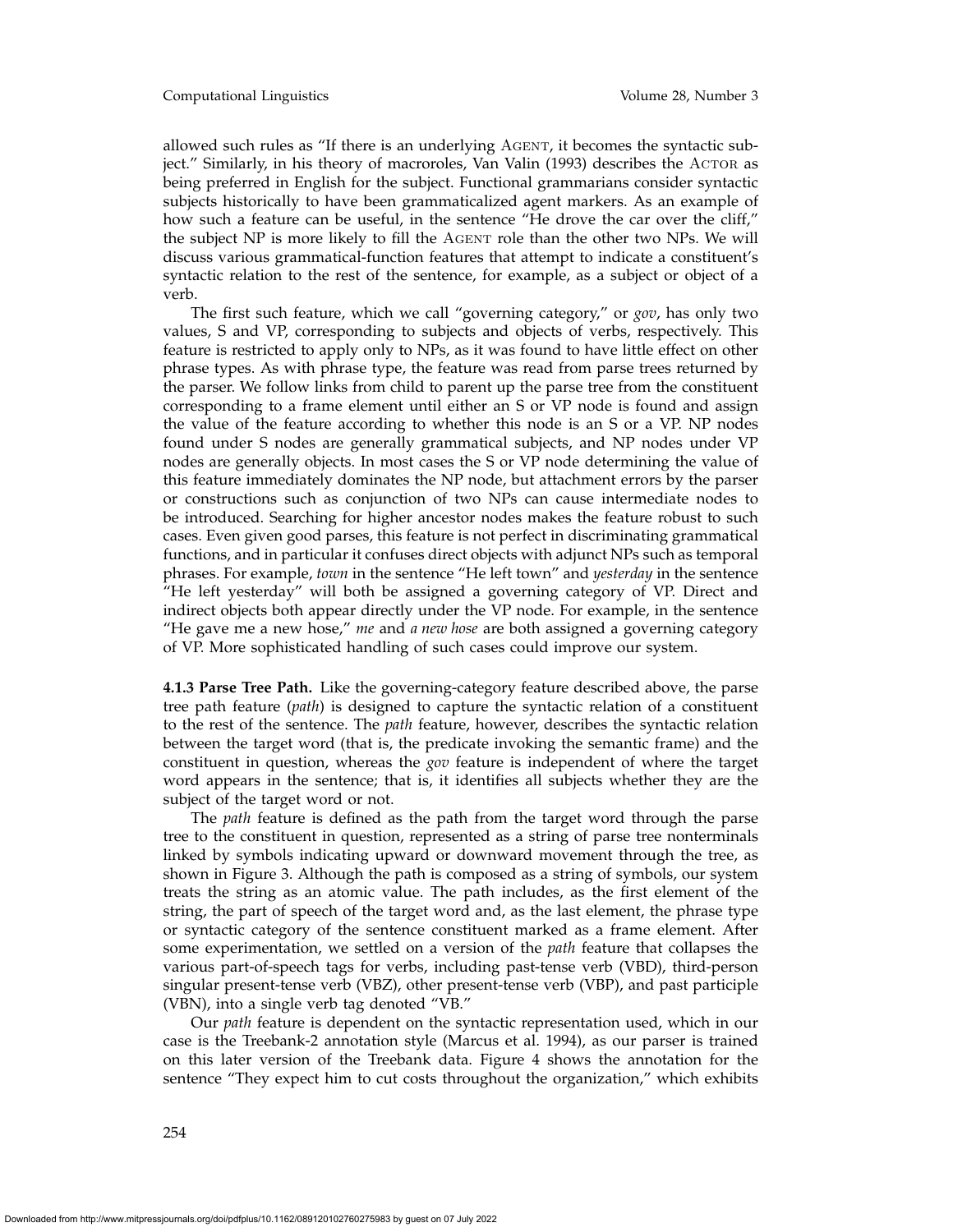

**Figure 3**

In this example, the path from the target word *ate* to the frame element *He* can be represented as VB↑VP↑S↓NP, with ↑ indicating upward movement in the parse tree and ↓ downward movement. The NP corresponding to *He* is found as described in Section 4.1.1.



Treebank annotation of raising constructions.

the syntactic phenomenon known as subject-to-object raising, in which the main verb's object is interpreted as the embedded verb's subject. The Treebank-2 style tends to be generous in its usage of S nodes to indicate clauses, a decision intended to make possible a relatively straightforward mapping from S nodes to predications. In this example, the path from *cut* to the frame element *him* would be VB↑VP↑VP↑S↓NP, which typically indicates a verb's subject, despite the accusative case of the pronoun *him*. For the target word of *expect* in the sentence of Figure 4, the path to *him* would be VB↑VP↓S↓NP, rather than the typical direct-object path of VB↑VP↓NP.

An example of Treebank-2 annotation of an "equi" construction, in which a noun phrase serves as an argument of both the main and subordinate verbs, is shown in Figure 5. Here, an empty category is used in the subject position of the subordinate clause and is co-indexed with the NP *Congress* in the direct-object position of the main clause. The empty category, however, is not used in the statistical model of the parser or shown in its output and is also not used by the FrameNet annotation, which would mark the NP *Congress* as a frame element of *raise* in this example. Thus, the value of our *path* feature from the target word *raise* to the frame element *Congress* would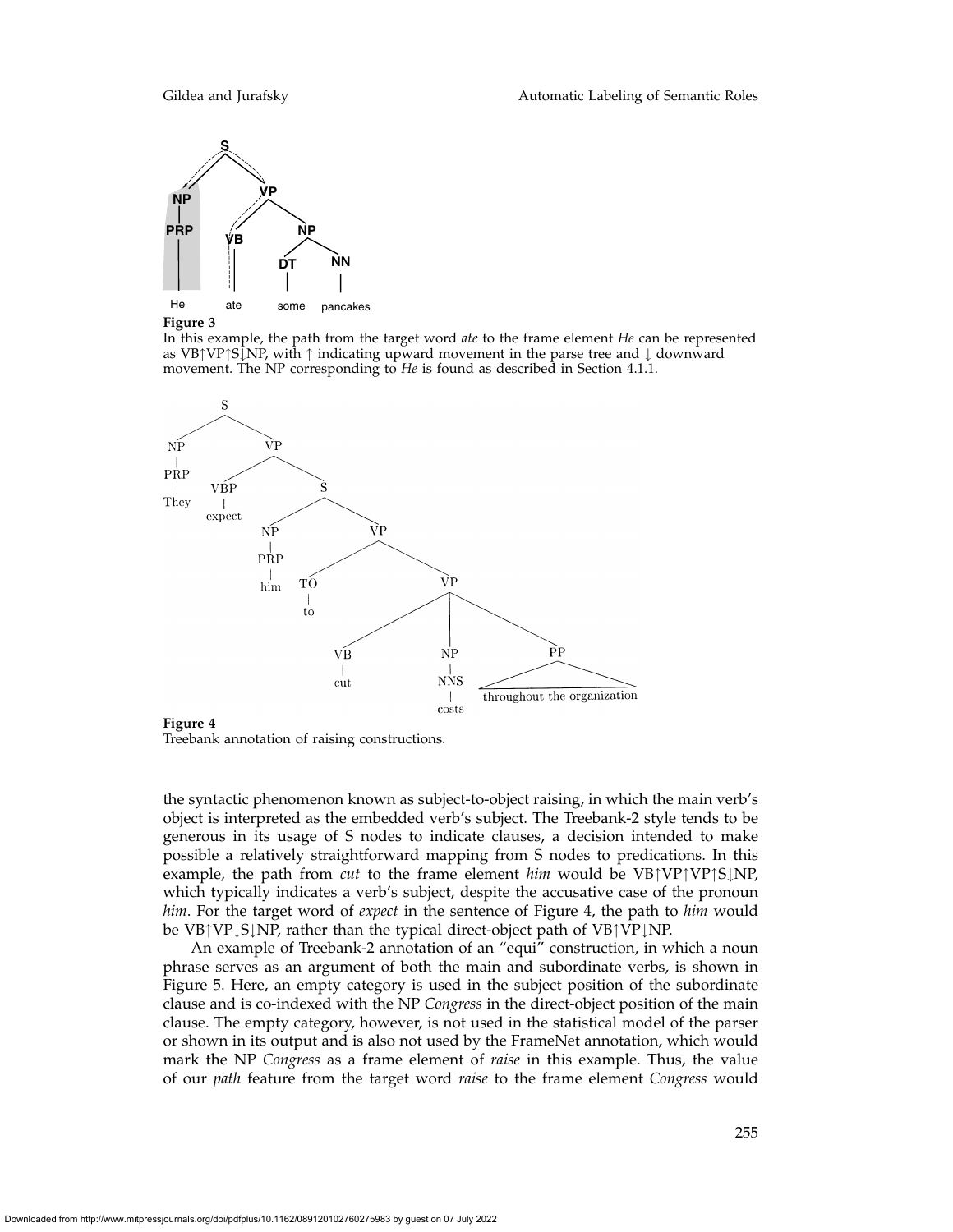#### Computational Linguistics Volume 28, Number 3



### **Figure 5**

**Table 2**

Treebank annotation of equi constructions. An empty category is indicated by an asterisk, and co-indexing by superscript numeral.

| Table 2 |  |                                                                |  |  |
|---------|--|----------------------------------------------------------------|--|--|
|         |  | Most frequent values of the path feature in the training data. |  |  |

| Frequency | Path                                              | Description                      |
|-----------|---------------------------------------------------|----------------------------------|
| 14.2%     | VB↑VP↓PP                                          | PP argument/adjunct              |
| 11.8      | VB <sub>1</sub> VP <sub>1</sub> S <sub>J</sub> NP | Subject                          |
| 10.1      | <b>VB</b> <sup>†</sup> VP <sub>L</sub> NP         | Object                           |
| 7.9       | VB†VP†VP†S↓NP                                     | Subject (embedded VP)            |
| 4.1       | <b>VB</b> <sup>†</sup> VP <sub>↓</sub> ADVP       | Adverbial adjunct                |
| 3.0       | NN↑NP↑NP↓PP                                       | Prepositional complement of noun |
| 1.7       | <b>VB↑VP↓PRT</b>                                  | Adverbial particle               |
| 1.6       | VB†VP†VP†VP†S↓NP                                  | Subject (embedded VP)            |
| 14.2      |                                                   | No matching parse constituent    |
| 31.4      | Other                                             |                                  |

be VB↑VP↑VP↑S↑VP↓NP, and from the target word of *persuaded* the path to *Congress* would be the standard direct-object path VB↑VP↓NP.

Other changes in annotation style from the original Treebank style were specifically intended to make predicate argument structure easy to read from the parse trees and include new empty (or null) constituents, co-indexing relations between nodes, and secondary functional tags such as *subject* and *temporal*. Our parser output, however, does not include this additional information, but rather simply gives trees of phrase type categories. The sentence in Figure 4 is one example of how the change in annotation style of Treebank-2 can affect this level of representation; the earlier style assigned the word *him* an NP node directly under the VP of *expect*.

The most common values of the *path* feature, along with interpretations, are shown in Table 2.

For the purposes of choosing a frame element label for a constituent, the *path* feature is similar to the *gov* feature defined above. Because the path captures more information than the governing category, it may be more susceptible to parser errors and data sparseness. As an indication of this, our *path* feature takes on a total of 2,978 possible values in the training data when frame elements with no matching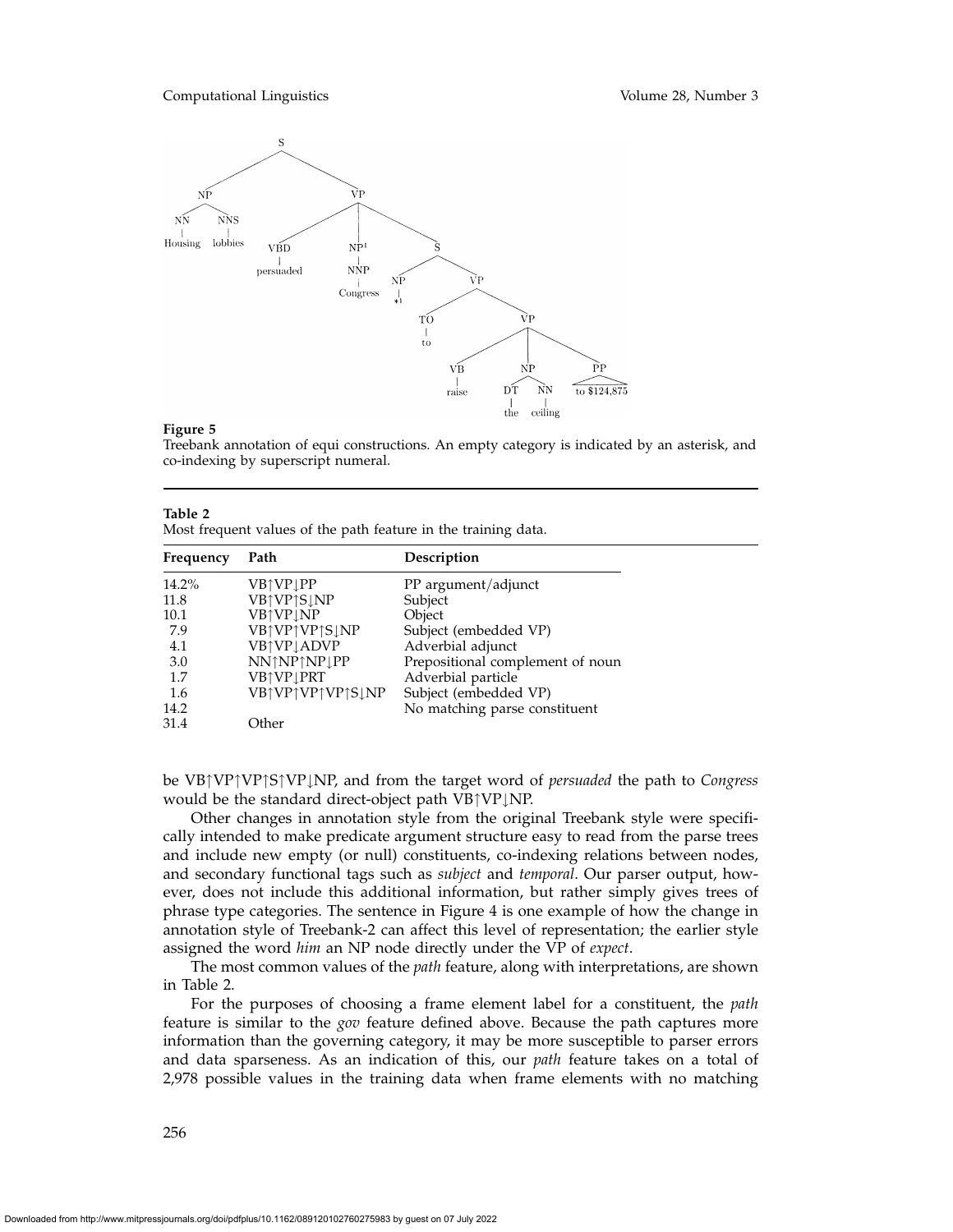



parse constituent are not counted and 4,086 possible values when paths are found to the best-matching constituent in these cases. The governing-category feature, on the other hand, which is defined only for NPs, has only two values (S, corresponding to subjects, and VP, corresponding to objects). In cases in which the *path* feature includes an S or VP ancestor of an NP node as part of the path to the target word, the *gov* feature is a function of the *path* feature. This is the case most of the time, including for our prototypical subject (VB↑VP↑S↓NP) and object (VB↑VP↓NP) paths. Of the 35,138 frame elements identified as NPs by the parser, only 4% have a *path* feature that does not include a VP or S ancestor. One such example is shown in Figure 6, where the small clause "the remainder renting ..." has no S node, giving a *path* feature from *renting* to *the remainder* of VB↑VP↑NP↓NP. The value of the *gov* feature here is VP, as the algorithm finds the VP of the sentence's main clause as it follows parent links up the tree. The feature is spurious in this case, because the main VP is not headed by, or relevant to, the target word *renting*.

Systems based on the *path* and *gov* features are compared in Section 4.3. The differences between the two are relatively small for the purpose of identifying semantic roles when frame element boundaries are known. The *path* feature will, however, be important in identifying which constituents are frame elements for a given target word, as it gives us a way of navigating through the parse tree to find the frame elements in the sentence.

**4.1.4 Position.** To overcome errors due to incorrect parses, as well as to see how much can be done without parse trees, we introduced *position* as a feature. The *position* feature simply indicates whether the constituent to be labeled occurs before or after the predicate defining the semantic frame. We expected this feature to be highly correlated with grammatical function, since subjects will generally appear before a verb and objects after.

Although we do not have hand-checked parses against which to measure the performance of the automatic parser on our corpus, the result that 13% of frame elements have no matching parse constituent gives a rough idea of the parser's accuracy. Al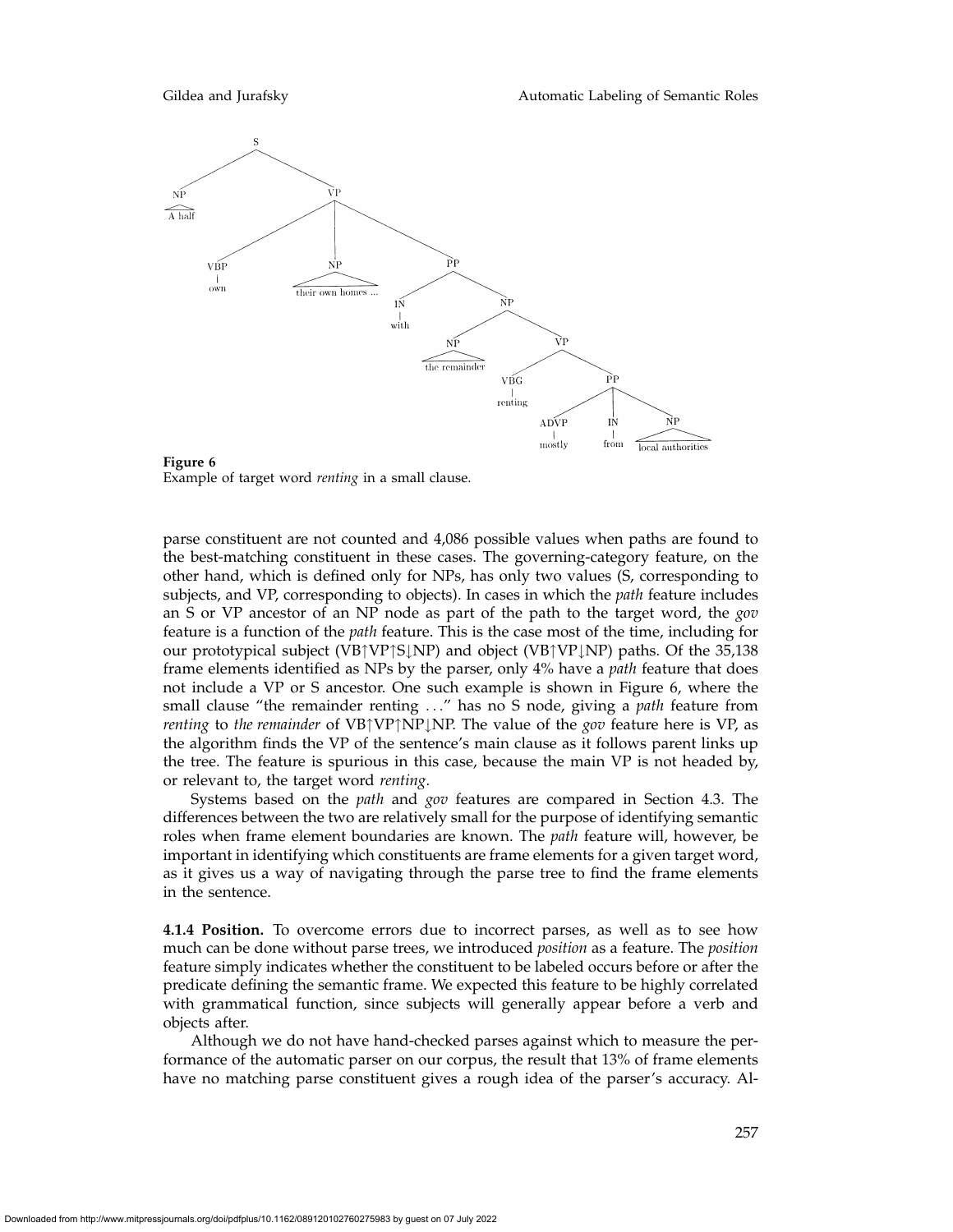Computational Linguistics Volume 28, Number 3

most all of these cases in which no matching parse constituent was found are due to parser error. Other parser errors include cases in which a constituent is found, but with the incorrect label or internal structure. This result also considers only the individual constituent representing the frame element: the parse for the rest of the sentence may be incorrect, resulting in an incorrect value for the grammatical function features described in the previous two sections. Collins (1997) reports 88% labeled precision and recall on individual parse constituents on data from the Penn Treebank, roughly consistent with our finding of at least 13% error.

**4.1.5 Voice.** The distinction between active and passive verbs plays an important role in the connection between semantic role and grammatical function, since direct objects of active verbs often correspond in semantic role to subjects of passive verbs. From the parser output, verbs were classified as active or passive by building a set of 10 passive-identifying patterns. Each of the patterns requires both a passive auxiliary (some form of *to be* or *to get*) and a past participle. Roughly 5% of the examples were identified as passive uses.

**4.1.6 Head Word.** As previously noted, we expected lexical dependencies to be extremely important in labeling semantic roles, as indicated by their importance in related tasks such as parsing. Head words of noun phrases can be used to express selectional restrictions on the semantic types of role fillers. For example, in a communication frame, noun phrases headed by *Bill*, *brother*, or *he* are more likely to be the Speaker, whereas those headed by *proposal*, *story*, or *question* are more likely to be the Topic. (We did not attempt to resolve pronoun references.)

Since the parser we used assigns each constituent a head word as an integral part of the parsing model, we were able to read the head words of the constituents from the parser output, employing the same set of rules for identifying the head child of each constituent in the parse tree. The rules for assigning a head word are listed in Collins (1999). Prepositions are considered to be the head words of prepositional phrases. The rules for assigning head words do not attempt to distinguish between cases in which the preposition expresses the semantic content of a role filler, such as Path frame elements expressed by prepositional phrases headed by *along*, *through*, or *in*, and cases in which the preposition might be considered to be purely a case marker, as in most uses of *of*, where the semantic content of the role filler is expressed by the preposition's object. Complementizers are considered to be heads, meaning that infinitive verb phrases are always headed by *to* and subordinate clauses such as in the sentence "I'm sure that he came" are headed by *that*.

#### **4.2 Probability Estimation**

For our experiments, we divided the FrameNet corpus as follows: one-tenth of the annotated sentences for each target word were reserved as a test set, and another onetenth were set aside as a tuning set for developing our system. A few target words where fewer than 10 examples had been chosen for annotation were removed from the corpus. (Section 9 will discuss generalization to unseen predicates.) In our corpus, the average number of sentences per target word is only 34, and the number of sentences per frame is 732, both relatively small amounts of data on which to train frame element classifiers.

To label the semantic role of a constituent automatically, we wish to estimate a probability distribution indicating how likely the constituent is to fill each possible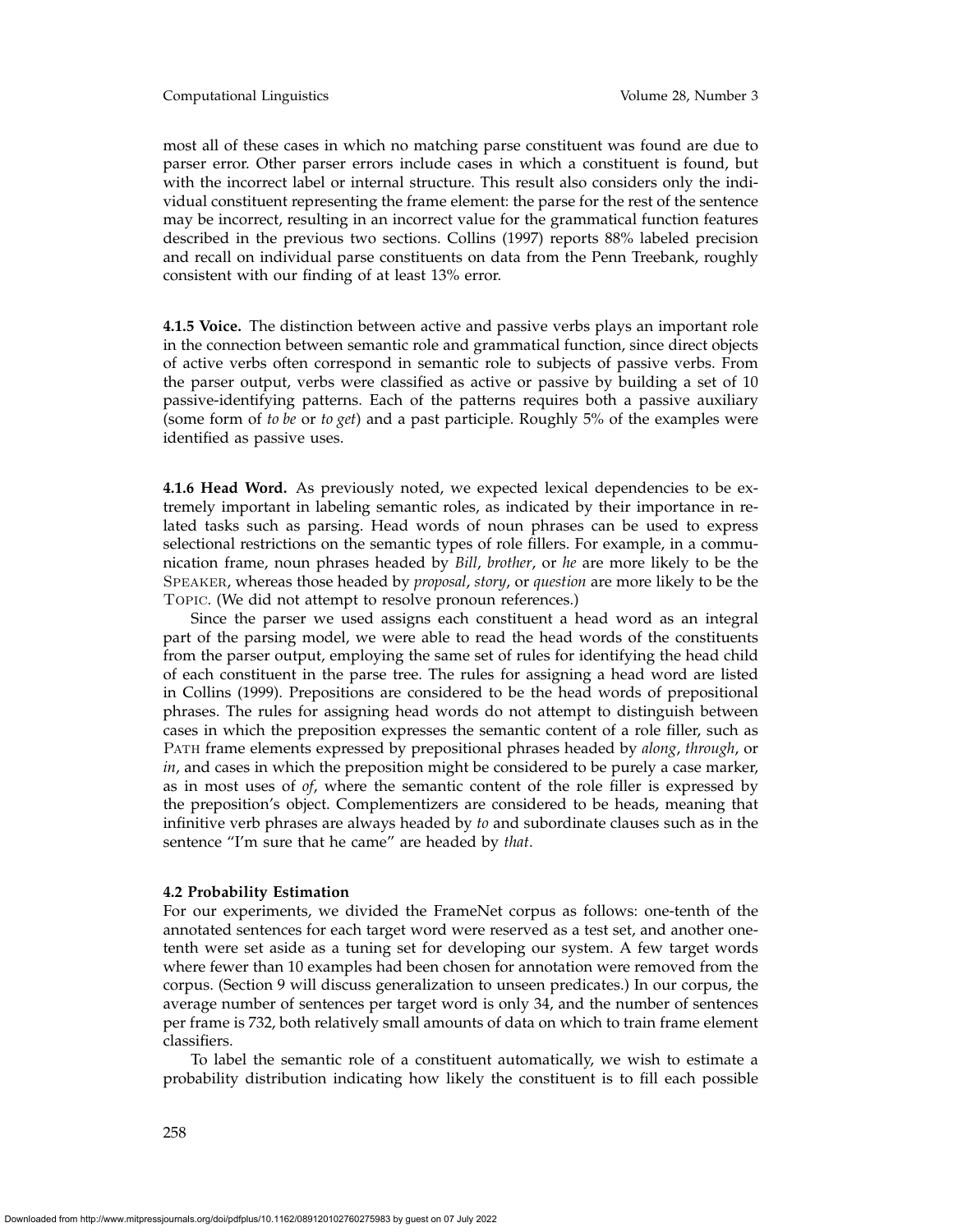| <b>Distribution</b>           | Coverage | Accuracy | Performance |
|-------------------------------|----------|----------|-------------|
| P(r   t)                      | 100.0%   | 40.9%    | 40.9%       |
| P(r   pt, t)                  | 92.5     | 60.1     | 55.6        |
| P(r   pt, gov, t)             | 92.0     | 66.6     | 61.3        |
| P(r   pt, position, voice)    | 98.8     | 57.1     | 56.4        |
| P(r   pt, position, voice, t) | 90.8     | 70.1     | 63.7        |
| P(r)<br>$\vert h \vert$       | 80.3     | 73.6     | 59.1        |
| P(r )<br>h, t)                | 56.0     | 86.6     | 48.5        |
| P(r   h, pt, t)               | 50.1     | 87.4     | 43.8        |

Distributions calculated for semantic role identification: *r* indicates semantic role, *pt* phrase type, *gov* grammatical function, *h* head word, and *t* target word, or predicate.

role, given the features described above and the predicate, or target word, *t*:

### $P(r | h, pt, gov, position, voice, t)$

where *r* indicates semantic role, *h* head word, and pt phrase type. It would be possible to calculate this distribution directly from the training data by counting the number of times each role appears with a combination of features and dividing by the total number of times the combination of features appears:

$$
P(r | h, pt, gov, position, voice, t) = \frac{\#(r, h, pt, gov, position, voice, t)}{\#(h, pt, gov, position, voice, t)}
$$

In many cases, however, we will never have seen a particular combination of features in the training data, and in others we will have seen the combination only a small number of times, providing a poor estimate of the probability. The small number of training sentences for each target word and the large number of values that the head word feature in particular can take (any word in the language) contribute to the sparsity of the data. Although we expect our features to interact in various ways, we cannot train directly on the full feature set. For this reason, we built our classifier by combining probabilities from distributions conditioned on a variety of subsets of the features.

Table 3 shows the probability distributions used in the final version of the system. *Coverage* indicates the percentage of the test data for which the conditioning event had been seen in training data. *Accuracy* is the proportion of covered test data for which the correct role is given the highest probability, and *Performance*, which is the product of coverage and accuracy, is the overall percentage of test data for which the correct role is predicted.3 Accuracy is somewhat similar to the familiar metric of *precision* in that it is calculated over cases for which a decision is made, and performance is similar to *recall* in that it is calculated over all true frame elements. Unlike in a traditional precision/recall trade-off, however, these results have no threshold to adjust, and the task is a multiway classification rather than a binary decision. The distributions calculated were simply the empirical distributions from the training data. That is, occurrences of each role and each set of conditioning events were counted in a table, and probabilities calculated by dividing the counts for each role by the total number

<sup>3</sup> Ties for the highest-probabilty role are resolved at random.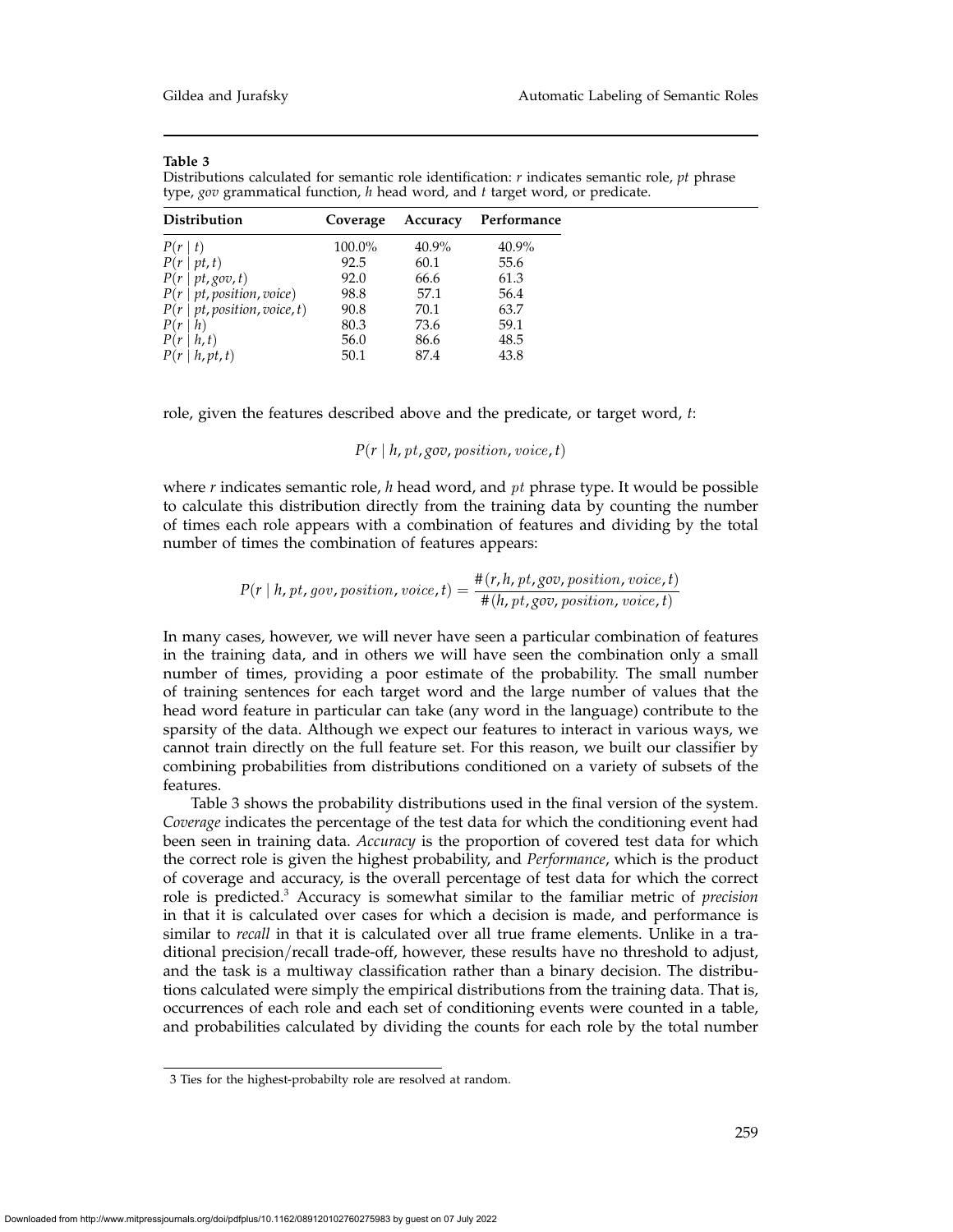Sample probabilities for *P*(*r* | *pt*, *gov*, *t*) calculated from training data for the verb *abduct*. The variable *gov* is defined only for noun phrases. The roles defined for the *removing* frame in the *motion* domain are AGENT (AGT), THEME (THM), COTHEME (COTHM) ("... had been abducted *with him"*), and MANNER (MANR).

| P(r   pt, gov, t)                                                            | Count in training data |
|------------------------------------------------------------------------------|------------------------|
| $P(r = \text{AGT}   pt = \text{NP}, gov = S, t = \text{abduct}) = .46$       |                        |
| $P(r = \text{THM}   pt = \text{NP}, gov = S, t = \text{abduct}) = .54$       |                        |
| $P(r = \text{THM}   pt = \text{NP}, gov = \text{VP}, t = \text{abduct}) = 1$ |                        |
| $P(r = \text{AGT} \mid pt = \text{PP}, t = \text{abduct}) = .33$             |                        |
| $P(r = \text{THM}   pt = PP, t = \text{abduct}) = .33$                       |                        |
| $P(r = \text{CoThM}   pt = \text{PP}, t = \text{abduct}) = .33$              |                        |
| $P(r = \text{MANR} \mid pt = \text{ADVP}, t = \text{abduct}) = 1$            |                        |

of observations for each conditioning event. For example, the distribution  $P(r | pt, t)$ was calculated as follows:

$$
P(r | pt, t) = \frac{\#(r, pt, t)}{\#(pt, t)}
$$

Some sample probabilities calculated from the training are shown in Table 4.

As can be seen from Table 3, there is a trade-off between more-specific distributions, which have high accuracy but low coverage, and less-specific distributions, which have low accuracy but high coverage. The lexical head word statistics, in particular, are valuable when data are available but are particularly sparse because of the large number of possible head words.

To combine the strengths of the various distributions, we merged them in various ways to obtain an estimate of the full distribution *P*(*r* | *h*, pt, *gov*, position, voice, *t*). The first combination method is linear interpolation, which simply averages the probabilities given by each of the distributions:

$$
P(r \mid constituent) = \lambda_1 P(r \mid t) + \lambda_2 P(r \mid pt, t)
$$
  
+  $\lambda_3 P(r \mid pt, gov, t) + \lambda_4 P(r \mid pt, position, voice)$   
+  $\lambda_5 P(r \mid pt, position, voice, t) + \lambda_6 P(r \mid h)$   
+  $\lambda_7 P(r \mid h, t) + \lambda_8 P(r \mid h, pt, t)$ 

where  $\sum_i \lambda_i = 1$ . The geometric mean, when expressed in the log domain, is similar:

$$
P(r \mid constituent) = \frac{1}{Z} \exp\{\begin{array}{c} \lambda_1 \log P(r \mid t) + \lambda_2 \log P(r \mid pt, t) \\ + \lambda_3 \log P(r \mid pt, gov, t) + \lambda_4 \log P(r \mid pt, position, voice) \\ + \lambda_5 \log P(r \mid pt, position, voice, t) + \lambda_6 \log P(r \mid h) \\ + \lambda_7 \log P(r \mid h, t) + \lambda_8 \log P(r \mid h, pt, t) \end{array}\}
$$

where *Z* is a normalizing constant ensuring that  $\sum_{r} P(r \mid constituent) = 1$ .

Results for systems based on linear interpolation are shown in the first row of Table 5. These results were obtained using equal values of  $\lambda$  for each distribution defined for the relevant conditioning event (but excluding distributions for which the conditioning event was not seen in the training data). As a more sophisticated method of choosing interpolation weights, the expectation maximization (EM) algorithm was

260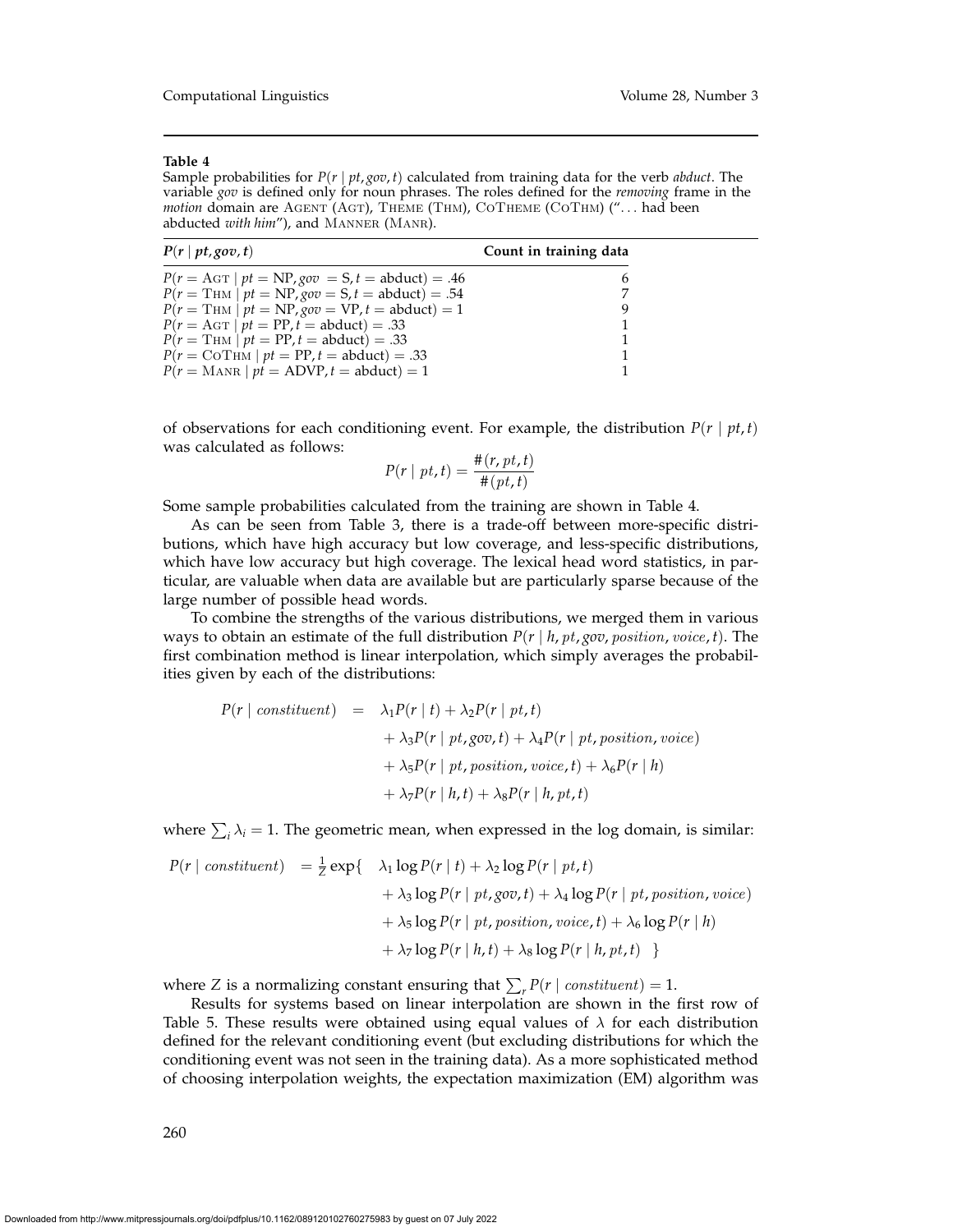Results on development set, 8,167 observations.

| Correct |
|---------|
| 79.5%   |
| 79.3    |
| 79.6    |
| 80.4    |
| 79.6    |
| 40.9    |
|         |

#### **Table 6**

Results on test set, 7,900 observations.

| <b>Combining Method</b>       | Correct |  |
|-------------------------------|---------|--|
| EM linear interpolation       | 78.5%   |  |
| Backoff, linear interpolation | 76.9    |  |
| Baseline: Most common role    | 40.6    |  |

used to estimate the likelihood of the observed role's being produced by each of the distributions in the general techniques of Jelinek and Mercer (1980). Because a number of the distributions used may have no training data for a given set of variables, the data were divided according to the set of distributions available, and a separate set of interpolation weights was trained for each set of distributions. This technique (line 2 of Table 5) did not outperform equal weights even on the data used to determine the weights. Although the EM algorithm is guaranteed to increase the likelihood of the training data, that likelihood does not always correspond to our scoring, which is based only on whether the correct outcome is assigned the highest probability. Results of the EM interpolation on held-out test data are shown in Table 6.

Experimentation has shown that the weights used have relatively little impact in our interpolation scheme, no doubt because the evaluation metric depends only on the ranking of the probabilities and not on their exact values. Changing the interpolation weights rarely changes the probabilities of the roles enough to change their ranking. What matters most is whether a combination of variables has been seen in the training data or not.

Results for the geometric mean are shown in row 3 of Table 5. As with linear interpolation, the exact weights were found to have little effect, and the results shown reflect equal weights. An area we have not explored is the use of the maximum-entropy techniques of, for example, Pietra, Pietra, and Lafferty (1997), to set weights for the log-linear model, either at the level of combining our probability distributions or at the level of calculating weights for individual values of the features.

In the "backoff" combination method, a lattice was constructed over the distributions in Table 3 from more-specific conditioning events to less-specific, as shown in Figure 7. The lattice is used to select a subset of the available distributions to combine. The less-specific distributions were used only when no data were present for any more-specific distribution. Thus, the distributions selected are arranged in a cut across the lattice representing the most-specific distributions for which data are available. The selected probabilities were combined with both linear interpolation and a geometric mean, with results shown in Table 5. The final row of the table represents the baseline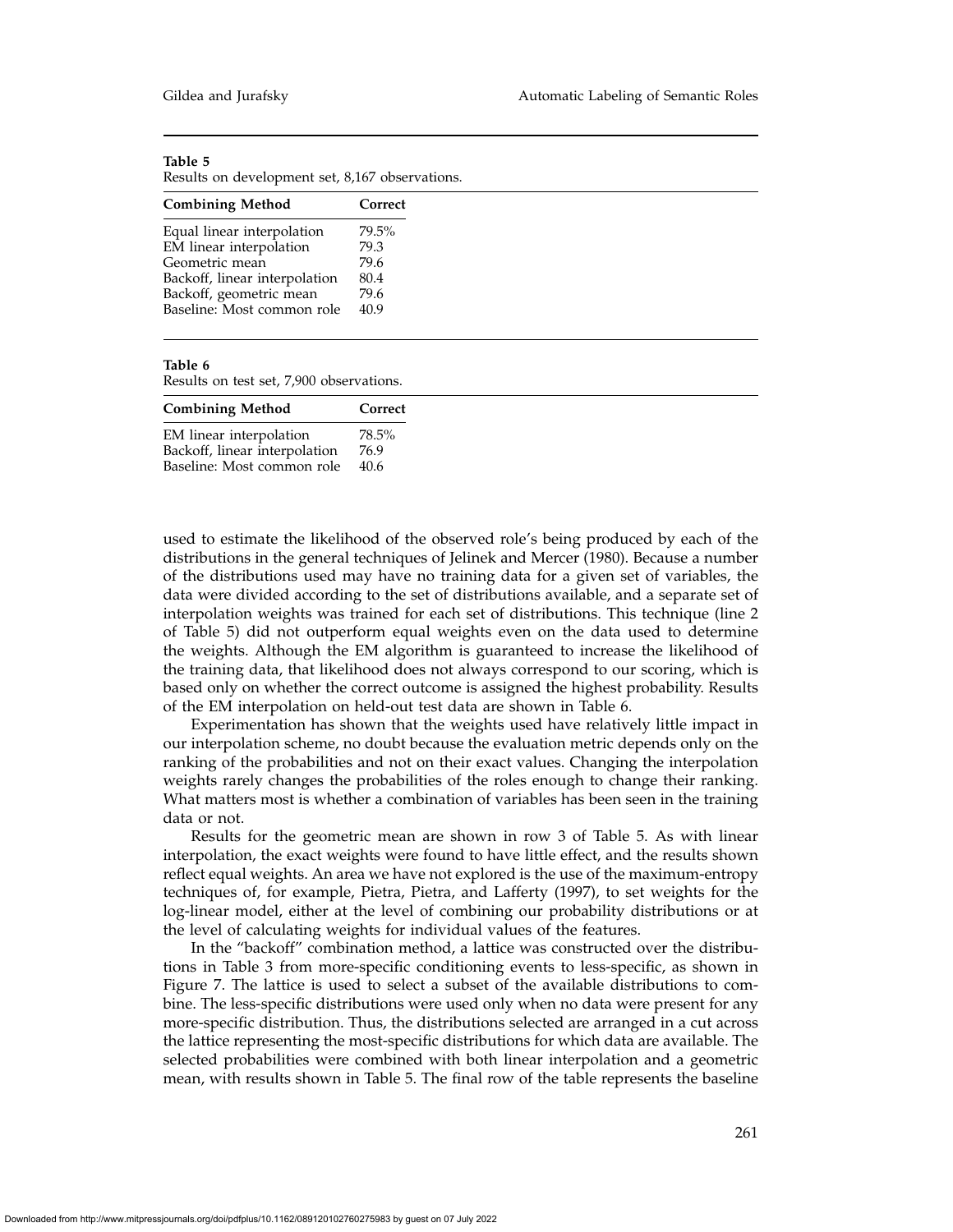

**Figure 7**

Lattice organization of the distributions from Table 3, with more-specific distributions toward the top.

of always selecting the most common role of the target word for all its constituents, that is, using only  $P(r | t)$ .

Although this lattice is reminiscent of techniques of backing off to less specific distributions commonly used in *n*-gram language modeling, it differs in that we use the lattice only to select distributions for which the conditioning event has been seen in the training data. Discounting and deleted interpolation methods in language modeling typically are used to assign small, nonzero probability to a predicted variable unseen in the training data even when a specific conditioning event has been seen. In our case, we are perfectly willing to assign zero probability to a specific role (the predicted variable). We are interested only in finding the role with the highest probability, and a role given a small, nonzero probability by smoothing techniques will still not be chosen as the classifier's output.

The lattice presented in Figure 7 represents just one way of choosing subsets of features for our system. Designing a feature lattice can be thought of as choosing a set of feature subsets: once the probability distributions of the lattice have been chosen, the graph structure of the lattice is determined by the subsumption relations among the sets of conditioning variables. Given a set of *N* conditioning variables, there are  $2^N$  possible subsets, and  $2^{2^N}$  possible sets of subsets, giving us a doubly exponential number of possible lattices. The particular lattice of Figure 7 was chosen to represent some expected interaction between features. For example, we expect *position* and *voice* to interact, and they are always used together. We expect the head word *h* and the phrase type  $pt$  to be relatively independent predictors of the semantic role and therefore include them separately as roots of the backoff structure. Although we will not explore all the possibilities for our lattice, some of the feature interactions are examined more closely in Section 4.3.

The final system performed at 80.4% accuracy, which can be compared to the 40.9% achieved by always choosing the most probable role for each target word, essentially chance performance on this task. Results for this system on test data, held out during development of the system, are shown in Table 6. Surprisingly, the EM-based interpolation performed better than the lattice-based system on the held-out test set, but not on the data used to set the weights in the EM-based system. We return to an analysis of which roles are hardest to classify in Section 9.1.

### **4.3 Interaction of Features**

Three of our features, *position*, *gov*, and *path*, attempt to capture the syntactic relation between the target word and the constituent to be labeled, and in particular to differentiate the subjects from objects of verbs. To compare these three features directly, experiments were performed using each feature alone in an otherwise identical sys-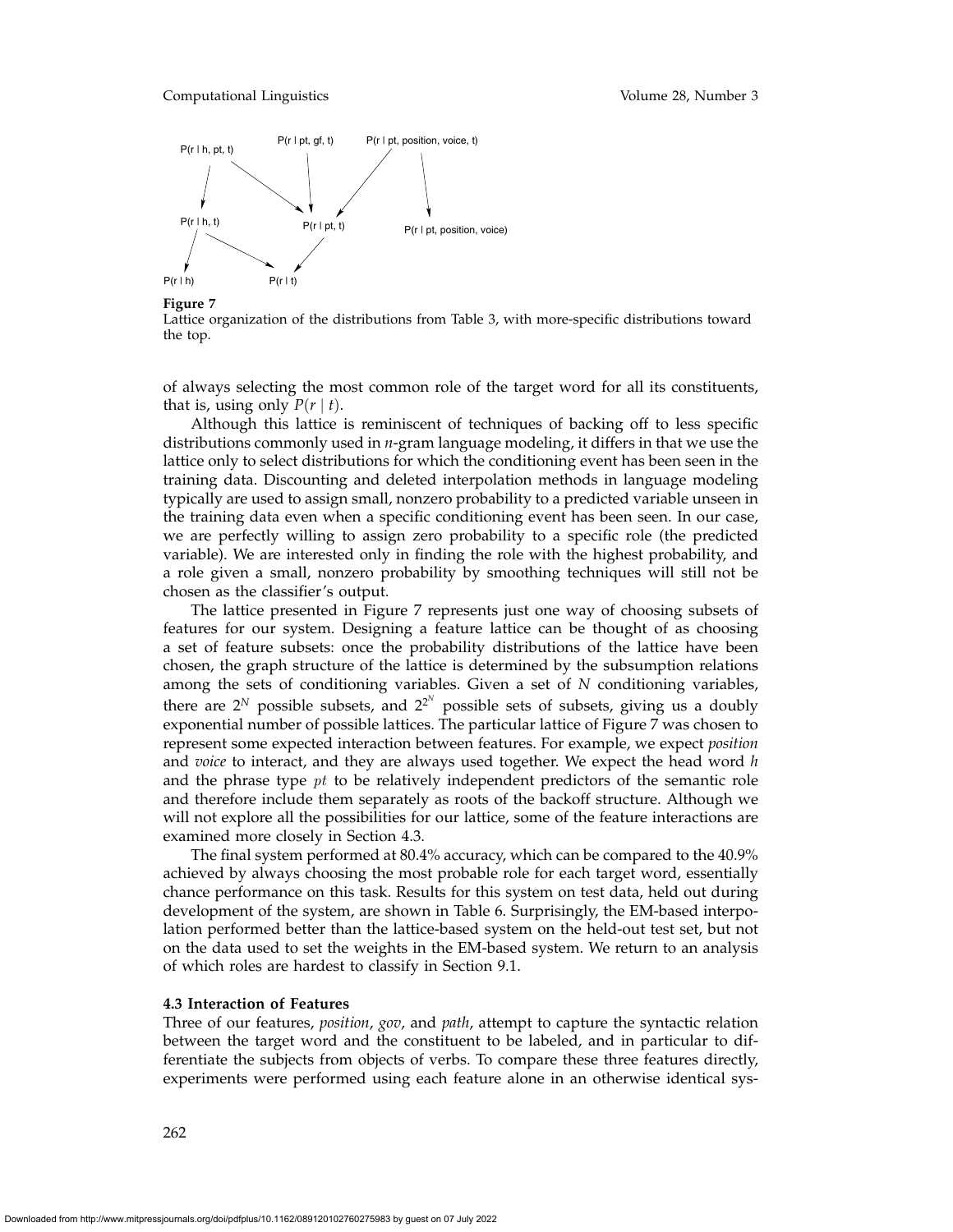Different estimators of grammatical function. The columns of the table correspond to Figures 8a, 8b, and 8c.





tem. Results are shown in Table 7. For the first set of experiments, corresponding to the first column of Table 7, no voice information was used, with the result that the remaining distributions formed the lattice of Figure 8a. ("GF" (grammatical function) in the figure represents one of the features *position*, *gov*, and *path*.) Adding voice information back into the system independently of the grammatical-function feature results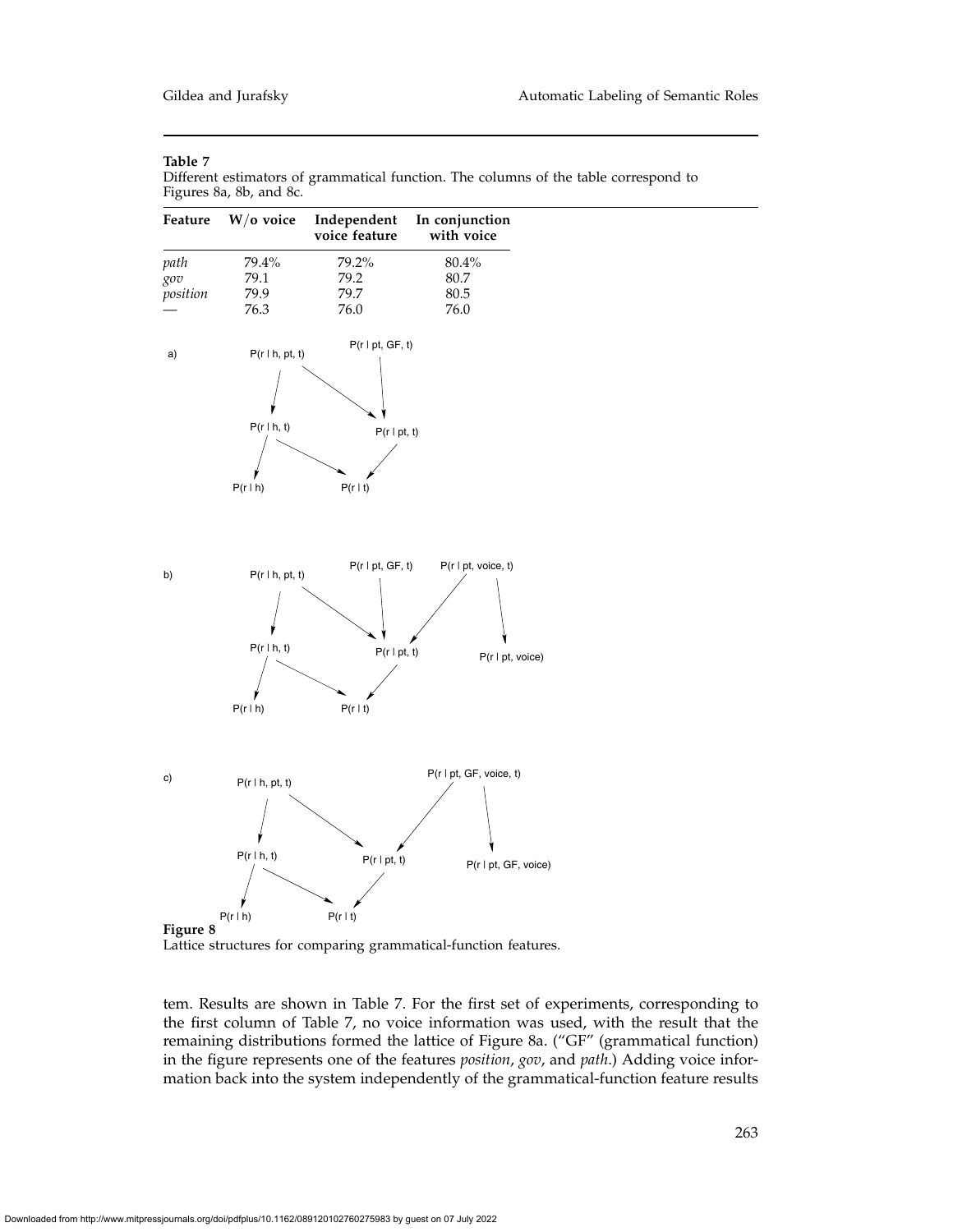Computational Linguistics Volume 28, Number 3



in the lattice of Figure 8b, corresponding to the second column of Table 7. Choosing distributions such that the grammatical function and voice features are always used together results in Figure 8c, corresponding to the third column of Table 7. In each case, as in previous results, the grammatical function feature was used only when the candidate constituent was an NP. The last row of Table 7 shows results using no grammatical-function feature: the distributions making use of GF are removed from the lattices of Figure 8.

As a guideline for interpreting these results, with 8,167 observations, the threshold for statistical significance with  $p < .05$  is a 1.0% absolute difference in performance. It is interesting to note that looking at a constituent's position relative to the target word performed as well as either of our features that read grammatical function off the parse tree, both with and without passive information. The *gov* and *path* features seem roughly equivalent in performance.

Using head word, phrase type, and target word without either position or grammatical function yielded only 76.3% accuracy, indicating that although the two features accomplish a similar goal, it is important to include some measure of the constituent's relationship to the target word, whether relative position or either of the syntactic features.

Use of the active/passive *voice* feature seems to be beneficial only when the feature is tied to grammatical function: the second column in Table 7 shows no improvement over the first, while the right-hand column, where grammatical function and voice are tied, shows gains (although only trends) of at least 0.5% in all cases. As before, our three indicators of grammatical function seem roughly equivalent, with the best result in this case being the *gov* feature. The lattice of Figure 8c performs as well as our system of Figure 7, indicating that including both position and either of the syntactic relations is redundant.

As an experiment to see how much can be accomplished with as simple a system as possible, we constructed the minimal lattice of Figure 9, which includes just two distributions, along with a prior for the target word to be used as a last resort when no data are available. This structure assumes that head word and grammatical function are independent. It further makes no use of the *voice* feature. We chose the *path* feature as the representation of grammatical function in this case. This system classified 76.3% of frame elements correctly, indicating that one can obtain roughly nine-tenths the performance of the full system with a simple approach. (We will return to a similar system for the purposes of cross-domain experiments in Section 9.)

### **5. Identification of Frame Element Boundaries**

In this section we examine the system's performance on the task of locating the frame elements in a sentence. Although our probability model considers the question of finding the boundaries of frame elements separately from the question of finding the correct label for a particular frame element, similar features are used to calculate both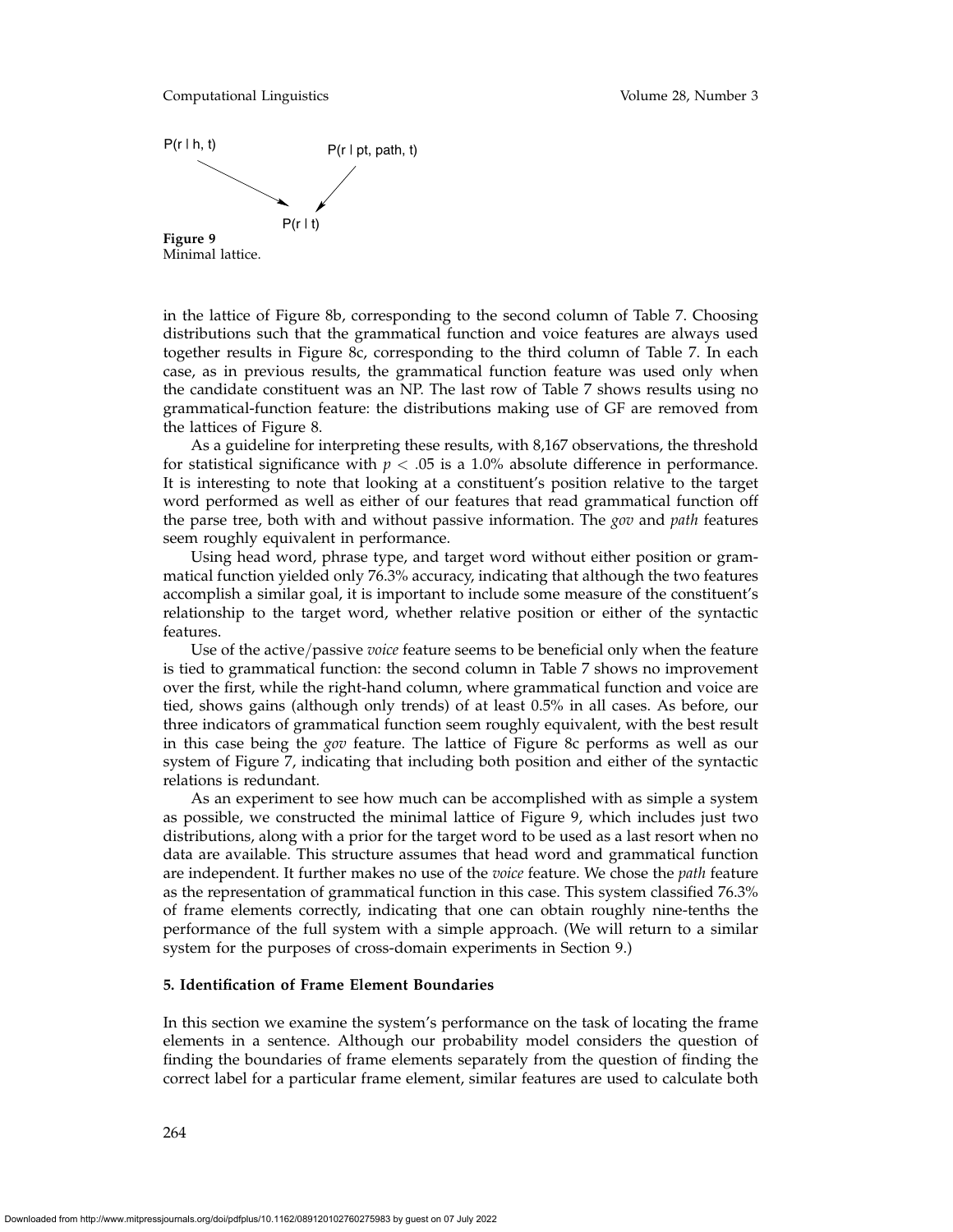| <b>Distribution</b> | Sample Probability                                                                                                                                                                                                                                             | Count in training data    |
|---------------------|----------------------------------------------------------------------------------------------------------------------------------------------------------------------------------------------------------------------------------------------------------------|---------------------------|
| $P$ (fe   path)     | $P$ (fe   path = VB $\uparrow$ VP $\downarrow$ ADJP $\downarrow$ ADVP) = 1<br>$P(\mathit{fe} \mid \mathit{path} = \text{VB} \uparrow \text{VP} \downarrow \text{NP}) = .73$<br>$P(fe \mid path = VB \uparrow VP \downarrow NP \downarrow PP \downarrow S) = 0$ | 3,963<br>22               |
| $P$ (fe   path, t)  | $P(\mathit{fe} \mid \mathit{path} = \text{JJ} \uparrow \text{ADJP} \downarrow \text{PP}, t = \text{apparent}) = 1$<br>$P(\hat{f}e \mid path = NN \uparrow NP \uparrow PP \uparrow VP \downarrow \vec{PP}, t = departure) = .4$                                 | 10<br>5                   |
| $P$ (fe   h, t)     | $P$ (fe   h = sudden, t = apparent) = 0<br>$P(\mathit{fe} \mid h = \text{to}, t = \text{apparent}) = .11$<br>$P(\hat{f}e \mid h = \text{that}, t = \text{apparent}) = .21$                                                                                     | $\mathcal{P}$<br>93<br>81 |

**Table 8** Sample probabilities of a constituent's being a frame element.

probabilities. In the experiments below, the system is no longer given frame element boundaries but is still given as inputs the human-annotated target word and the frame to which it belongs. We do not address the task of identifying which frames come into play in a sentence but envision that existing word sense disambiguation techniques could be applied to the task.

As before, features are extracted from the sentence and its parse and are used to calculate probability tables, with the predicted variable in this case being *fe*, a binary indicator of whether a given constituent in the parse tree is or is not a frame element.

The features used were the *path* feature of Section 4.1.3, the identity of the target word, and the identity of the constituent's head word. The probability distributions calculated from the training data were  $P(fe | path)$ ,  $P(fe | path, t)$ , and  $P(fe | h, t)$ , where *fe* indicates an event where the parse constituent in question is a frame element, path the path through the parse tree from the target word to the parse constituent, *t* the identity of the target word, and *h* the head word of the parse constituent. Some sample values from these distributions are shown in Table 8. For example, the path VB↑VP↓NP, which corresponds to the direct object of a verbal target word, had a high probability of being a frame element. The table also illustrates cases of sparse data for various feature combinations.

By varying the probability threshold at which a decision is made, one can plot a precision/recall curve as shown in Figure 10. *P*(*fe* | path, *t*) performs relatively poorly because of fragmentation of the training data (recall that only about 30 sentences are available for each target word). Although the lexical statistic  $P(fe | h,t)$  alone is not useful as a classifier, using it in linear interpolation with the path statistics improves results. The curve labeled "interpolation" in Figure 10 reflects a linear interpolation of the form

$$
P(\mathit{fe} \mid p, h, t) = \lambda_1 P(\mathit{fe} \mid p) + \lambda_2 P(\mathit{fe} \mid p, t) + \lambda_3 P(\mathit{fe} \mid h, t) \tag{16}
$$

Note that this method can identify only those frame elements that have a corresponding constituent in the automatically generated parse tree. For this reason, it is interesting to calculate how many true frame elements overlap with the results of the system, relaxing the criterion that the boundaries must match exactly. Results for partial matching are shown in Table 9. Three types of overlap are possible: the identified constituent entirely within the true frame element, the true frame element entirely within the identified constituent, and each sequence partially contained by the other. An example of the first case is shown in Figure 11, where the true Message frame element is *Mandarin by a head*, but because of an error in the parser output, no constituent exactly matches the frame element's boundaries. In this case, the system identifies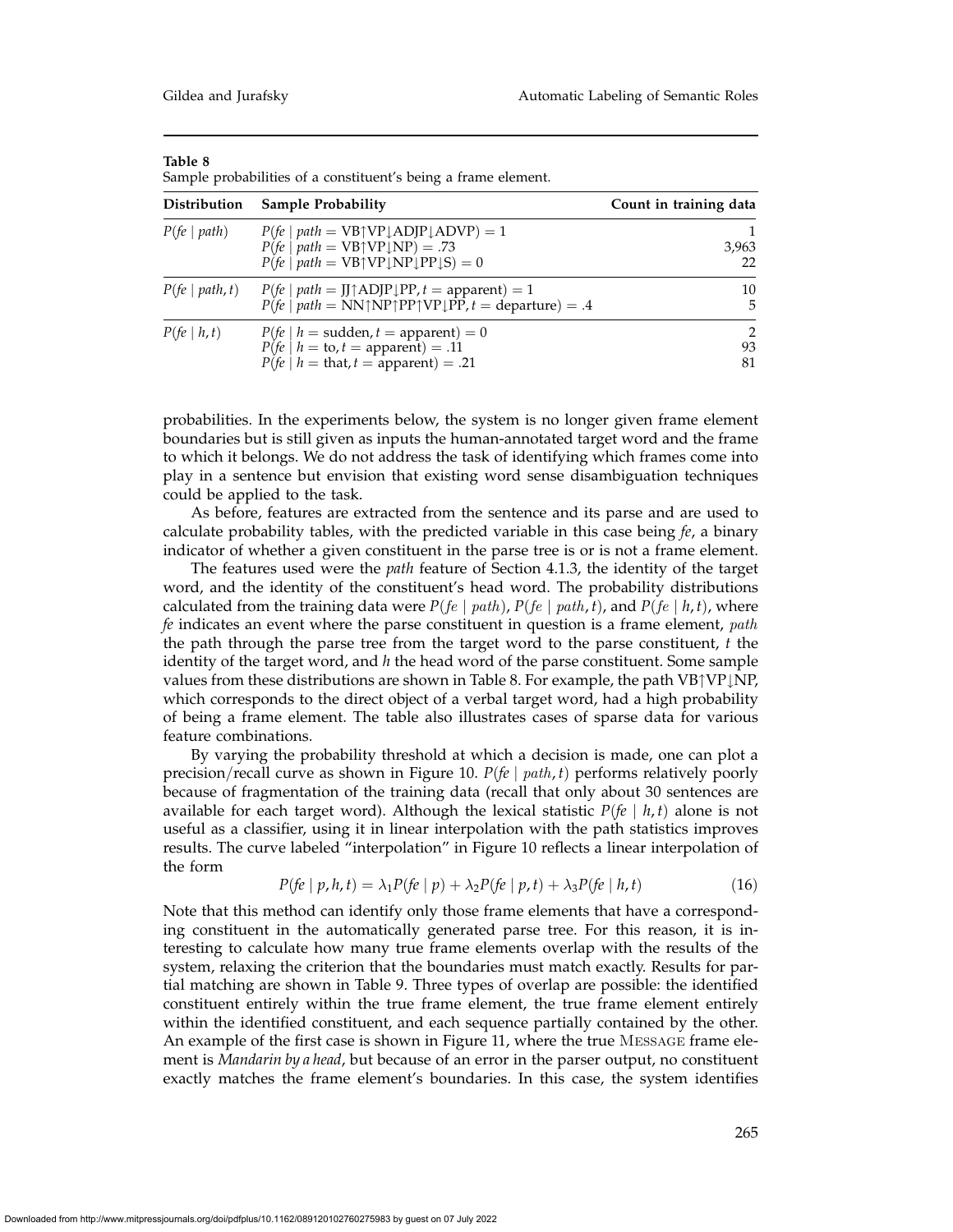

#### **Figure 10**

Plot of precision/recall curve for various methods of identifying frame elements. Recall is calculated over only frame elements with matching parse constituents.

#### **Table 9**

Results on identifying frame elements (FEs), including partial matches. Results obtained using *P*(*fe* | *path*) with threshold at 0.5. A total of 7,681 constituents were identified as FEs, and 8,167 FEs were present in hand-annotations, of which matching parse constituents were present for 7,053 (86%).

| <b>Type of Overlap</b>                                    | <b>Identified Constituents Number</b> |       |
|-----------------------------------------------------------|---------------------------------------|-------|
| Exactly matching boundaries                               | 66%                                   | 5.421 |
| Identified constituent entirely within true frame element | 8                                     | 663   |
| True frame element entirely within identified constituent |                                       | 599   |
| Both partially within the other                           |                                       | 26    |
| No overlap with any true frame element                    | 13                                    | 972   |

two frame elements, indicated by shading, which together span the true frame element.

When the automatically identified constituents were fed through the role-labeling system described above, 79.6% of the constituents that had been correctly identified in the first stage were assigned the correct role in the second, roughly equivalent to the performance when roles were assigned to constituents identified by hand. A more sophisticated integrated system for identifying and labeling frame elements is described in Section 7.1.

### **6. Generalizing Lexical Statistics**

As can be seen from Table 3, information about the head word of a constituent is valuable in predicting the constituent's role. Of all the distributions presented,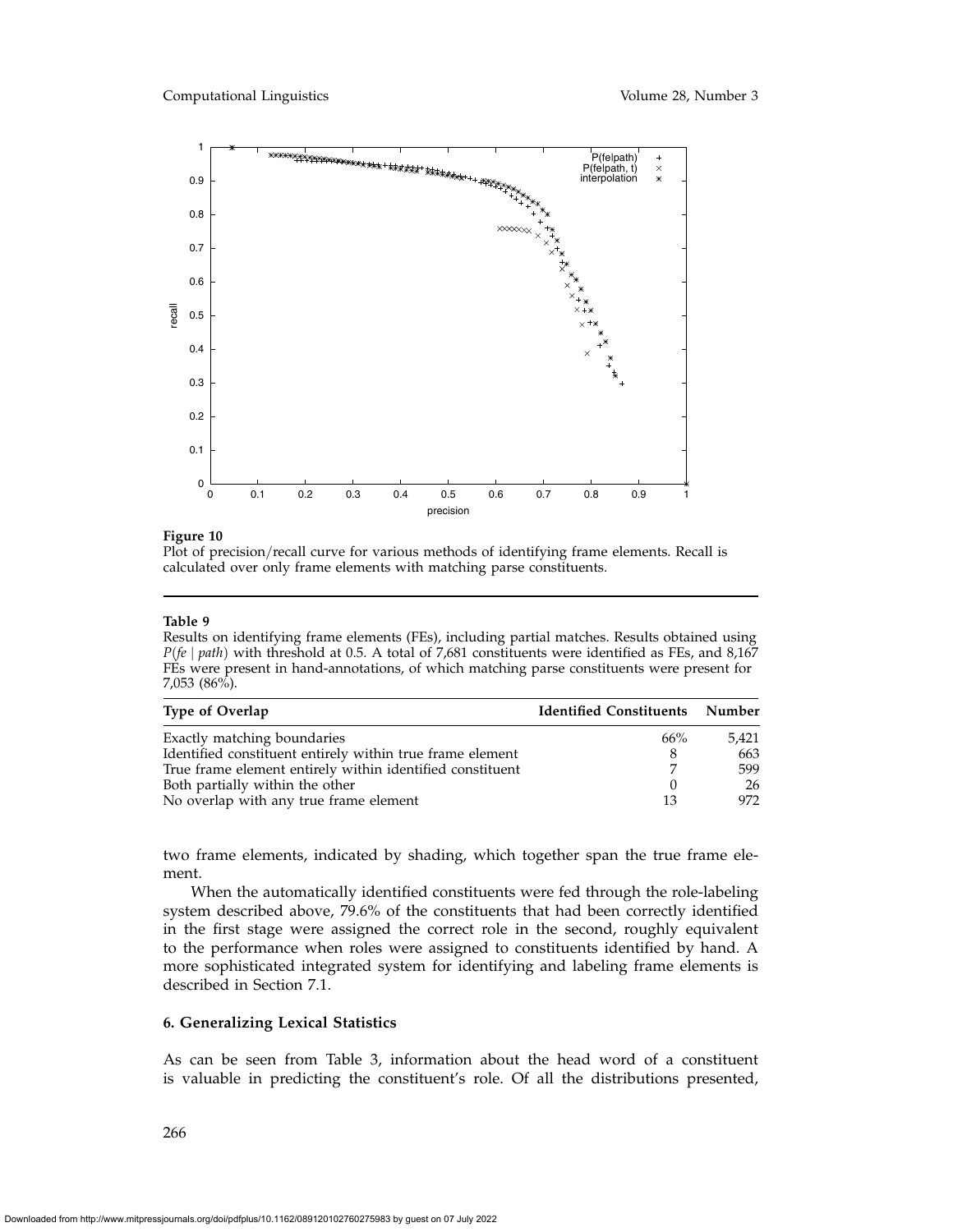

### **Figure 11**

An example of overlap between identified frame elements and the true boundaries, caused by parser error. In this case two frame elements identified by the classifier (shaded subtrees) are entirely within the human annotation (indicated below the sentence), contributing two instances to row 2 of Table 9.

 $P(r \mid h, pt, t)$  predicts the correct role most often (87.4% of the time) when training data for a particular head word have been seen. Because of the large vocabulary of possible head words, however, it also has the smallest coverage, meaning that it is likely that, for a given case in the test data, no frame element with the same head word will have been seen in the set of training sentences for the target word in question. To capitalize on the information provided by the head word, we wish to find a way to generalize from head words seen in the training data to other head words. In this section we compare three different approaches to the task of generalizing over head words: **automatic clustering** of a large vocabulary of head words to identify words with similar semantics; use of a hand-built ontological resource, WordNet, to organize head words in a **semantic hierarchy**; and **bootstrapping** to make use of unlabeled data in training the system. We will focus on frame elements filled by noun phrases, which constitute roughly half the total.

### **6.1 Automatic Clustering**

To find groups of head words that are likely to fill the same semantic roles, an automatic clustering of nouns was performed using word co-occurrence data from a large corpus. This technique is based on the expectation that words with similar semantics will tend to co-occur with the same other sets of words. For example, nouns describing foods will tend to occur as direct objects of verbs such as *eat devour*, and *savor*. The clustering algorithm attempts to find such patterns of co-occurrence from the counts of grammatical relations between pairs of specific words in the corpus, without the use of any external knowledge or semantic representation.

We extracted verb–direct object relations from an automatically parsed version of the British National Corpus, using the parser of Carroll and Rooth (1998).<sup>4</sup> Clustering

<sup>4</sup> We are indebted to Mats Rooth and Sabine Schulte im Walde for providing us with the parsed corpus.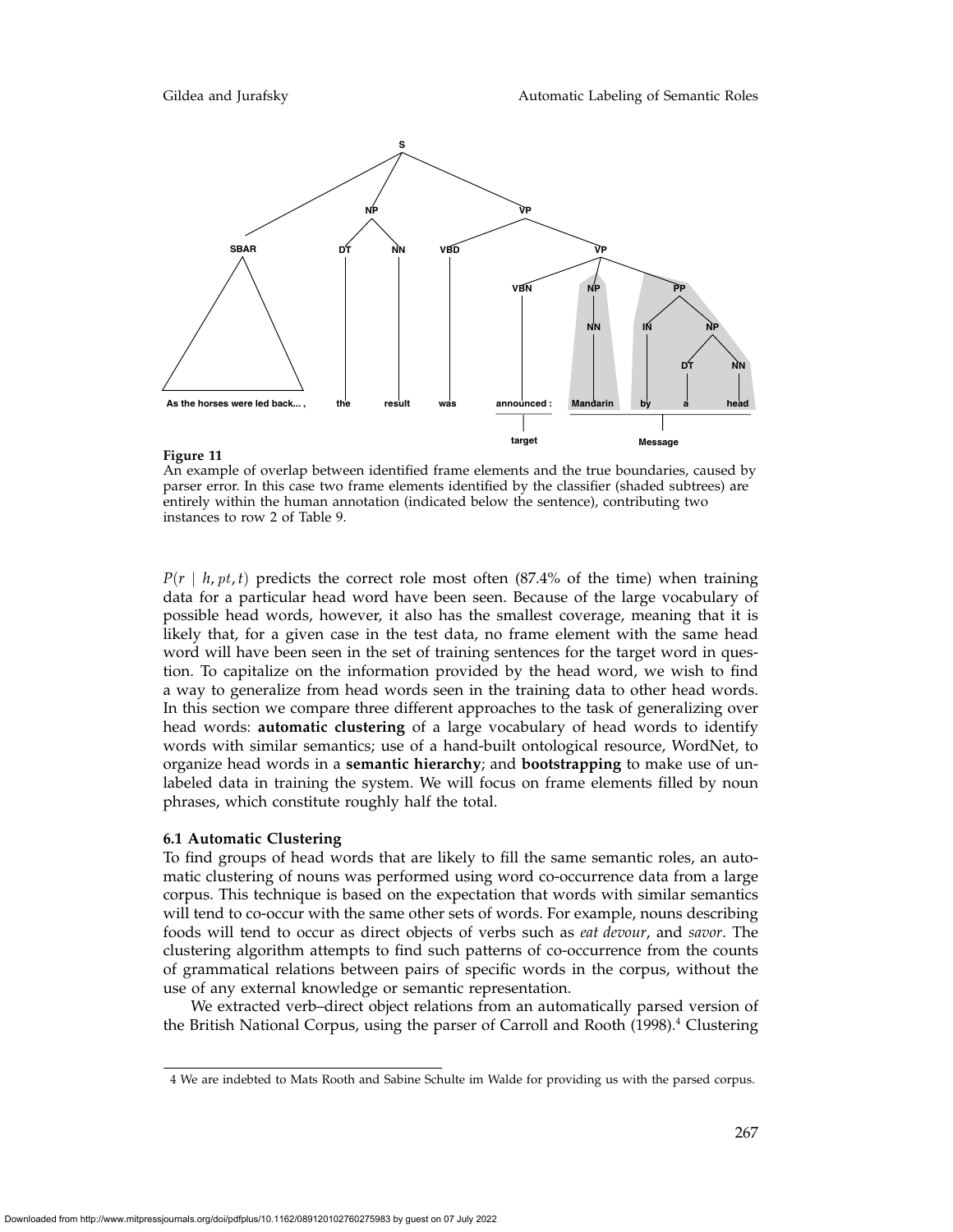was performed using the probabilistic model of co-occurrence described in detail by Hofmann and Puzicha (1998). (For other natural language processing [NLP] applications of the probabilistic clustering algorithm, see, e.g., Rooth [1995], Rooth et al. [1999]; for application to language modeling, see Gildea and Hofmann [1999]. According to this model, the two observed variables, in this case the verb and the head noun of its object, can be considered independent given the value of a hidden cluster variable, *c*:

$$
P(n,v) = \sum_{c} P(c)P(n \mid c)P(v \mid c)
$$

One begins by setting a priori the number of values that *c* can take and using the EM algorithm to estimate the distributions  $P(c)$ ,  $P(n | c)$ , and  $P(v | c)$ . Deterministic annealing was used to prevent overfitting of the training data.

We are interested only in the clusters of nouns given by the distribution  $P(n \mid c)$ : the verbs and the distribution  $P(v \mid c)$  are thrown away once training is complete. Other grammatical relations besides direct object could be used, as could a set of relations. We used the direct object (following other clustering work such as Pereira, Tishby, and Lee [1993]) because it is particularly likely to exhibit semantically significant selectional restrictions.

A total of 2,610,946 verb-object pairs were used as training data for the clustering, with a further 290,105 pairs used as a cross-validation set to control the parameters of the clustering algorithm. Direct objects were identified as noun phrases directly under a verb phrase node—not a perfect technique, since it also finds nominal adjuncts such as "I start *today*." Forms of the verb *to be* were excluded from the data, as its cooccurrence patterns are not semantically informative. The number of values possible for the latent cluster variable was set to 256. (Comparable results were found with 64 clusters; the use of deterministic annealing prevents large numbers of clusters from resulting in overfitting.)

The soft clustering of nouns thus generated is used as follows: for each example in the frame element–annotated training data, probabilities for values of the hidden cluster variable were calculated using Bayes' rule:

$$
P(c | h) = \frac{P(h | c)P(c)}{\sum_{c'} P(h | c')P(c')}
$$

The clustering was applied only to noun phrase constituents; the distribution  $P(n | c)$ from the clustering is used as a distribution  $P(h | c)$  over noun head words.

Using the cluster probabilities, a new estimate of  $P(r | c, pt, t)$  is calculated for cases where  $pt$ , the phrase type or syntactic category of the constituent, is NP:

$$
P(r \mid c, pt, t) = \frac{\sum_{j: pt_j = pt, t_j = t, r_j = r} P(c_j \mid h_j)}{\sum_{j: pt_j = pt, t_j = t} P(c_j \mid h_j)}
$$

where *j* is an index ranging over the frame elements in the training set and their associated features pt, *t*, *h* and their semantic roles *r*.

During testing, a smoothed estimate of the head word–based role probability is calculated by marginalizing over cluster values:

$$
P(r | h, pt, t) = \sum_{c} P(r | c, pt, t) P(c | h)
$$

again using  $P(c \mid h) = \frac{P(h|c)P(c)}{\sum_{c'} P(h|c')P(c)}$  $\frac{P(n|c)P(c)}{P(n|c')P(c')}$ .

268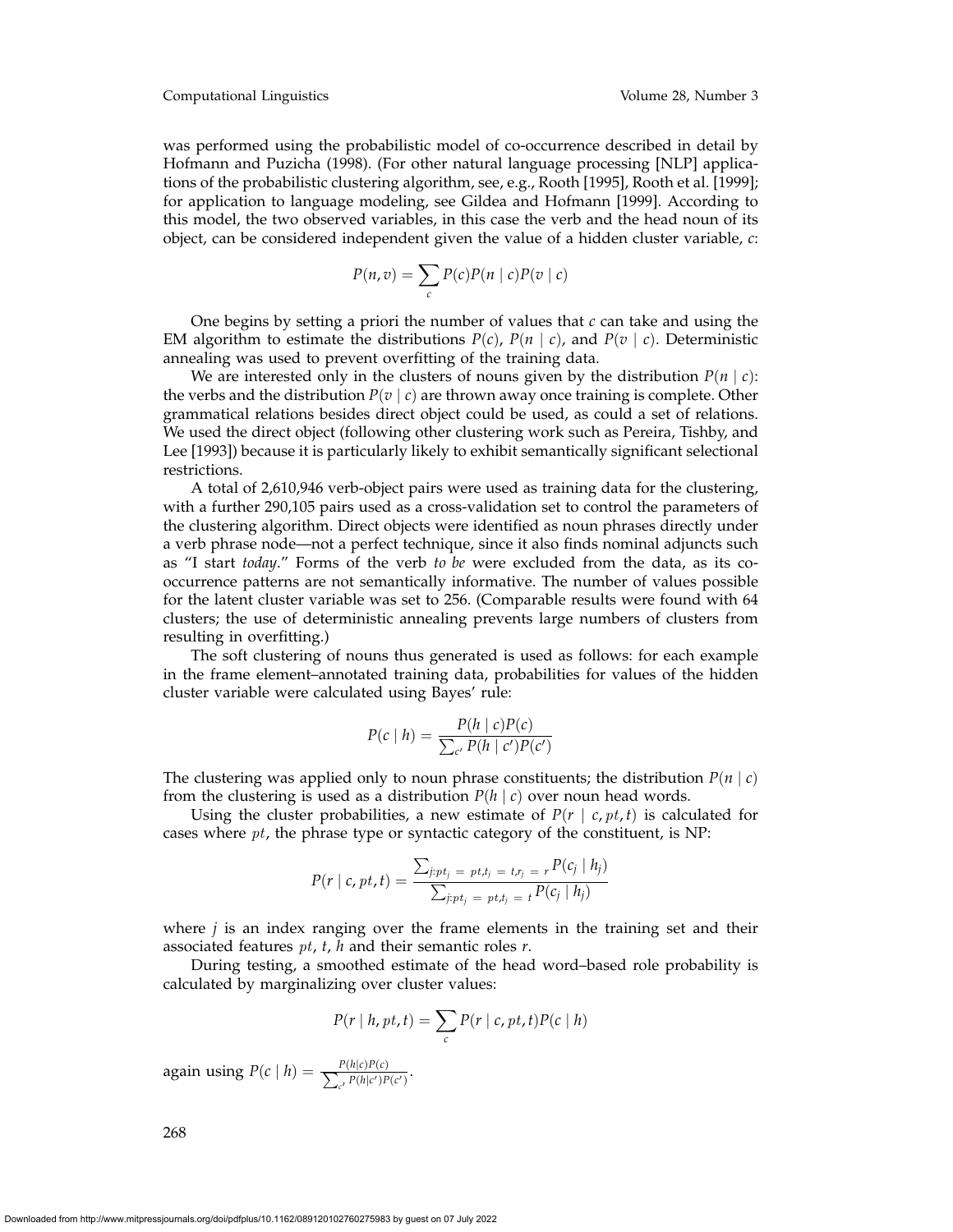| Table 10                 |  |
|--------------------------|--|
| $Cl$ ustoring rosults of |  |

Clustering results on NP constituents only, 4,086 instances.

| Distribution                               |       |       | Coverage Accuracy Performance |
|--------------------------------------------|-------|-------|-------------------------------|
| P(r   h, pt, t)                            | 41.6% | 87.0% | $36.1\%$                      |
| $\sum_{c} P(r \mid c, pt, t) P(c \mid h)$  | 97.9  | 79.7  | 78.0                          |
| Interpolation of unclustered distributions | 100.0 | 83.4  | 83.4                          |
| Unclustered distributions + clustering     | 100.0 | 85.0  | 85.0                          |

As with the other methods of generalization described in this section, automatic clustering was applied only to noun phrases, which represent 50% of the constituents in the test data. We would not expect head word to be as valuable for other phrase types. The second most common category is prepositional phrases. The head of a prepositional phrase (PP) is considered to be the preposition, according to the rules we use, and because the set of prepositions is small, coverage is not as great a problem. Furthermore, the preposition is often a direct indicator of the semantic role. (A more complete model might distinguish between cases in which the preposition serves as a case or role marker and others in which it is semantically informative, with clustering performed on the preposition's object in the former case. We did not attempt to make this distinction.) Phrase types other than NP and PP make up only a small proportion of the data.

Table 10 shows results for the use of automatic clustering on constituents identified by the parser as noun phrases. As can be seen in the table, the vocabulary used for clustering includes almost all (97.9%) of the test data, and the decrease in accuracy from direct lexical statistics to clustered statistics is relatively small (from 87.0% to 79.7%). When combined with the full system described above, clustered statistics increase performance on NP constituents from 83.4% to 85.0% (statistically significant at *p* < .05). Over the entire test set, this translates into an improvement from 80.4% to 81.2%.

### **6.2 Using a Semantic Hierarchy: WordNet**

The automatic clustering described above can be seen as an imperfect method of deriving semantic classes from the vocabulary, and we might expect a hand-developed set of classes to do better. We tested this hypothesis using WordNet (Fellbaum 1998), a freely available semantic hierarchy. The basic technique, when presented with a head word for which no training examples had been seen, was to ascend the type hierarchy until reaching a level for which training data are available. To do this, counts of training data were percolated up the semantic hierarchy in a technique similar to that of, for example, McCarthy (2000). For each training example, the count  $\#(r, s, pt, t)$ was incremented in a table indexed by the semantic role *r*, WordNet sense *s*, phrase type pt, and target word *t*, for each WordNet sense *s* above the head word *h* in the hypernym hierarchy. In fact, the WordNet hierarchy is not a tree, but rather includes multiple inheritance. For example, *person* has as hypernyms both *life form* and *causal agent*. In such cases, we simply took the first hypernym listed, effectively converting the structure into a tree. A further complication is that several WordNet senses are possible for a given head word. We simply used the first sense listed for each word; a word sense disambiguation module capable of distinguishing WordNet senses might improve our results.

As with the clustering experiments reported above, the WordNet hierarchy was used only for noun phrases. The WordNet hierarchy does not include pronouns; to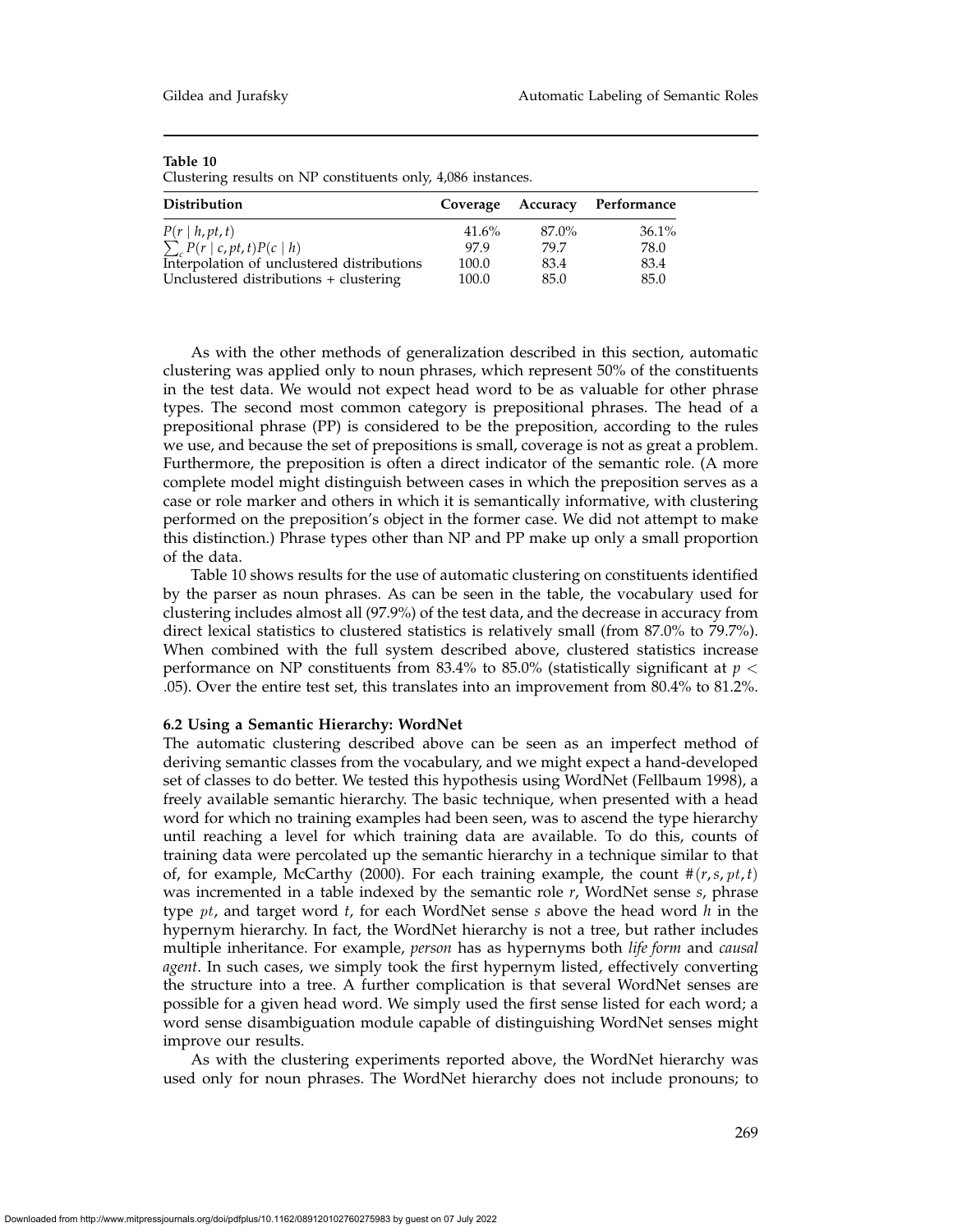| WordNet results on NP constituents only, 4,086 instances. |  |
|-----------------------------------------------------------|--|

| <b>Distribution</b>                        | Coverage |       | Accuracy Performance |
|--------------------------------------------|----------|-------|----------------------|
| P(r   h, pt, t)                            | 41.6%    | 87.0% | $36.1\%$             |
| WordNet: $P(r   s, pt, t)$                 | 80.8     | 79.5  | 64.1                 |
| Interpolation of unclustered distributions | 100.0    | 83.4  | 83.4                 |
| Unclustered distributions + WordNet        | 100.0    | 84.3  | 84.3                 |

increase coverage, the personal pronouns *I*, *me*, *you*, *he*, *she*, *him*, *her*, *we*, and *us* were added as hyponyms of *person*. Pronouns that refer to inanimate, or both animate and inanimate, objects were not included. In addition, the CELEX English lexical database (Baayen, Piepenbrock, and Gulikers 1995) was used to convert plural nouns to their singular forms.

As shown in Table 11, accuracy for the WordNet technique is roughly the same as that in the automatic clustering results in Table 10: 84.3% on NPs, as opposed to 85.0% with automatic clustering. This indicates that the error introduced by the unsupervised clustering is roughly equivalent to the error caused by our arbitrary choice of the first WordNet sense for each word and the first hypernym for each WordNet sense. Coverage for the WordNet technique is lower, however, largely because of the absence of proper nouns from WordNet, as well as the absence of nonanimate pronouns (both personal pronouns such as *it* and *they* and indefinite pronouns such as *something* and *anyone*). A dictionary of proper nouns would likely help improve coverage, and a module for anaphora resolution might help cases with pronouns, with or without the use of WordNet. The conversion of plural forms to singular base forms was an important part of the success of the WordNet system, increasing coverage from 71.0% to 80.8%. Of the remaining 19.2% of all noun phrases not covered by the combination of lexical and WordNet sense statistics, 22% consisted of head words defined in WordNet, but for which no training data were available for any hypernym, and 78% consisted of head words not defined in WordNet.

#### **6.3 Bootstrapping from Unannotated Data**

A third way of attempting to improve coverage of the lexical statistics is to "bootstrap," or label unannotated data with the automatic system described in Sections 4 and 5 and use the (imperfect) result as further training data. This can be considered a variant of the EM algorithm, although we use the single most likely hypothesis for the unannotated data, rather than calculating the expectation over all hypotheses. Only one iteration of training on the unannotated data was performed.

The unannotated data used consisted of 156,590 sentences containing the target words of our corpus, increasing the total amount of data available to roughly six times the 36,995 annotated training sentences.

Table 12 shows results on noun phrases for the bootstrapping method. The accuracy of a system trained only on data from the automatic labeling ( $P_{auto}$ ) is 81.0%, reasonably close to the 87.0% for the system trained only on annotated data ( $P_{train}$ ). Combining the annotated and automatically labeled data increases coverage from 41.6% to 54.7% and performance to 44.5%. Because the automatically labeled data are not as accurate as the annotated data, we can do slightly better by using the automatic data only in cases where no training data are available, backing off to the distribution *P*auto from *P*train. The fourth row of Table 12 shows results with *P*auto incorporated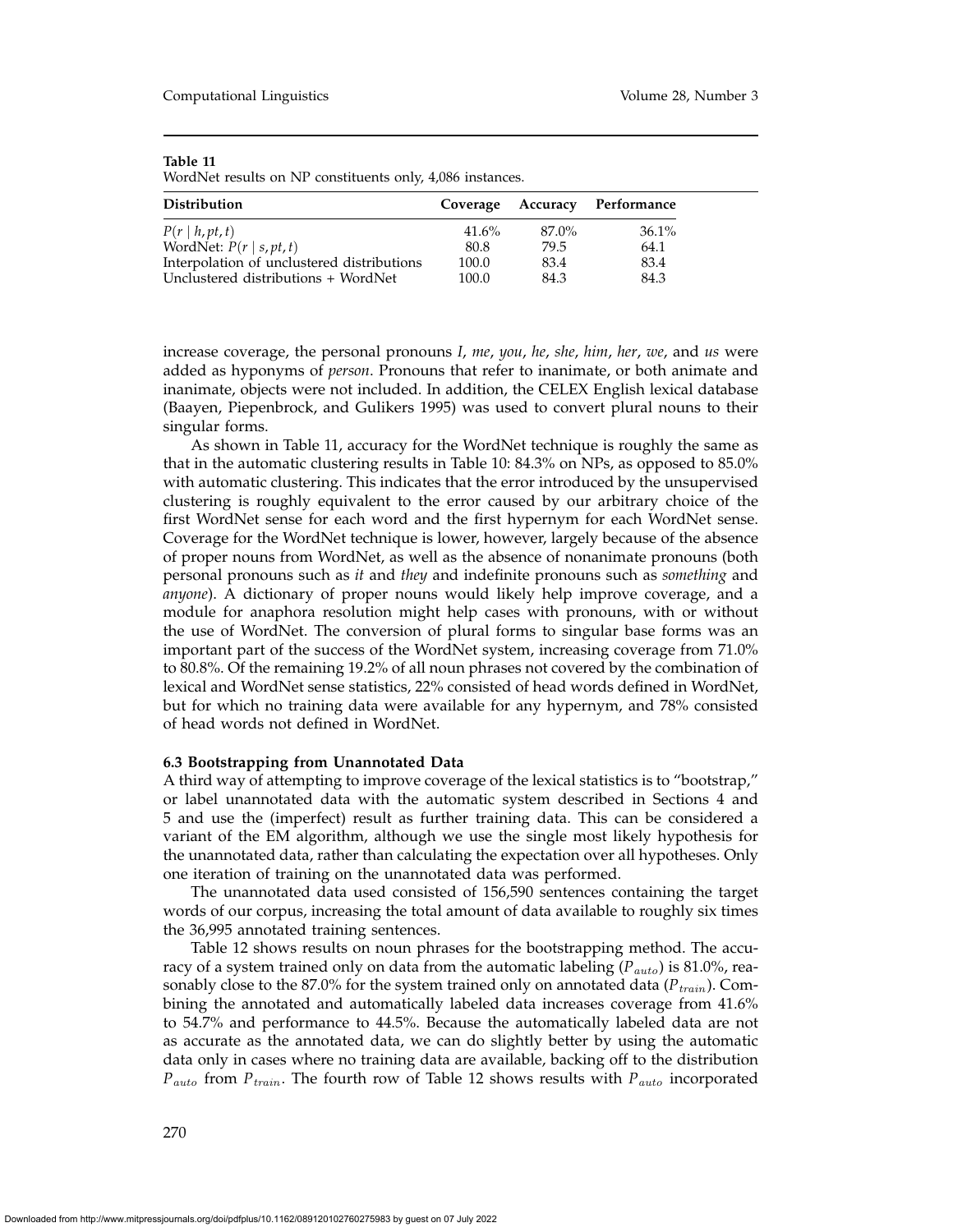| $1000000$ pang results on the construction only 17000 modelles. |          |          |             |
|-----------------------------------------------------------------|----------|----------|-------------|
| Distribution                                                    | Coverage | Accuracy | Performance |
| $P_{train}(r   h, pt, t)$                                       | 41.6%    | 87.0%    | 36.1%       |
| $P_{auto}(r   h, pt, t)$                                        | 48.2     | 81.0     | 39.0        |
| $P_{train+auto}(r   h, pt, t)$                                  | 54.7     | 81.4     | 44.5        |
| $P_{train}$ , backoff to $P_{auto}$                             | 54.7     | 81.7     | 44.7        |
| Interpolation of unclustered distributions                      | 100.0    | 83.4     | 83.4        |
| Unclustered distributions + $P_{auto}$                          | 100.0    | 83.2     | 83.2        |

Bootstrapping results on NP constituents only, 4,086 instances.

into the backoff lattice of all the features of Figure 7, which actually resulted in a slight decrease in performance from the system without the bootstrapped data, shown in the third row. This is presumably because, although the system trained on automatically labeled data performed with reasonable accuracy, many of the cases it classifies correctly overlap with the training data. In fact our backing-off estimate of  $P(r | h, pt, t)$ classifies correctly only 66% of the additional cases that it covers over  $P_{train}(r | h, pt, t)$ .

### **6.4 Discussion**

The three methods of generalizing lexical statistics each had roughly equivalent accuracy on cases for which they were able to derive an estimate of the role probabilities for unseen head words. The differences between the three were primarily due to how much they could improve the *coverage* of the estimator, that is, how many new noun heads they were able to handle. The automatic-clustering method performed by far the best on this metric; only 2.1% of test cases were unseen in the data used for the automatic clustering. This indicates how much can be achieved with unsupervised methods given very large training corpora. The bootstrapping technique described here, although it has a similar unsupervised flavor, made use of much less data than the corpus used for noun clustering. Unlike probabilistic clustering, the bootstrapping technique can make use of only those sentences containing the target words in question. The WordNet experiment, on the other hand, indicates both the usefulness of hand-built resources when they apply and the difficulty of attaining broad coverage with such resources. Combining the three systems described would indicate whether their gains are complementary or overlapping.

### **7. Verb Argument Structure**

One of the primary difficulties in labeling semantic roles is that one predicate may be used with different argument structures: for example, in the sentences "He opened the door" and "The door opened," the verb *open* assigns different semantic roles to its syntactic subject. In this section we compare two strategies for handling this type of alternation in our system: a sentence-level feature for frame element groups and a subcategorization feature for the syntactic uses of verbs. Then a simple system using the predicate's argument structure, or **syntactic signature**, as the primary feature will be contrasted with previous systems based on local, independent features.

### **7.1 Priors on Frame Element Groups**

The system described in previous sections for classifying frame elements makes an important simplifying assumption: it classifies each frame element independent of the decisions made for the other frame elements in the sentence. In this section we remove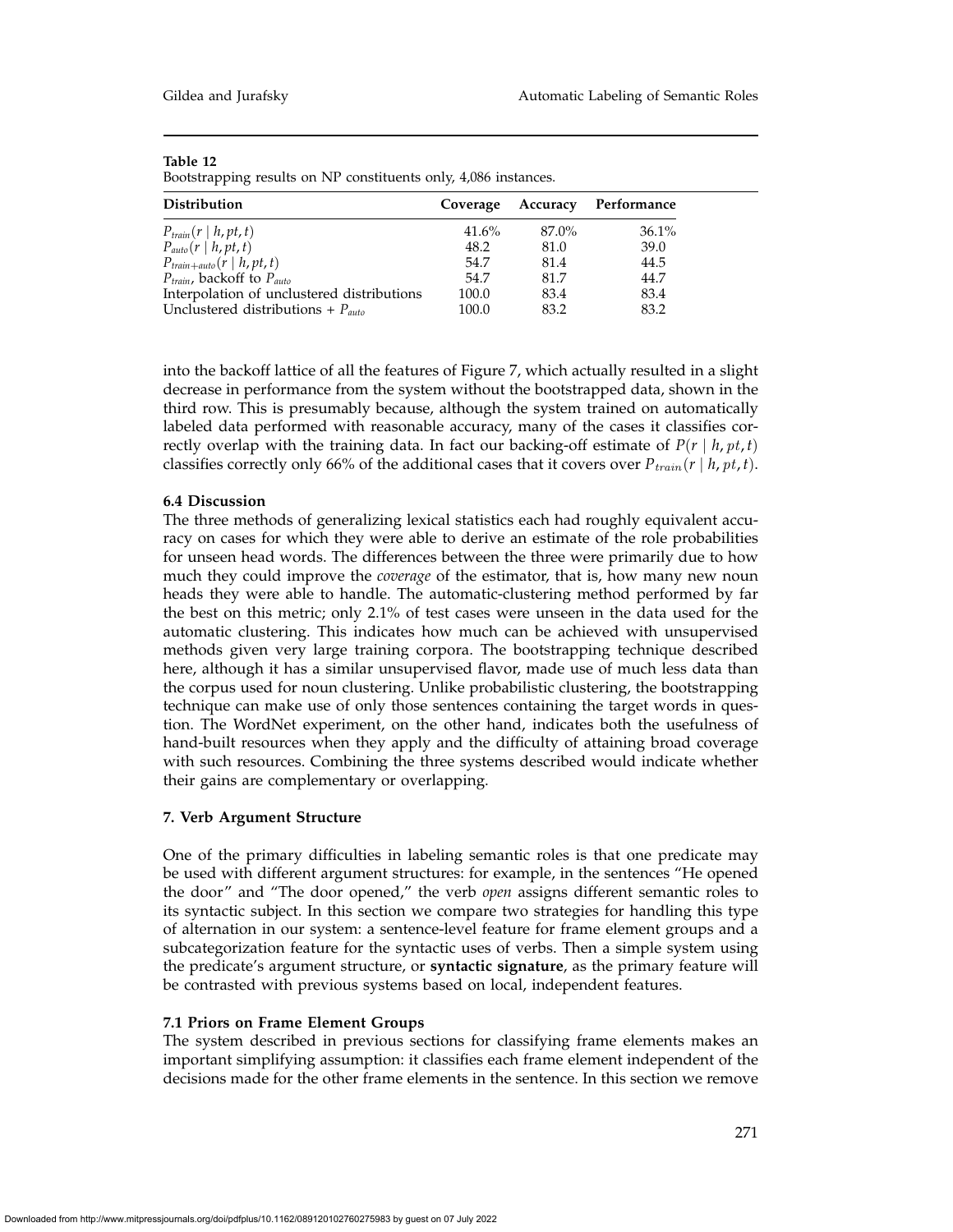Sample frame element groups for the verb *blame*.

| <b>Frame Element Group</b> | <b>Example Sentences</b>                                                                               |
|----------------------------|--------------------------------------------------------------------------------------------------------|
| ${EVALUEE}$                | Holman would characterize this                                                                         |
|                            | as <b>blaming</b> $\left[$ <sub><i>Evaluee</i></sub> the poor $\right]$ .                              |
| {JUDGE, EVALUEE, REASON}   | The letter quotes Black as                                                                             |
|                            | saying that $\left[\begin{smallmatrix} 1 \end{smallmatrix} \right]$ white and Navajo ranchers $\left]$ |
|                            | misrepresent their livestock losses and                                                                |
|                            | <b>blame</b> $[Reson]$ everything $]$ $[E_{value}$ on coyotes $]$ .                                    |
|                            | [ <i>Judge</i> She ] <b>blames</b> [ <i>Evaluee</i> the Government ]                                   |
|                            | $[$ <sub>Reason</sub> for failing to do enough to help $]$ .                                           |
| $\{JUDGE, EVALUEE\}$       | The only dish she made that we could tolerate was                                                      |
|                            | $[$ <sub>Evaluee</sub> syrup tart which $]$ $[$ <sub>Judge</sub> we $]$                                |
|                            | <b>praised</b> extravagantly with the result that it became                                            |
|                            | our unhealthy staple diet.                                                                             |
|                            |                                                                                                        |

#### **Table 14**

Frame element groups for the verb *blame* in the JUDGMENT frame.

| <b>Frame Element Group</b> | Probability |
|----------------------------|-------------|
| {EVALUEE, JUDGE, REASON}   | 0.549       |
| {EVALUEE, JUDGE}           | 0.160       |
| {EVALUEE, REASON}          | 0.167       |
| ${EVALUEE}$                | 0.097       |
| {EVALUEE, JUDGE, ROLE }    | 0.014       |
| $\{JUDGE\}$                | 0.007       |
| {JUDGE, REASON}            | 0.007       |

this assumption and present a system that can make use of the information that, for example, a given target word requires that one role always be present or that having two instances of the same role is extremely unlikely.

To capture this information, we introduce the notion of a **frame element group**, which is the set of frame element roles present in a particular sentence (technically a multiset, as duplicates are possible, though quite rare). Frame element groups (FEGs) are *unordered*: examples are shown in Table 13. Sample probabilities from the training data for the frame element groups of the target word *blame* are shown in Table 14.

The FrameNet corpus recognizes three types of "null-instantiated" frame elements (Fillmore 1986), which are implied but do not appear in the sentence. An example of null instantiation is the sentence "Have you eaten?" where *food* is understood. We did not attempt to identify such null elements, and any null-instantiated roles are not included in the sentence's FEG. This increases the variability of observed FEGs, as a predicate may require a certain role but allow it to be null instantiated.

Our system for choosing the most likely overall assignment of roles for all the frame elements of a sentence uses an approximation that we derive beginning with the true probability of the optimal role assignment *r*∗:

$$
r^* = \text{argmax}_{r_{1...n}} P(r_{1...n} | t, f_{1...n})
$$

where  $P(r_{1...n} \mid t, f_{1...n})$  represents the probability of an overall assignment of roles  $r_i$ to each of the *n* constituents of a sentence, given the target word *t* and the various features  $f_i$  of each of the constituents. In the first step we apply Bayes' rule to this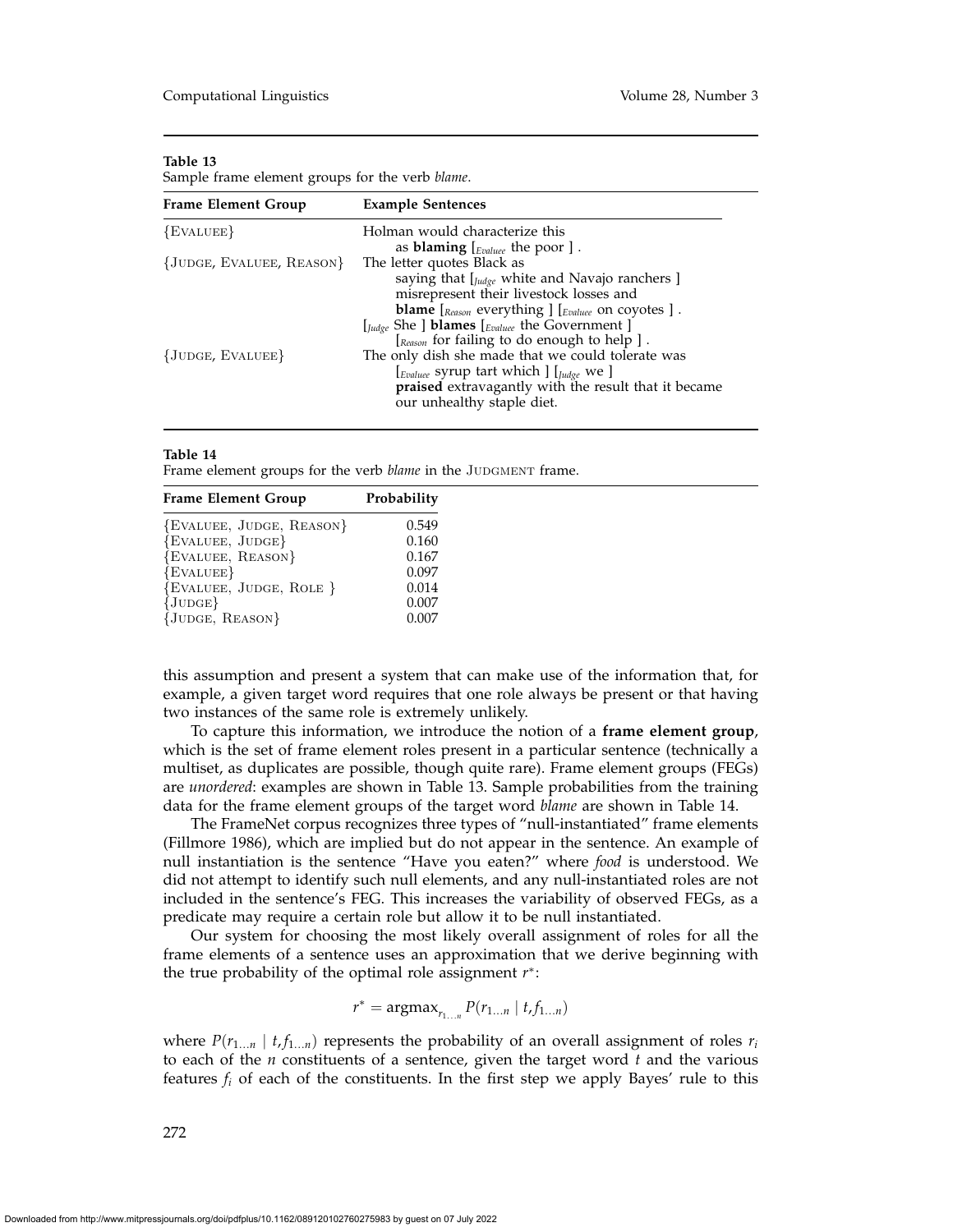Gildea and Jurafsky **Automatic Labeling of Semantic Roles** 

quantity,

$$
r^* = \text{argmax}_{r_{1...n}} P(r_{1...n} | t) \frac{P(f_{1...n} | r_{1...n}, t)}{P(f_{1...n} | t)}
$$

and in the second we make the assumption that the features of the various constituents of a sentence are independent given the target word and each constituent's role and discard the term  $P(f_{1...n} | t)$ , which is constant with respect to *r*:

$$
r^* = \operatorname{argmax}_{r_{1...n}} P(r_{1...n} \mid t) \prod_i P(f_i \mid r_i, t)
$$

We estimate the prior over frame element assignments as the probability of the frame element groups, represented with the set operator {}:

$$
r^* = \text{argmax}_{r_{1...n}} P(\{r_{1...n}\} | t) \prod_i P(f_i | r_i, t)
$$

We then apply Bayes' rule again,

*r*

$$
r^* = \text{argmax}_{r_{1...n}} P(\{r_{1...n}\} | t) \prod_i \frac{P(r_i | f_i, t) P(f_i | t)}{P(r_i | t)}
$$

and finally discard the feature prior  $P(f_i | t)$  as being constant over the argmax expression:

$$
r^* = \text{argmax}_{r_{1...n}} P(\{r_{1...n}\} | t) \prod_i \frac{P(r_i | f_i, t)}{P(r_i | t)}
$$

This leaves us with an expression in terms of the prior for frame element groups of a particular target word  $P({r_{1...n}} \mid t)$ , the local probability of a frame element given a constituent's features  $P(r_i | f_i, t)$  on which our previous system was based, and the individual priors for the frame elements chosen  $P(r_i | t)$ . This formulation can be used to assign roles either when the frame element boundaries are known or when they are not, as we will discuss later in this section.

Calculating empirical FEG priors from the training data is relatively straightforward, but the sparseness of the data presents a problem. In fact, 15% of the test sentences had an FEG not seen in the training data for the target word in question. Using the empirical value for the FEG prior, these sentences could never be correctly classified. For this reason, we introduce a smoothed estimate of the FEG prior consisting of a linear interpolation of the empirical FEG prior and the product, for each possible frame element, of the probability of being present or not present in a sentence given the target word:

$$
\lambda P(\lbrace r_{1...n} \rbrace | t) + (1 - \lambda) \left[ \prod_{r \in r_{1...n}} P(r \in FEG \mid t) \prod_{r \notin r_{1...n}} P(r \notin FEG \mid t) \right]
$$

The value of  $\lambda$  was empirically set to maximize performance on the development set; a value of 0.6 yielded performance of 81.6%, a significant improvement over the 80.4% of the baseline system. Results were relatively insensitive to the exact value of  $\lambda$ .

Up to this point, we have considered separately the problems of labeling roles given that we know where the boundaries of the frame elements lie (Section 4, as well as Section 6) and finding the constituents to label in the sentence (Section 5).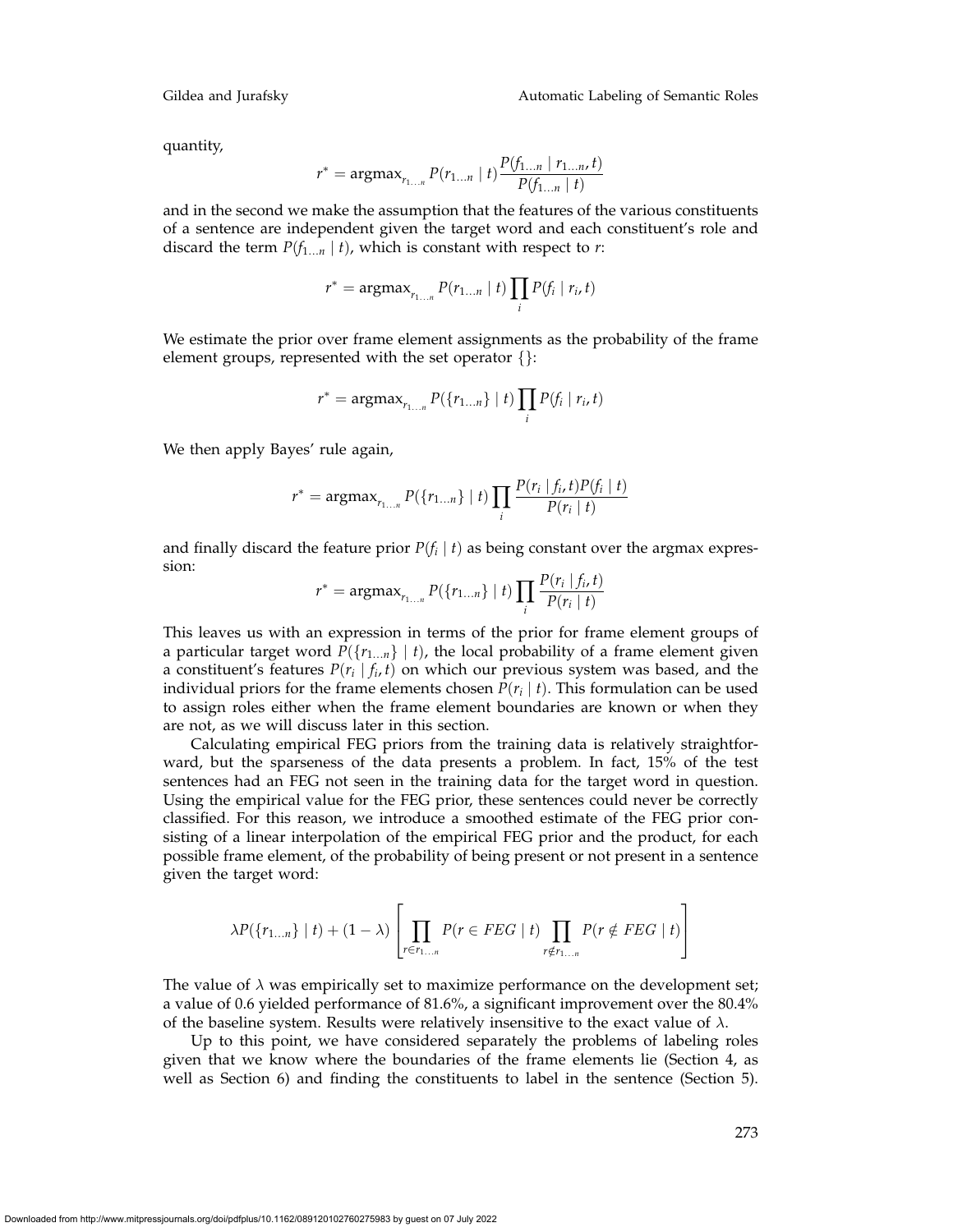|                                      | Unlabeled |        | Labeled   |               |
|--------------------------------------|-----------|--------|-----------|---------------|
| Method                               | Precision | Recall | Precision | <b>Recall</b> |
| Boundary id. + baseline role labeler | 72.6      | 63.1   | 67.0      | 46.8          |
| Boundary id. + labeler w/FEG priors  | 72.6      | 63.1   | 65.9      | 46.2          |
| Integrated boundary id. and labeling | 74.0      | 70.1   | 64.6      | 61.2          |

Combined results on boundary identification and role labeling.

We now turn to combining the two systems described above into a complete role labeling system. We use equation (16), repeated below, to estimate the probability that a constituent is a frame element:

$$
P(\mathit{fe} \mid p, h, t) = \lambda_1 P(\mathit{fe} \mid p) + \lambda_2 P(\mathit{fe} \mid p, t) + \lambda_3 P(\mathit{fe} \mid h, t)
$$

where  $p$  is the path through the parse tree from the target word to the constituent,  $t$ is the target word, and *h* is the constituent's head word.

The first two rows of Table 15 show the results when constituents are determined to be frame elements by setting the threshold on the probability  $P(fe | p, h, t)$  to 0.5 and then running the labeling system of Section 4 on the resulting set of constituents. The first two columns of results show precision and recall for the task of identifying frame element boundaries correctly. The second pair of columns gives precision and recall for the combined task of boundary identification and role labeling; to be counted as correct, the frame element must both have the correct boundary and be labeled with the correct role.

Contrary to our results using human-annotated boundaries, incorporating FEG priors into the system based on automatically identified boundaries had a negative effect on labeled precision and recall. No doubt this is due to introducing a dependency on other frame element decisions that may be incorrect: the use of FEG priors causes errors in boundary identification to be compounded.

One way around this problem is to integrate boundary identification with role labeling, allowing the FEG priors and the role-labeling decisions to affect which constituents are frame elements. This was accomplished by extending the formulation

$$
\text{argmax}_{r_{1...n}} P(\{r_{1...n}\} \mid t) \prod_{i} \frac{P(r_i \mid f_i, t)}{P(r_i \mid t)}
$$

to include frame element identification decisions:

$$
\text{argmax}_{r_{1...n}} P(\{r_{1...n}\} \mid t) \prod_{i} \frac{P(r_i \mid f_i, fe_i, t) P(fe_i \mid f_i)}{P(r_i \mid t)}
$$

where  $fe_i$  is a binary variable indicating that a constituent is a frame element and  $P(f_{\mathcal{E}_i} | f_i)$  is calculated as above. When  $f_{\mathcal{E}_i}$  is true, role probabilities are calculated as before; when  $fe_i$  is false,  $r_i$  assumes an empty role with probability one and is not included in the FEG represented by  $\{r_{1...n}\}.$ 

One caveat in using this integrated approach is its exponential complexity: each combination of role assignments to constituents is considered, and the number of combinations is exponential in the number of constituents. Although this did not pose a problem when only the annotated frame elements were under consideration, now we

274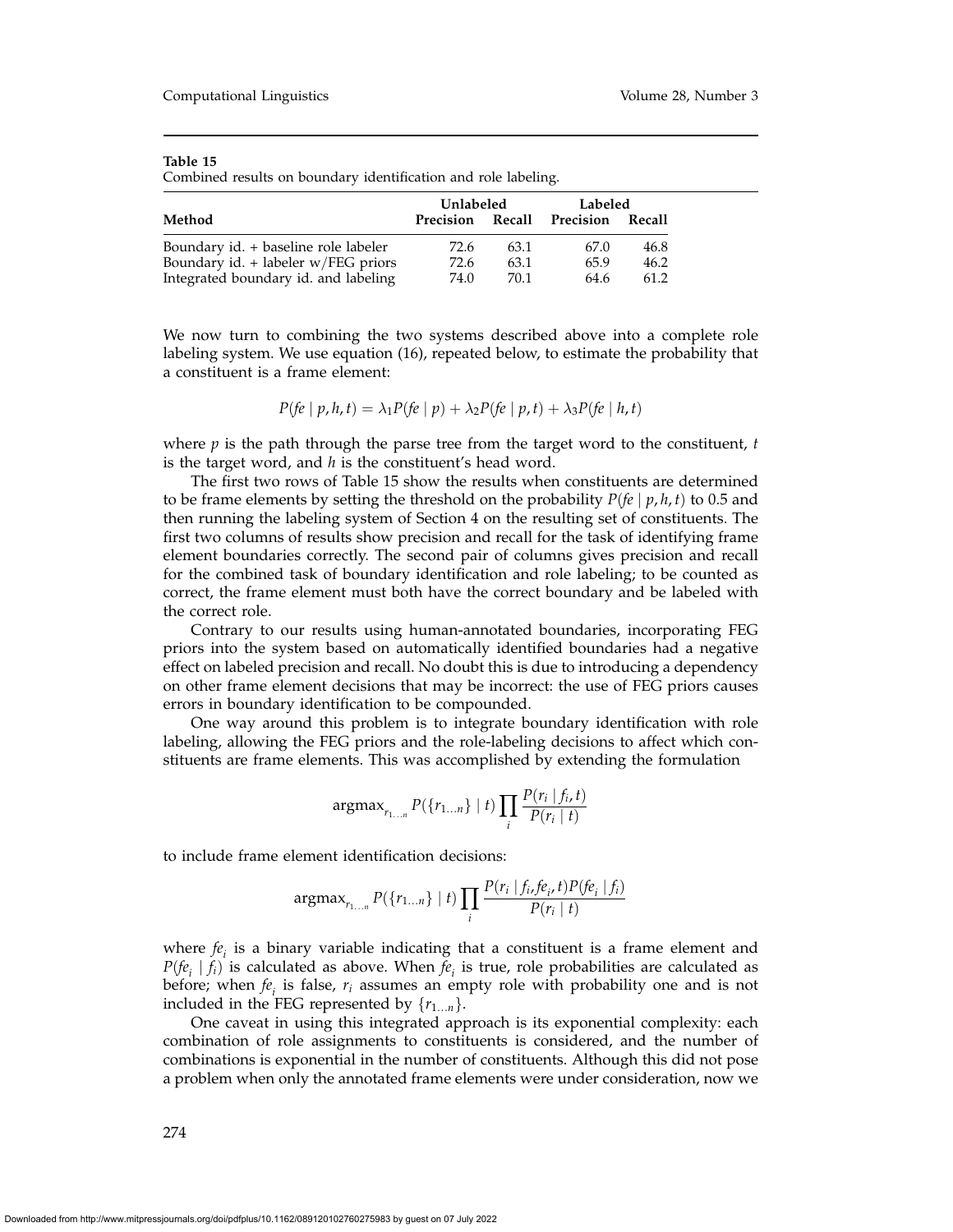

**Figure 12**

Two subcategorizations for the target word *open*. The relevant production in the parse tree is highlighted. On the left, the value of the feature is "VP  $\rightarrow$  VB NP"; on the right it is "VP  $\rightarrow$ VB."

must include every parse constituent with a nonzero probability for  $P(f_{\mathcal{E}_i} | f_i)$ . To make the computation tractable, we implement a pruning scheme: hypotheses are extended by choosing assignments for one constituent at a time, and only the top *m* hypotheses are retained for extension by assignments to the next constituent. Here we set  $m = 10$ after experimentation showed that increasing *m* yielded no significant improvement.

Results for the integrated approach are shown in the last row of Table 15. Allowing role assignments to influence boundary identification improves results both on the unlabeled boundary identification task and on the combined identification and labeling task. The integrated approach puts us in a different portion of the precision/recall curve from the results in the first two rows, as it returns a higher number of frame elements (7,736 vs. 5,719). A more direct comparison can be made by lowering the probability threshold for frame element identification from 0.5 to 0.35 to force the nonintegrated system to return the same number of frame elements as the integrated system. This yields a frame element identification precision of 71.3% and recall of 67.6% and a labeled precision of 60.8% and recall of 57.6%, which is dominated by the result for the integrated system. The integrated system does not have a probability threshold to set; nonetheless it comes closer to identifying the correct number of frame elements (8,167) than does the independent boundary identifier when the theoretically optimal threshold of 0.5 is used with the latter.

### **7.2 Subcategorization**

Recall that use of the FEG prior was motivated by the tendency of verbs to assign differing roles to the same syntactic position. For example, the verb *open* assigns different roles to the syntactic subject in *He opened the door* and *The door opened*. In this section we consider a different feature motivated by these problems: the syntactic subcategorization of the verb. For example, the verb *open* seems to be more likely to assign the role PATIENT to its subject in an intransitive context and AGENT to its subject in a transitive context. Our use of a subcategorization feature was intended to differentiate between transitive and intransitive uses of a verb.

The feature used was the identity of the phrase structure rule expanding the target word's parent node in the parse tree, as shown in Figure 12. For example, for *He closed the door,* with *close* as the target word, the subcategorization feature would be "VP  $\rightarrow$ VB NP." The subcategorization feature was used only when the target word was a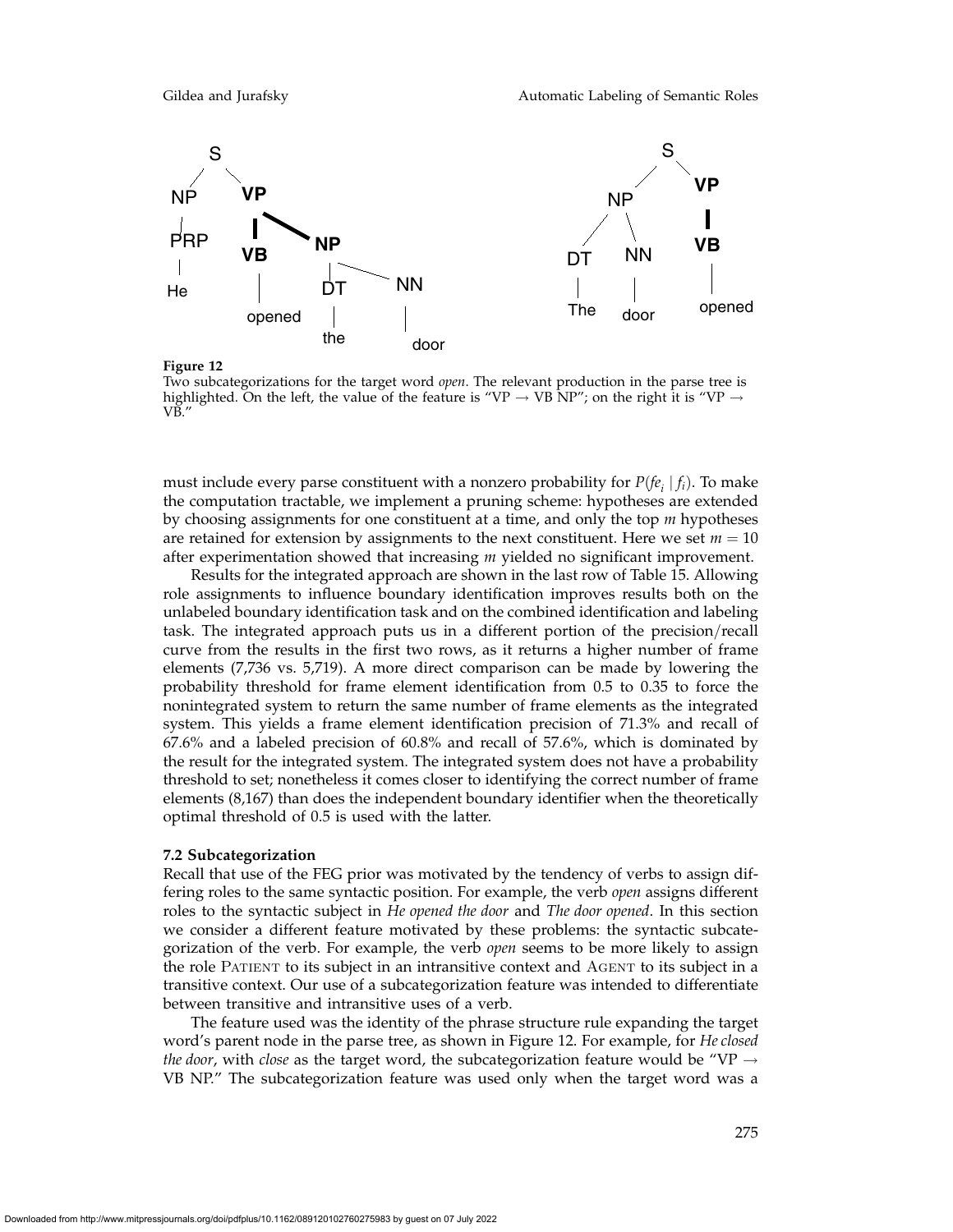verb. The various part-of-speech tags for verb forms (VBD for past-tense verb forms, VBZ for third-person singular present tense, VBP for other present tense, VBG for present participles, and VBN for past participles) were collapsed into a single tag VB. It is important to note that we are not able to distinguish complements from adjuncts, and our subcategorization feature could be sabotaged by cases such as *The door closed yesterday*. In the Penn Treebank style, *yesterday* is considered an NP with tree structure equivalent to that of a direct object. Our subcategorization feature is fairly specific: for example, the addition of an ADVP to a verb phrase will result in a different value. We tested variations of the feature that counted the number of NPs in a VP or the total number of children of the VP, with no significant change in results.

The subcategorization feature was used in conjunction with the  $path$  feature, which represents the sequence of nonterminals along the path through the parse tree from the target word to the constituent representing a frame element. Making use of the new subcategorization (*subcat*) feature by adding the distribution  $P(r | subset, path, t)$ to the lattice of distributions in the baseline system resulted in a slight improvement to 80.8% performance from 80.4%. As with the *gov* feature in the baseline system, it was found beneficial to use the *subcat* feature only for NP constituents.

### **7.3 Discussion**

Combining the FEG priors and subcategorization feature into a single system resulted in performance of 81.6%, no improvement over using FEG priors without subcategorization. We suspect that the two seemingly different approaches in fact provide similar information. For example, in our hypothetical example of the sentence *He opened the door* vs. the sentence *The door opened*, the verb *open* would have high priors for the FEGs  ${ \text{AGENT}, \text{THEME} }$  and  ${ \text{THEME}, \text{but a low prior for } { \text{AGENT}}.}$  In sentences with only one candidate frame element (the subject in *The door closed*), the use of the FEG prior will cause it to be labeled Theme, even when the feature probabilities prefer labeling a subject as AGENT. Thus the FEG prior, by representing the set of arguments the predicate is likely to take, essentially already performs the function of the subcategorization feature.

The FEG prior allows us to introduce a dependency between the classifications of the sentence's various constituents with a single parameter. Thus, it can handle the alternation of our example without, for example, introducing the role chosen for one constituent as an additional feature in the probability distribution for the next constituent's role. It appears that because introducing additional features can further fragment our already sparse data, it is preferable to have a single parameter for the FEG prior.

An interesting result reinforcing this conclusion is that some of the argumentstructure features that aided the system when individual frame elements were considered independently are unnecessary when using FEG priors. Removing the features passive and position from the system and using a smaller lattice of only the distributions not employing these features yields an improved performance of 82.8% on the role-labeling task using hand-annotated boundaries. We believe that, because these features pertain to syntactic alternations in how arguments are realized, they overlap with the function of the FEG prior. Adding unnecessary features to the system can reduce performance by fragmenting the training data.

#### **8. Integrating Syntactic and Semantic Parsing**

In the experiments reported in previous sections, we have used the parse tree returned by a statistical parser as input to the role-labeling system. In this section, we explore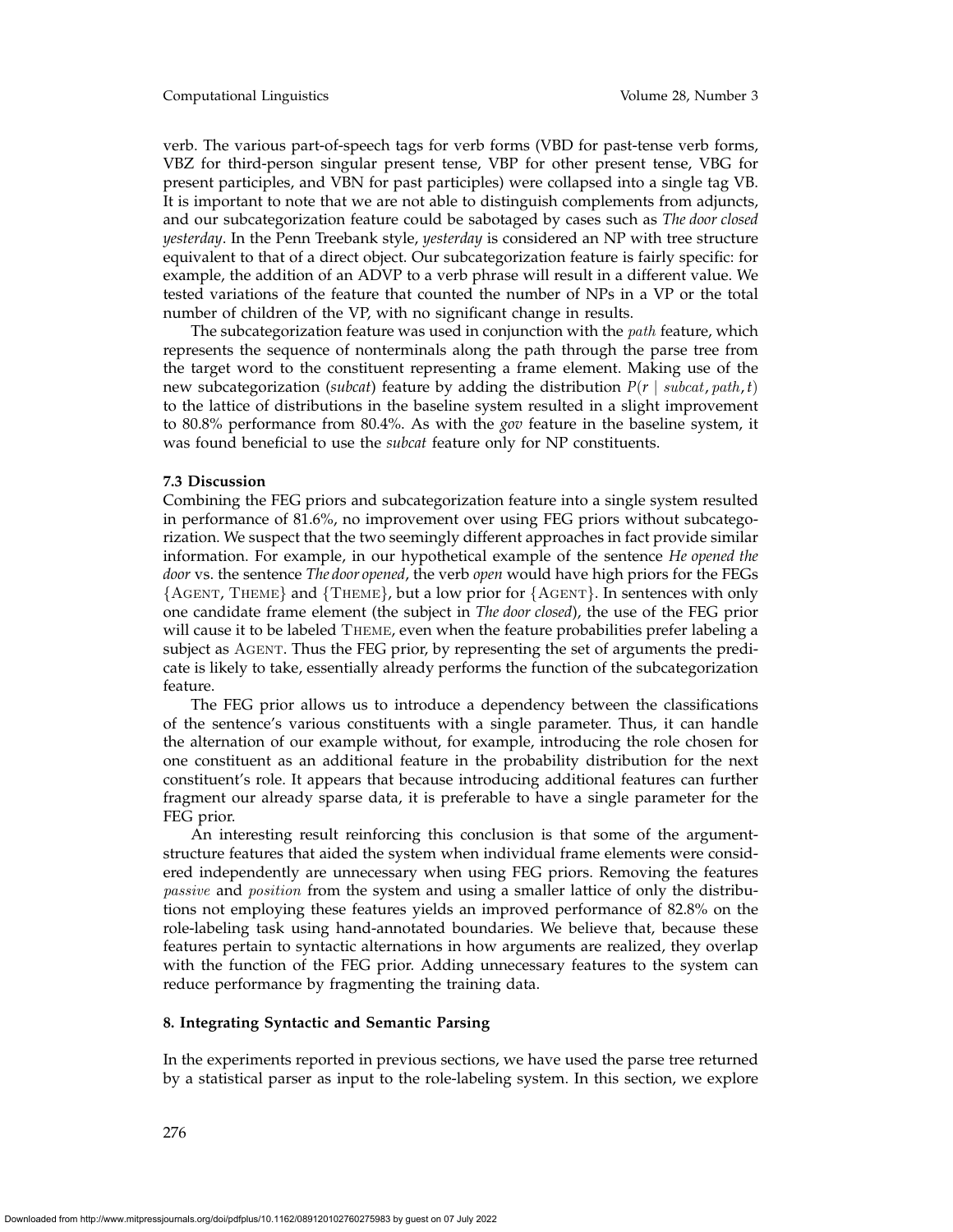the interaction between semantic roles and syntactic parsing by integrating the parser with the semantic-role probability model. This allows the semantic-role assignment to affect the syntactic attachment decisions made by the parser, with the hope of improving the accuracy of the complete system.

Although most statistical parsing work measures performance in terms of syntactic trees without semantic information, an assignment of role fillers has been incorporated into a statistical parsing model by Miller et al. (2000) for the domain-specific templates of the Message Understanding Conference (Defense Advanced Research Projects Agency 1998) task. A key finding of Miller et al.'s work was that a system developed by annotating role fillers in text and training a statistical system performed at the same level as one based on writing a large system of rules, which requires much more highly skilled labor to design.

#### **8.1 Incorporating Roles into the Parsing Model**

We use as the baseline of all our parsing experiments the model described in Collins (1999). The algorithm is a form of **chart parsing**, which uses dynamic programming to search through the exponential number of possible parses by considering subtrees for each subsequence of the sentence independently. To apply chart parsing to a probabilistic grammar, independence relations must be assumed to hold between the probabilities of a parse tree and the internal structure of its subtrees.

In the case of stochastic context-free grammar, the probability of a tree is independent of the internal structure of its subtrees, given the topmost nonterminal of the subtree. The chart-parsing algorithm can simply find the highest-probability parse for each nonterminal for each substring of the input sentence. No lower-probability subtrees will ever be used in a complete parse, and they can be thrown away. Recent lexicalized stochastic parsers such as Collins (1999), Charniak (1997), and others add additional features to each constituent, the most important being the head word of the parse constituent.

The statistical system for assigning semantic roles described in the previous sections does not fit easily into the chart-parsing framework, as it relies on long-distance dependencies between the target word and its frame elements. In particular, the *path* feature, which is used to "navigate" through the sentence from the target word to its likely frame elements, may be an arbitrarily long sequence of syntactic constituents. A *path* feature looking for frame elements for a target word in another part of the sentence may examine the internal structure of a constituent, violating the independence assumptions of the chart parser. The use of priors over FEGs further complicates matters by introducing sentence-level features dependent on the entire parse.

For these reasons, we use the syntactic parsing model without frame element probabilities to generate a number of candidate parses, compute the best frame element assignment for each, and then choose the analysis with the highest overall probability. The frame element assignments are computed as in Section 7.1, with frame element probabilities being applied to every constituent in the parse.

To return a large number of candidate parses, the parser was modified to include constituents in the chart even when they were equivalent, according to the parsing model, to a higher-probability constituent. Rather than choosing a fixed *n* and keeping the *n* best constituents for each entry in the chart, we chose a probability threshold and kept all constituents within a margin of the highest-probability constituent. Thus the mechanism is similar to the beam search used to prune nonequivalent edges, but a lower threshold was used for equivalent edges  $(\frac{1}{e} \text{ vs. } \frac{1}{100})$ .

Using these pruning parameters, an average of 14.9 parses per sentence were obtained. After rescoring with frame element probabilities, 18% of the sentences were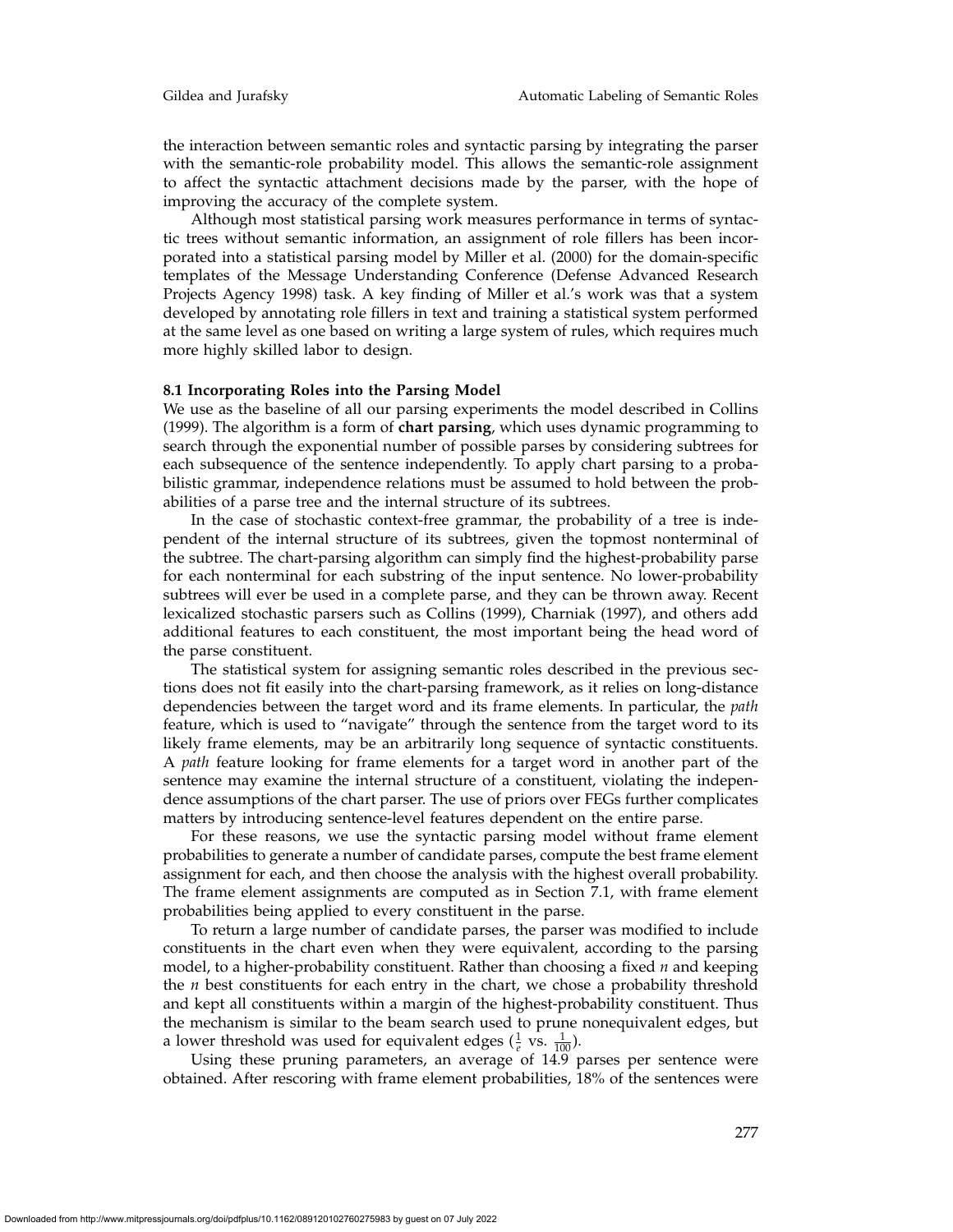Results on rescoring parser output.

| Method                | <b>Frame</b><br><b>Element Precision</b> | Frame<br>Element Recall Precision Recall | Labeled | Labeled |
|-----------------------|------------------------------------------|------------------------------------------|---------|---------|
| Single-best parse     | 74.0                                     | 70.1                                     | 64.6    | 61.2    |
| Rescoring parses 73.8 |                                          | 70.7                                     | 64.6    | 61.9    |

assigned a parse different from the original best parse. Nevertheless, the impact on identification of frame elements was small; results are shown in Table 16. The results show a slight, but not statistically significant, increase in recall of frame elements. One possible reason that the improvement is not greater is the relatively small number of parses per sentence available for rescoring. Unfortunately, the parsing algorithm used to generate *n*-best parses is inefficient, and generating large numbers of parses seems to be computationally intractable. In theory, the complexity of *n*-best variations of the Viterbi chart-parsing algorithm is quadratic in *n*. One can simply expand the dynamic programming chart to have *n* slots for the best solutions to each subproblem, rather than one. As our grammar forms new constituents from pairs of smaller constituents (that is, it internally uses a binarized grammar), for each pair of constituents considered in a single-best parser, up to  $n^2$  pairs would be present in the *n*-best variant. The beam search used by modern parsers, however, makes the analysis more complex. Lexicalization of parse constituents dramatically increases the number of categories that must be stored in the chart, and efficient parsing requires that constituents below a particular probability threshold be dropped from further consideration. In practice, returning a larger number of parses with our algorithm seems to require increasing the pruning beam size to a degree that makes run times prohibitive.

In addition to the robustness of even relatively simple parsing models, one explanation for the modest improvement may be the fact that even our integrated system includes semantic information for only one word in the sentence. As the coverage of our frame descriptions increases, it may be possible to do better and to model the interactions between the frames invoked by a text.

### **9. Generalizing to Unseen Predicates**

Most of the statistics used in the system as described above are conditioned on the target word, or predicate, for which semantic roles are being identified. This limits the applicability of the system to words for which training data are available. In Section 6, we attempted to generalize across fillers for the roles of a single predicate. In this section, we turn to the related but somewhat more difficult question of generalizing from seen to unseen predicates.

Many ways of attempting this generalization are possible, but the simplest is provided by the frame-semantic information of the FrameNet database. We can use data from target words in the same frame to predict behavior for an unseen word, or, if no data are available for the frame in question, we can use data from the same broad semantic domain into which the frames are grouped.

### **9.1 Thematic Roles**

To investigate the degree to which our system is dependent on the set of semantic roles used, we performed experiments using abstract, general semantic roles such as

278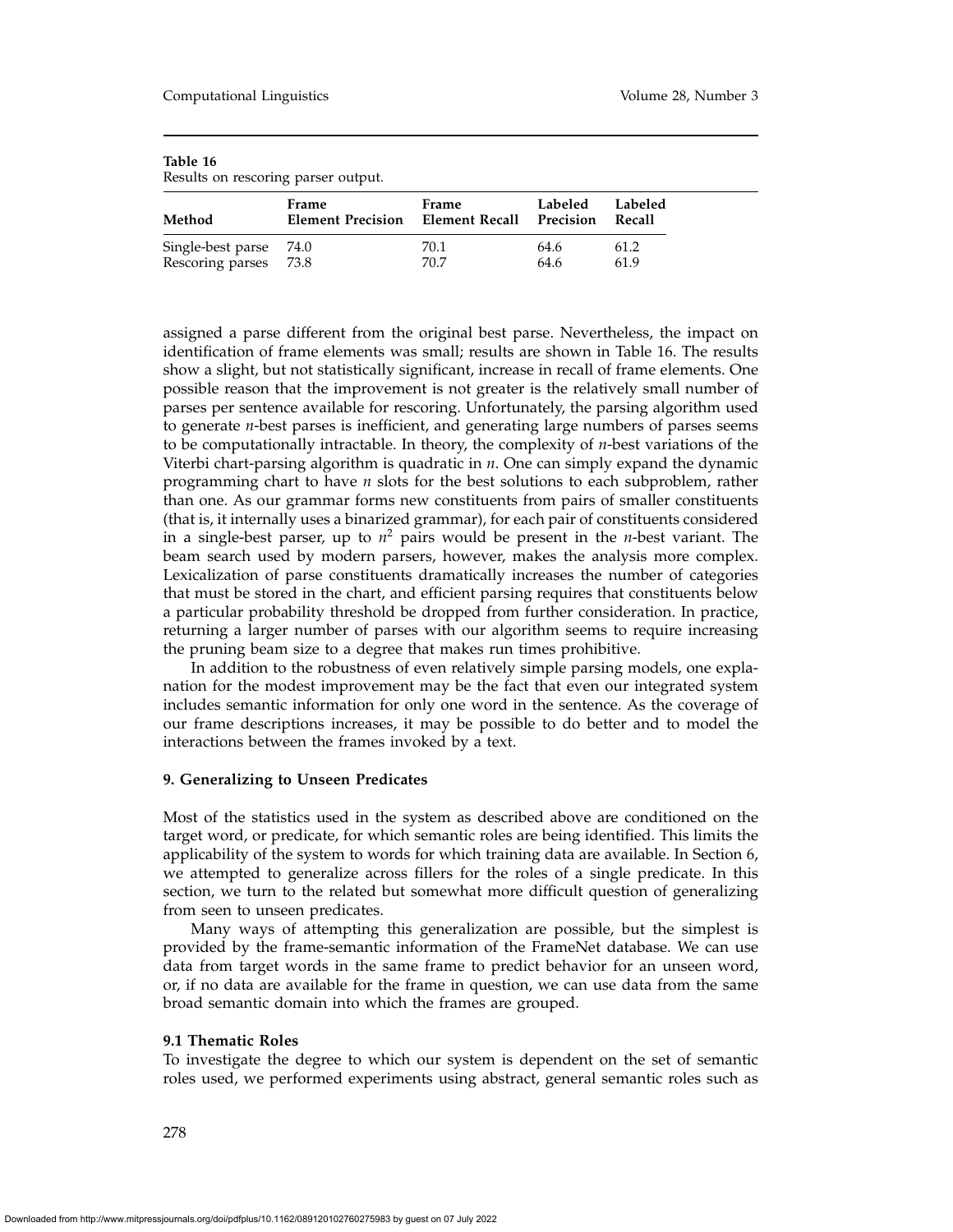Agent, Patient, and Goal. Such roles were proposed in theories of linking such as Fillmore (1968) and Jackendoff (1972) to explain the syntactic realization of semantic arguments. This level of roles, often called **thematic roles**, was seen as useful for expressing generalizations such as "If a sentence has an AGENT, the AGENT will occupy the subject position." Such correlations might enable a statistical system to generalize from one semantic domain to another.

Recent work on linguistic theories of linking has attempted to explain syntactic realization in terms of the fundamentals of verbs' meaning (see Levin and Rappaport Hovav [1996] for a survey of a number of theories). Although such an explanation is desirable, our goal is more modest: an automatic procedure for identifying semantic roles in text. We aim to use abstract roles as a means of generalizing from limited training data in various semantic domains. We see this effort as consistent with various theoretical accounts of the underlying mechanisms of argument linking, since the various theories all postulate some sort of generalization between the roles of specific predicates.

To this end, we developed a correspondence from frame-specific roles to a set of abstract thematic roles. For each frame, an abstract thematic role was assigned to each frame element in the frame's definition. Since there is no canonical set of abstract semantic roles, we decided upon the list shown in Table 17. We are interested in adjuncts as well as arguments, leading to roles such as Degree not found in many theories of verb-argument linking. The difficulty of fitting many relations into standard categories such as AGENT and PATIENT led us to include other roles such as TOPIC. In all, we used 18 roles, a somewhat richer set than is often used, but still much more restricted than the frame-specific roles. Even with this enriched set, not all framespecific roles fit neatly into one category.

An experiment was performed replacing each role tag in the training and test data with the corresponding thematic role and training the system as described above on the new dataset. Results were roughly comparable for the two types of semantic roles: overall performance was 82.1% for thematic roles, compared to 80.4% for framespecific roles. This reflects the fact that most frames had a one-to-one mapping from frame-specific to abstract roles, so the tasks were largely equivalent. We expect abstract roles to be most useful when one is generalizing to predicates and frames not found in the training data, the topic of the following sections.

One interesting consequence of using abstract roles is that they allow us to compare more easily the system's performance on different roles because of the smaller number of categories. This breakdown is shown in Table 18. Results are given for two systems: the first assumes that the frame element boundaries are known and the second finds them automatically. The second system, which is described in Section 7.1, corresponds to the rightmost two columns in Table 18. The "Labeled Recall" column shows how often the frame element is correctly identified, whereas the "Unlabeled Recall" column shows how often a constituent with the given role is correctly identified as being a frame element, even if it is labeled with the wrong role.

EXPERIENCER and AGENT, two similar roles generally found as the subject for complementary sets of verbs, are the roles that are correctly identified the most often. The "Unlabeled Recall" column shows that these roles are easy to find in the sentence, as a predicate's subject is almost always a frame element, and the "Known Boundaries" column shows that they are also not often confused with other roles when it is known that they are frame elements. The two most difficult roles in terms of unlabeled recall, MANNER and DEGREE, are typically realized by adverbs or prepositional phrases and considered adjuncts. It is interesting to note that these are considered in FrameNet to be *general* frame elements that can be used in any frame.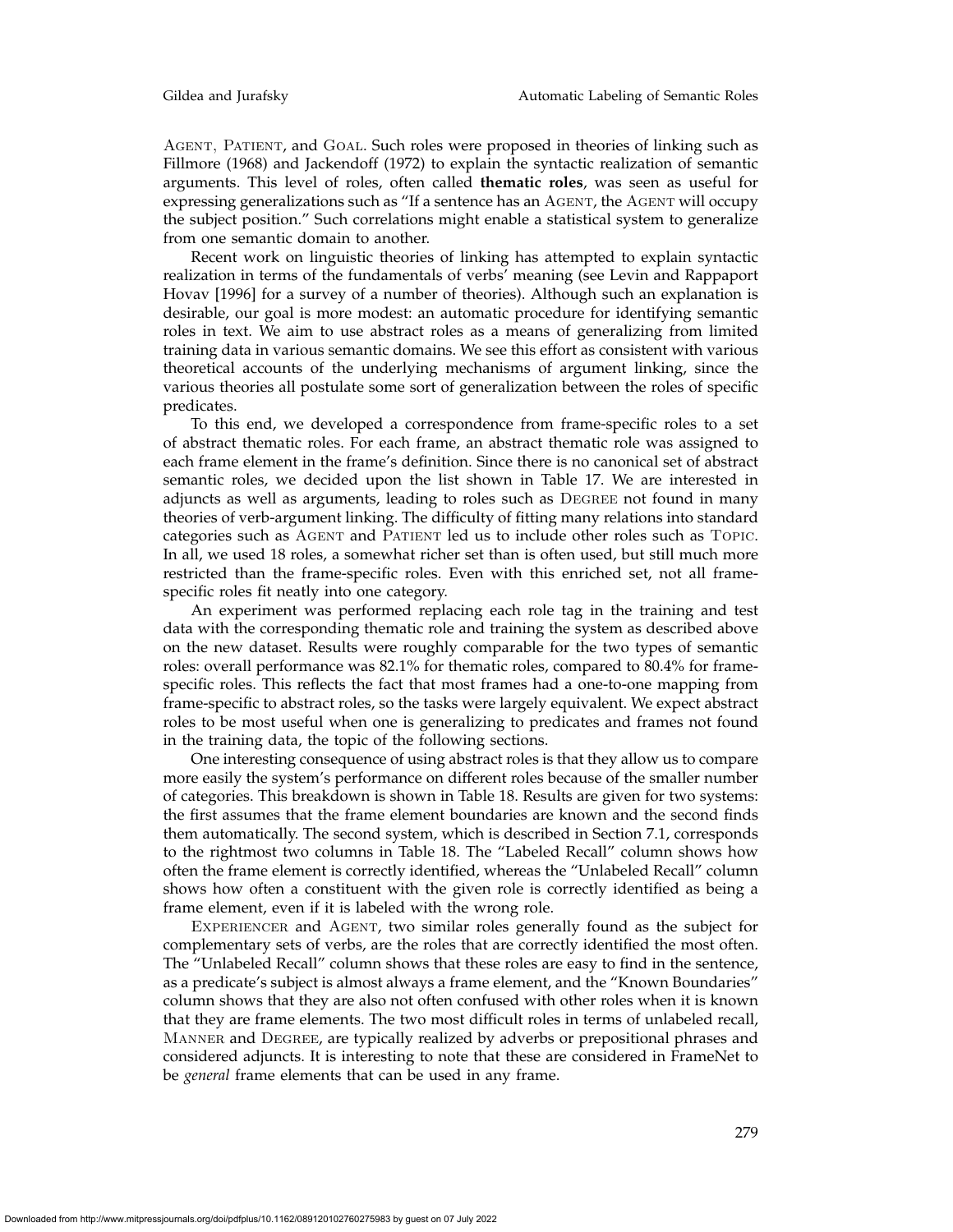Abstract semantic roles, with representative examples from the FrameNet corpus.

| Role               | Example                                                                                                                                                                |
|--------------------|------------------------------------------------------------------------------------------------------------------------------------------------------------------------|
| <b>AGENT</b>       | <b>Henry</b> <i>pushed</i> the door open and went in.                                                                                                                  |
| <b>CAUSE</b>       | Jeez, that <i>amazes</i> me as well as riles me.                                                                                                                       |
| DEGREE             | I rather deplore the recent manifestation of Pop; it doesn't seem to me to<br>have the intellectual force of the art of the Sixties.                                   |
| <b>EXPERIENCER</b> | It may even have been that John anticipating his imminent doom ratified<br>some such arrangement perhaps in the ceremony at the Jordan.                                |
| FORCE              | If this is the case can it be <i>substantiated</i> by evidence from the history of                                                                                     |
|                    | developed societies?                                                                                                                                                   |
| GOAL               | Distant across the river the towers of the castle rose against the sky strad-<br>dling the only land approach into Shrewsbury.                                         |
| <b>INSTRUMENT</b>  | In the children with colonic contractions fasting motility did not differentiate<br>children with and without constipation.                                            |
| LOCATION           | These fleshy appendages are used to detect and <i>taste</i> food <b>amongst the</b><br>weed and debris on the bottom of a river.                                       |
| <b>MANNER</b>      | His brow arched delicately.                                                                                                                                            |
| <b>NULL</b>        | Yet while she had no intention of surrendering her home, it would be foolish<br>to let the atmosphere between them become too acrimonious.                             |
| <b>PATH</b>        | The dung-collector <i>ambled</i> slowly over, one eye on Sir John.                                                                                                     |
| PATIENT            | As soon as a character lays a hand on this item, the skeletal Cleric grips it<br>more tightly.                                                                         |
| PERCEPT            | What is <i>apparent</i> is that this manual is aimed at the non-specialist techni-<br>cian, possibly an embalmer who has good knowledge of some medical<br>procedures. |
| PROPOSITION        | It says that rotation of partners does not <i>demonstrate</i> independence.                                                                                            |
| <b>RESULT</b>      | All the arrangements for stay-behind agents in north-west Europe collapsed,<br>but Dansey was able to <i>charm</i> most of the governments in exile in London          |
|                    | into recruiting spies.                                                                                                                                                 |
| <b>SOURCE</b>      | He heard the sound of liquid slurping in a metal container as Farrell ap-<br><i>proached</i> him from behind.                                                          |
| <b>STATE</b>       | Rex spied out Sam Maggott hollering at all and sundry and making good<br>use of his over-sized red gingham handkerchief.                                               |
| TOPIC              | He said, "We would urge people to be aware and be <i>alert</i> with fireworks<br>because your fun might be someone else's tragedy."                                    |

This section has shown that our system can use roles defined at a more abstract level than the corpus's frame-level roles and in fact that when we are looking at a single predicate, the choice has little effect. In the following sections, we attempt to use the abstract roles to generalize the behavior of semantically related predicates.

### **9.2 Unseen Predicates**

We will present results at different, successively broader levels of generalization, making use of the categorization of FrameNet predicates into frames and more general semantic domains. We first turn to using data from the appropriate frame when no data for the target word are available.

Table 19 shows results for various probability distributions using a division of training and test data constructed such that no target words are in common. Every tenth target word was included in the test set. The amount of training data available for each frame varied, from just one target word in some cases to 167 target words in the "perception/noise" frame. The training set contained a total of 75,919 frame elements and the test set 7,801 frame elements.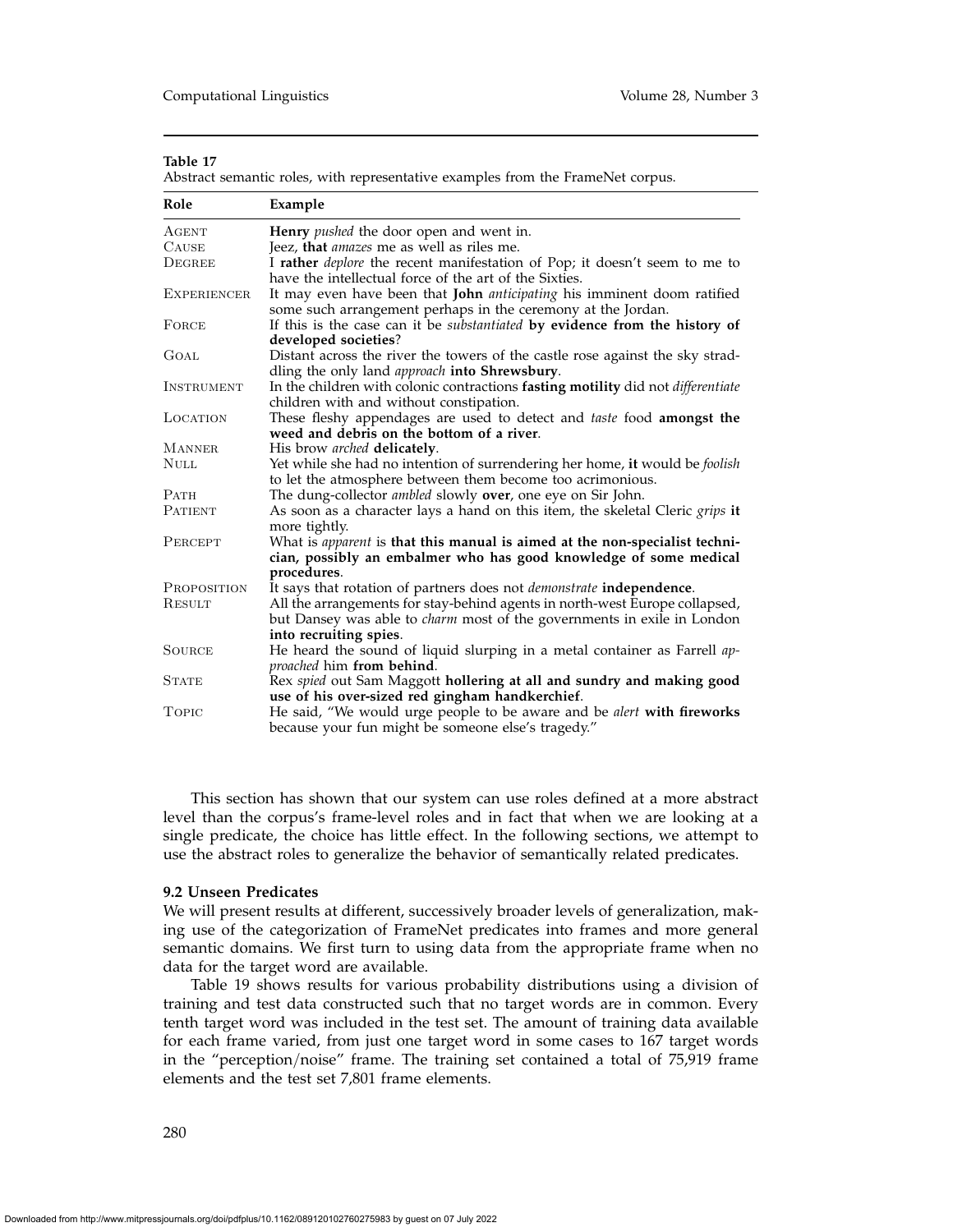Performance broken down by abstract role. The third column represents accuracy when frame element boundaries are given to the system, and the fourth and fifth columns reflect finding the boundaries automatically. Unlabeled recall includes cases that were identified as a frame element but given the wrong role.

|             | <b>Known Boundaries</b><br>Unknown Boundaries |           |      |                                 |
|-------------|-----------------------------------------------|-----------|------|---------------------------------|
| Role        | Number                                        | % Correct |      | Labeled Recall Unlabeled Recall |
| Agent       | 2401                                          | 92.8      | 76.7 | 80.7                            |
| Experiencer | 333                                           | 91.0      | 78.7 | 83.5                            |
| Source      | 503                                           | 87.3      | 67.4 | 74.2                            |
| Proposition | 186                                           | 86.6      | 56.5 | 64.5                            |
| State       | 71                                            | 85.9      | 53.5 | 62.0                            |
| Patient     | 1161                                          | 83.3      | 63.1 | 69.1                            |
| Topic       | 244                                           | 82.4      | 64.3 | 72.1                            |
| Goal        | 694                                           | 82.1      | 60.2 | 69.6                            |
| Cause       | 424                                           | 76.2      | 61.6 | 73.8                            |
| Path        | 637                                           | 75.0      | 63.1 | 63.4                            |
| Manner      | 494                                           | 70.4      | 48.6 | 59.7                            |
| Percept     | 103                                           | 68.0      | 51.5 | 65.1                            |
| Degree      | 61                                            | 67.2      | 50.8 | 60.7                            |
| Null        | 55                                            | 65.5      | 70.9 | 85.5                            |
| Result      | 40                                            | 65.0      | 55.0 | 70.0                            |
| Location    | 275                                           | 63.3      | 47.6 | 63.6                            |
| Force       | 49                                            | 59.2      | 40.8 | 63.3                            |
| Instrument  | 30                                            | 43.3      | 30.0 | 73.3                            |
| (other)     | 406                                           | 57.9      | 40.9 | 63.1                            |
| Total       | 8167                                          | 82.1      | 63.6 | 72.1                            |

# **Table 19**

Cross-frame performance of various distributions. *f* represents the FrameNet semantic frame.

| <b>Distribution</b>           | Coverage | Accuracy | Performance |
|-------------------------------|----------|----------|-------------|
| P(r   path)                   | 95.3%    | 44.5%    | 42.4%       |
| P(r   path, f)                | 87.4     | 68.7     | 60.1        |
| P(r h)                        | 91.7     | 54.3     | 49.8        |
| P(r h,f)                      | 74.1     | 81.3     | 60.3        |
| P(r   pt, position, voice)    | 100.0    | 43.9     | 43.9        |
| P(r   pt, position, voice, f) | 98.7     | 68.3     | 67.4        |

The results show a familiar trade-off between coverage and accuracy. Conditioning both the head word and path features on the frame reduces coverage but improves accuracy. A linear interpolation,

$$
\lambda_1 P(r \mid path, f) + \lambda_2 P(r \mid h, f) + \lambda_3 P(r \mid pt, position, voice, f)
$$

achieved 79.4% performance on the test set, significantly better than any of the individual distributions and approaching the result of 82.1% for the original system, using target-specific statistics and thematic roles. This result indicates that predicates in the same frame behave similarly in terms of their argument structure, a finding generally consistent with theories of linking that claim that the syntactic realization of verb arguments can be predicted from their semantics. We would expect verbs in the same frame to be semantically similar and to have the same patterns of argument structure. The relatively high performance of frame-level statistics indicates that the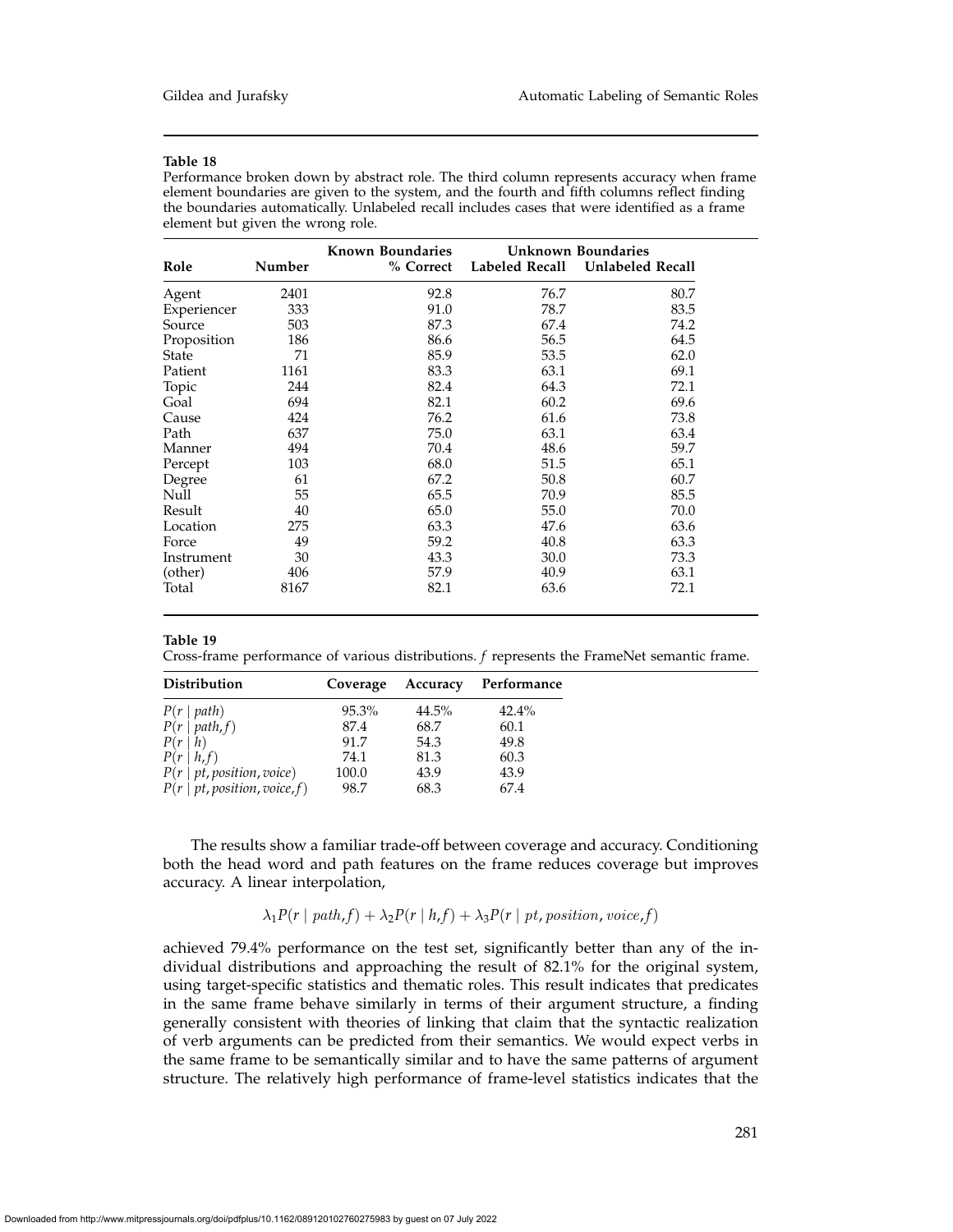Cross-frame performance of various distributions. *d* represents the FrameNet semantic domain.

| Distribution   | Coverage | Accuracy           | Performance |
|----------------|----------|--------------------|-------------|
| P(r   path)    | 96.2%    | 41.2%              | 39.7%       |
| P(r   path, d) | 85.7     | 42.7               | 36.6        |
| P(r h)         | 91.0     | 44.7               | 40.6        |
| P(r   h, d)    | 75.2     | 54.3               | 40.9        |
| P(r   d)       | 95.1     | 29.9               | 28.4        |
| P(r)           | 100.0    | 28.7               | 28.7        |
| P(r h, d)      |          | P(r   pt, path, d) |             |
|                |          |                    |             |
|                |          |                    |             |

 $P(r | d)$ **Figure 13** Minimal lattice for cross-frame generalization.

frames defined by FrameNet are fine-grained enough to capture the relevant semantic similarities.

This result is encouraging in that it indicates that a relatively small amount of data can be annotated for a few words in a semantic frame and used to train a system that can then bootstrap to a larger number of predicates.

#### **9.3 Unseen Frames**

More difficult than the question of unseen predicates in a known frame are frames for which no training data are present. The 67 frames in the current data set cover only a fraction of the English language, and the high cost of annotation makes it difficult to expand the data set to cover all semantic domains. The FrameNet project is defining additional frames and annotating data to expand the scope of the database. The question of how many frames exist, however, remains unanswered for the time being; a full account of frame semantics is expected to include multiple frames being invoked by many words, as well as an inheritance hierarchy of frames and a more detailed representation of each frame's meaning.

In this section, we examine the FrameNet data by holding out an entire frame for testing and using other frames from the same general semantic domain for training. Recall from Figure 1 that domains like Communication include frames like Conversation, Questioning, and Statement. Because of the variation in difficulty between different frames and the dependence of the results on which frames are held out for testing, we used a jackknifing methodology. Each frame was used in turn as test data, with all other frames used as training data. The results in Table 20 show average results over the entire data set.

Combining the distributions gives a system based on the (very restricted) backoff lattice of Figure 13. This system achieves performance of 51.0%, compared to 82.1% for the original system and 79.4% for the within-frame generalization task. The results show that generalizing across frames, even within a domain, is more difficult than generalizing across target words within a frame. There are several factors that may account for this: the FrameNet domains were intended primarily as a way of organizing the project, and their semantics have not been formalized. Thus, it may not be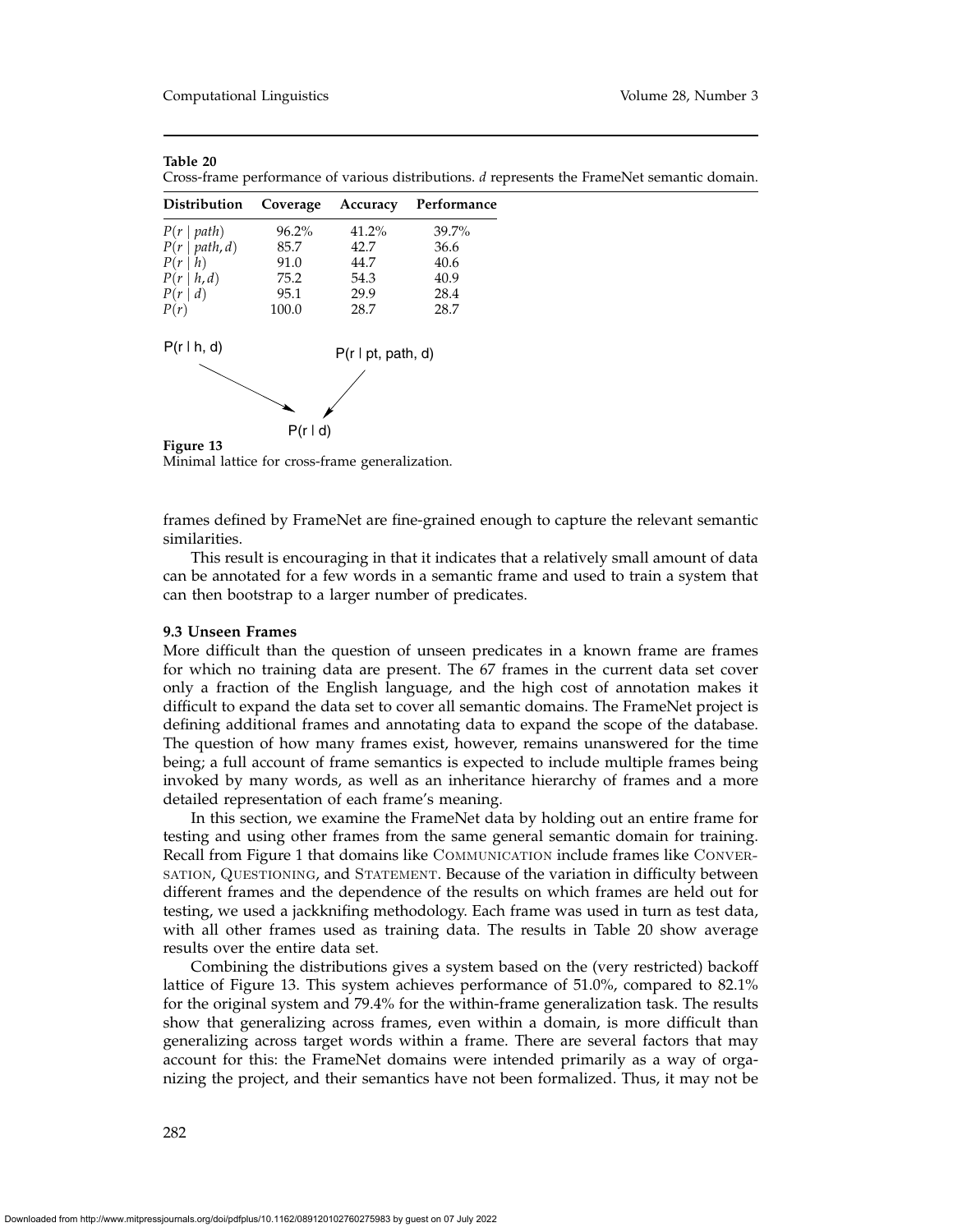| Table 21                                           |
|----------------------------------------------------|
| Cross-domain performance of various distributions. |
|                                                    |

| Distribution Coverage Accuracy Performance |          |       |       |  |
|--------------------------------------------|----------|-------|-------|--|
| P(r   path)                                | $96.5\%$ | 35.3% | 33.4% |  |
| $\frac{P(r \mid h)}{P(r)}$                 | 88.8     | 36.0  | 31.9  |  |
|                                            | 100.0    | 28.7  | 28.7  |  |

surprising that they do not correspond to significant generalizations about argument structure. The domains are fairly broad, as indicated by the fact that always choosing the most common role for a given domain (the baseline for cross-frame, within-domain generalization, given as  $P(r | d)$  in Table 20, classifies 28.4% of frame elements correctly) does not do better than the cross-domain baseline of always choosing the most common role from the entire database regardless of domain  $(P(r))$  in Table 20, which yields 28.7% correct). This contrasts with a 40.9% baseline for  $P(r | t)$ , that is, always choosing the most common role for a particular target word (Table 5, last line). Domain information does not seem to help a great deal, given no information about the frame.

Furthermore, the cross-frame experiments here are dependent on the mapping of frame-level roles to abstract thematic roles. This mapping was done at the frame level; that is, FrameNet roles with the same label in two different frames may be translated into two different thematic roles, but all target words in the same frame make use of the same mapping. The mapping of roles within a frame is generally one to one, and therefore the choice of mapping has little effect when using statistics conditioned on the target word and on the frame, as in the previous section. When we are attempting to generalize between frames, the mapping determines which roles from the training frame are used to calculate probabilities for the roles in the test frames, and the choice of mapping is much more significant. The mapping used is necessarily somewhat arbitrary.

It is interesting to note that the path feature performs better when not conditioned on the domain. The head word, however, seems to be more domain-specific: although coverage declines when the context is restricted to the semantic domain, accuracy improves. This seems to indicate that the identity of certain role fillers is domainspecific, but that the syntax/semantics correspondence captured by the path feature is more general, as predicted by theories of syntactic linking.

### **9.4 Unseen Domains**

As general as they are, the semantic domains of the current FrameNet database cover only a small portion of the language. The domains are defined at the level of, for example, COMMUNICATION and EMOTION; a list of the 12 domains in our corpus is given in Table 1. Whether generalization is possible across domains is an important question for a general language-understanding system.

For these experiments, a jackknifing protocol similar to that of the previous section was used, this time holding out one entire domain at a time and using all the others as training material. Results for the path and head word feature are shown in Table 21. The distributions  $P(r | path)$ ,  $P(r | h)$ , and  $P(r)$  of Table 21 also appeared in Table 20; the difference between the experiments is only in the division of training and test sets.

A linear interpolation,  $\lambda_1 P(r \mid path) + \lambda_2 P(r \mid h)$ , classifies 39.8% of frame elements correctly. This is no better than our result of 40.9% (Table 3) for always choosing a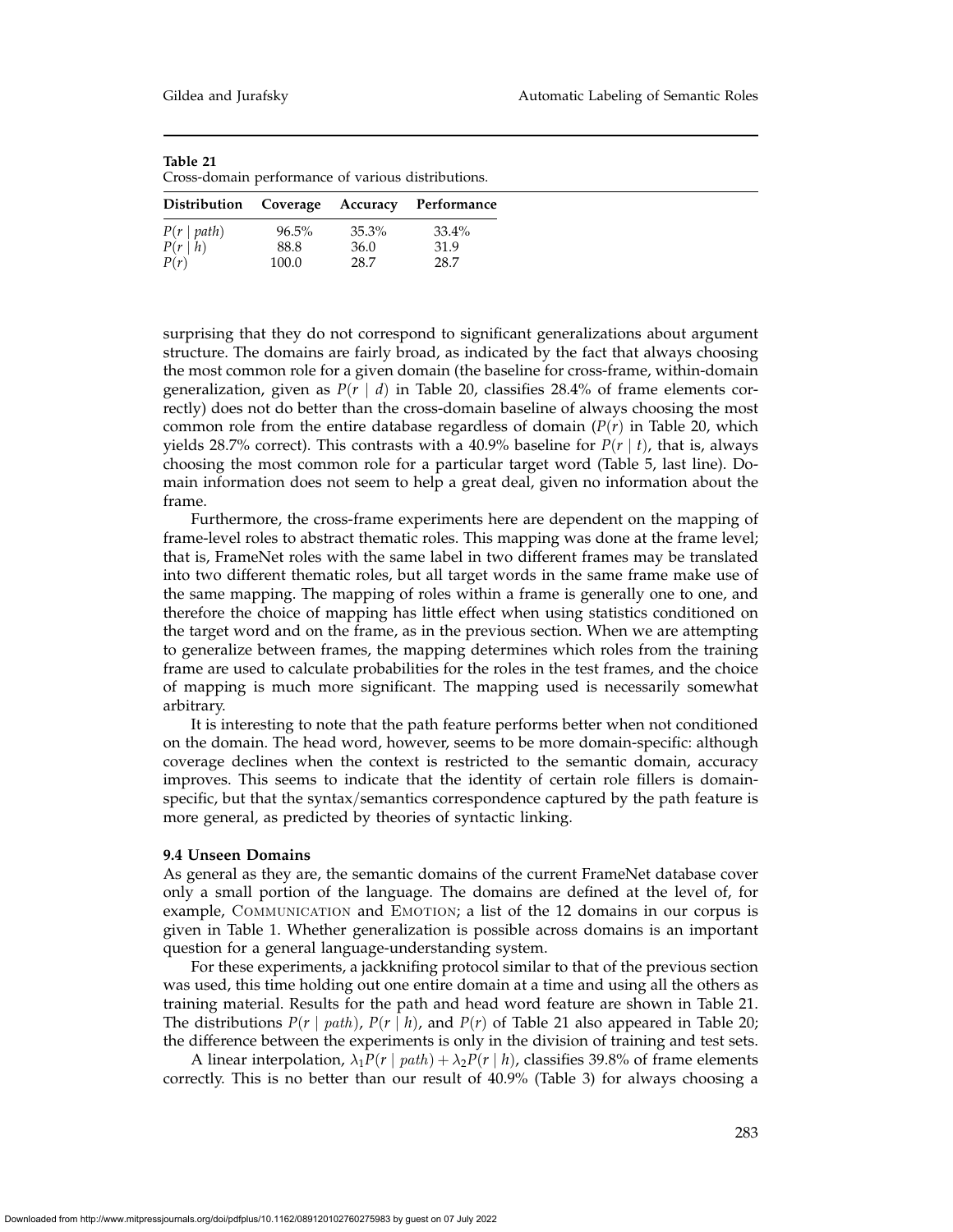predicate's most frequent role; however, the cross-domain system does not have role frequencies for the test predicates.

### **9.5 Discussion**

As one might expect, as we make successively broader generalizations to semantically more distant predicates, performance degrades. Our results indicate that frame semantics give us a level at which generalizations relevant to argument linking can be made. Our results for unseen predicates within the same frame are encouraging, indicating that the predicates are semantically similar in ways that result in similar argument structure, as the semantically based theories of linking advocated by Levin (1993) and Levin and Rappaport Hovav (1996) would predict. We hope that corpus-based systems such as ours can provide a way of testing and elaborating such theories in the future. We believe that some level of skeletal representation of the relevant aspects of a word's meaning, along the lines of Kipper et al. (2000) and of the frame hierarchy being developed by the FrameNet project, could be used in the future to help a statistical system generalize from similar words for which training data are available.

#### **10. Conclusion**

Our system is able to label semantic roles automatically with fairly high accuracy, indicating promise for applications in various natural language tasks. Semantic roles do not seem to be simple functions of a sentence's syntactic tree structure, and lexical statistics were found to be extremely valuable, as has been the case in other natural language processing applications. Although lexical statistics are quite accurate on the data covered by observations in the training set, the sparsity of their coverage led us to introduce semantically motivated knowledge sources, which in turn allowed us to compare automatically derived and hand-built semantic resources. Various methods of extending the coverage of lexical statistics indicated that the broader coverage of automatic clustering outweighed its imprecision. Carefully choosing sentence-level features for representing alternations in verb argument structure allowed us to introduce dependencies between frame element decisions within a sentence without adding too much complexity to the system. Integrating semantic interpretation and syntactic parsing yielded only the slightest gain, showing that although probabilistic models allow easy integration of modules, the gain over an unintegrated system may not be large because of the robustness of even simple probabilistic systems.

Many aspects of our system are still quite preliminary. For example, our system currently assumes knowledge of the correct frame type for the target word to determine the semantic roles of its arguments. A more complete semantic analysis system would thus require a module for frame disambiguation. It is not clear how difficult this problem is and how much it overlaps with the general problem of word-sense disambiguation.

Much else remains to be done to apply the system described here to the interpretation of general text. One technique for dealing with the sparseness of lexical statistics would be the combination of FrameNet data with named-entity systems for recognizing times, dates, and locations, the effort that has gone into recognizing these items, typically used as adjuncts, should complement the FrameNet data, which is more focused on arguments. Generalization to predicates for which no annotated data are available may be possible using other lexical resources or automatic clustering of predicates. Automatically learning generalizations about the semantics and syntactic behavior of predicates is an exciting problem for the years to come.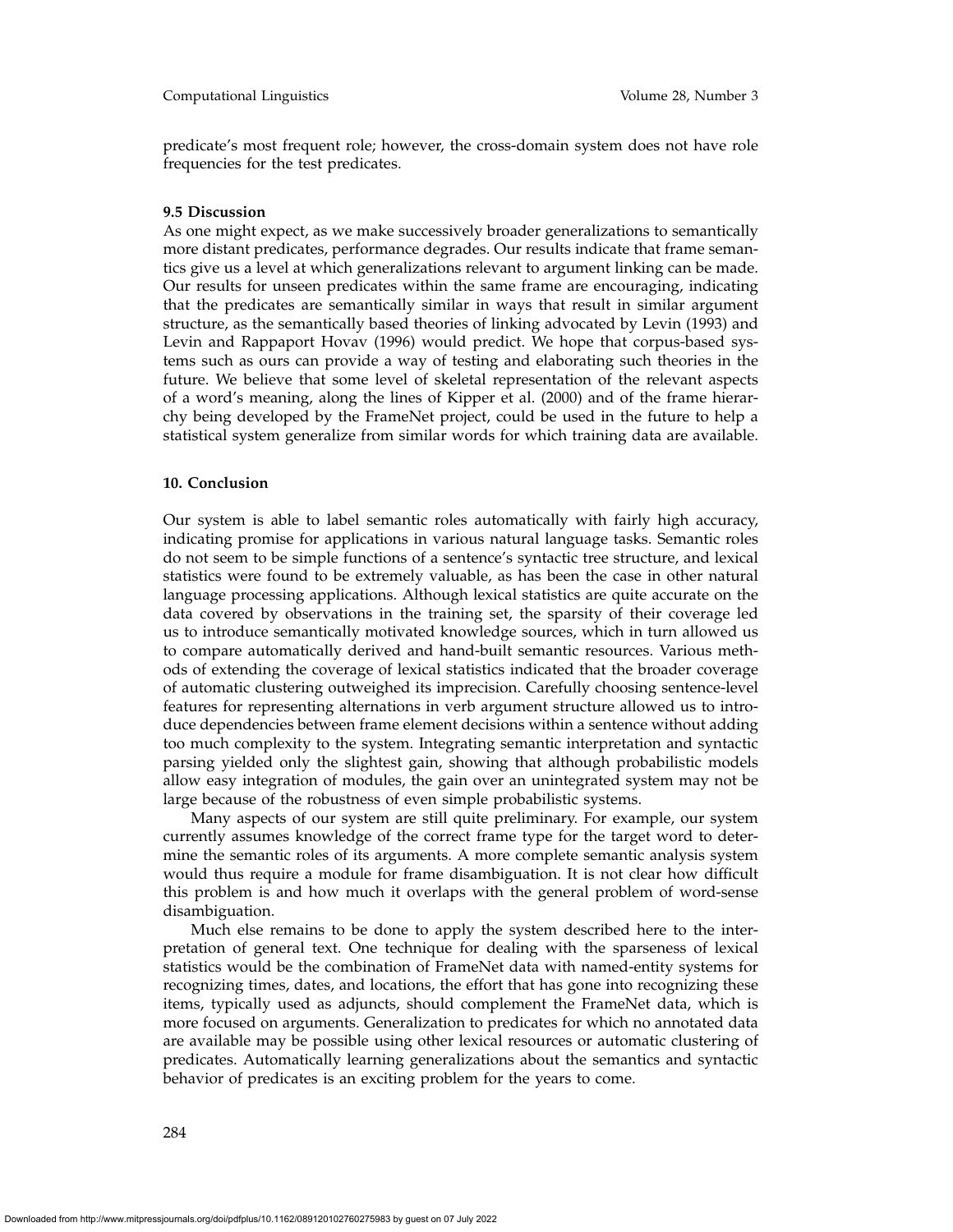# **Appendix**

### **Table 22**

Penn Treebank part-of-speech tags (including punctuation).

| Tag           | Description                        | Example                     | Tag               | Description           | Example         |
|---------------|------------------------------------|-----------------------------|-------------------|-----------------------|-----------------|
| <sub>CC</sub> | Coordin. Conjunction               | and, but, or                | SYM               | Symbol                | $+$ ,%, &       |
| CD            | Cardinal number<br>one, two, three |                             | TO                | "to"                  | to              |
| DT            | Determiner<br>a, the               |                             | UH                | Interjection          | ah, oops        |
| EX            | Existential 'there'                | there                       | VB                | Verb, base form       | eat             |
| FW            | Foreign word                       | mea culpa                   | <b>VBD</b>        | Verb, past tense      | ate             |
| IN            | Preposition/sub-conj               | of, in, by                  | VBG               | Verb, gerund          | eating          |
| JJ            | Adjective                          | yellow                      | VBN               | Verb, past participle | eaten           |
| JJR           | Adj., comparative                  | bigger                      | VBP               | Verb, non-3sg pres    | eat             |
| JJS           | Adj., superlative                  | wildest                     | VBZ               | Verb, 3sg pres        | eats            |
| LS            | List item marker                   | 1, 2, One                   | <b>WDT</b>        | Wh-determiner         | which, that     |
| MD            | Modal                              | can, should                 | WP                | Wh-pronoun            | what, who       |
| <b>NN</b>     | Noun, sing. or mass                | llama                       | WP\$              | Possessive wh-        | whose           |
| <b>NNS</b>    | Noun, plural                       | llamas                      | WRB               | Wh-adverb             | how, where      |
| <b>NNP</b>    | Proper noun, singular              | IBM                         | \$                | Dollar sign           | \$              |
| <b>NNPS</b>   | Proper noun, plural                | Carolinas                   | #                 | Pound sign            | #               |
| PDT           | Predeterminer                      | all, both                   | $\prime\prime$    | Left quote            | $('$ or $'')$   |
| <b>POS</b>    | Possessive ending                  | $\mathcal{L}_{\mathcal{S}}$ | $^{\prime\prime}$ | Right quote           | $('$ or $'')$   |
| PRP           | Personal pronoun                   | I, you, he                  |                   | Left parenthesis      | (L (3, 3, 3))   |
| PRP\$         | Possessive pronoun                 | your, one's                 |                   | Right parenthesis     | $($ ], ), }, >) |
| RB            | Adverb                             | quickly, never              | $\lambda$         | Comma                 |                 |
| <b>RBR</b>    | Adverb, comparative                | faster                      |                   | Sentence-final punc   | (. 1 ?)         |
| <b>RBS</b>    | Adverb, superlative                | fastest                     |                   | Mid-sentence punc     | $(:;--)$        |
| RP            | Particle                           | up, off                     |                   |                       |                 |

**Table 23**

Penn Treebank constituent (or nonterminal) labels.

| Label       | Description                           |
|-------------|---------------------------------------|
| ADJP        | Adjective Phrase                      |
| ADVP        | Adverb Phrase                         |
| CONJP       | Conjunction Phrase                    |
| FRAG        | Fragment                              |
| <b>INTI</b> | Interjection                          |
| NAC         | Not a constituent                     |
| NP          | Noun Phrase                           |
| NX.         | Head subphrase of complex noun phrase |
| PP          | Prepositional Phrase                  |
| QP          | Quantifier Phrase                     |
| RRC         | Reduced Relative Clause               |
| S           | Simple declarative clause (sentence)  |
| SBAR        | Clause introduced by complementizer   |
| SBARO       | Question introduced by wh-word        |
| SINV        | Inverted declarative sentence         |
| SQ          | Inverted yes/no question              |
| UCP         | Unlike Co-ordinated Phrase            |
| VP          | Verb Phrase                           |
| WHADJP      | <i>Wh</i> -adjective Phrase           |
| WHADVP      | <i>Wh</i> -adverb Phrase              |
| WHNP        | <i>Wh</i> -noun Phrase                |
| WHPP        | <i>Wh-prepositional Phrase</i>        |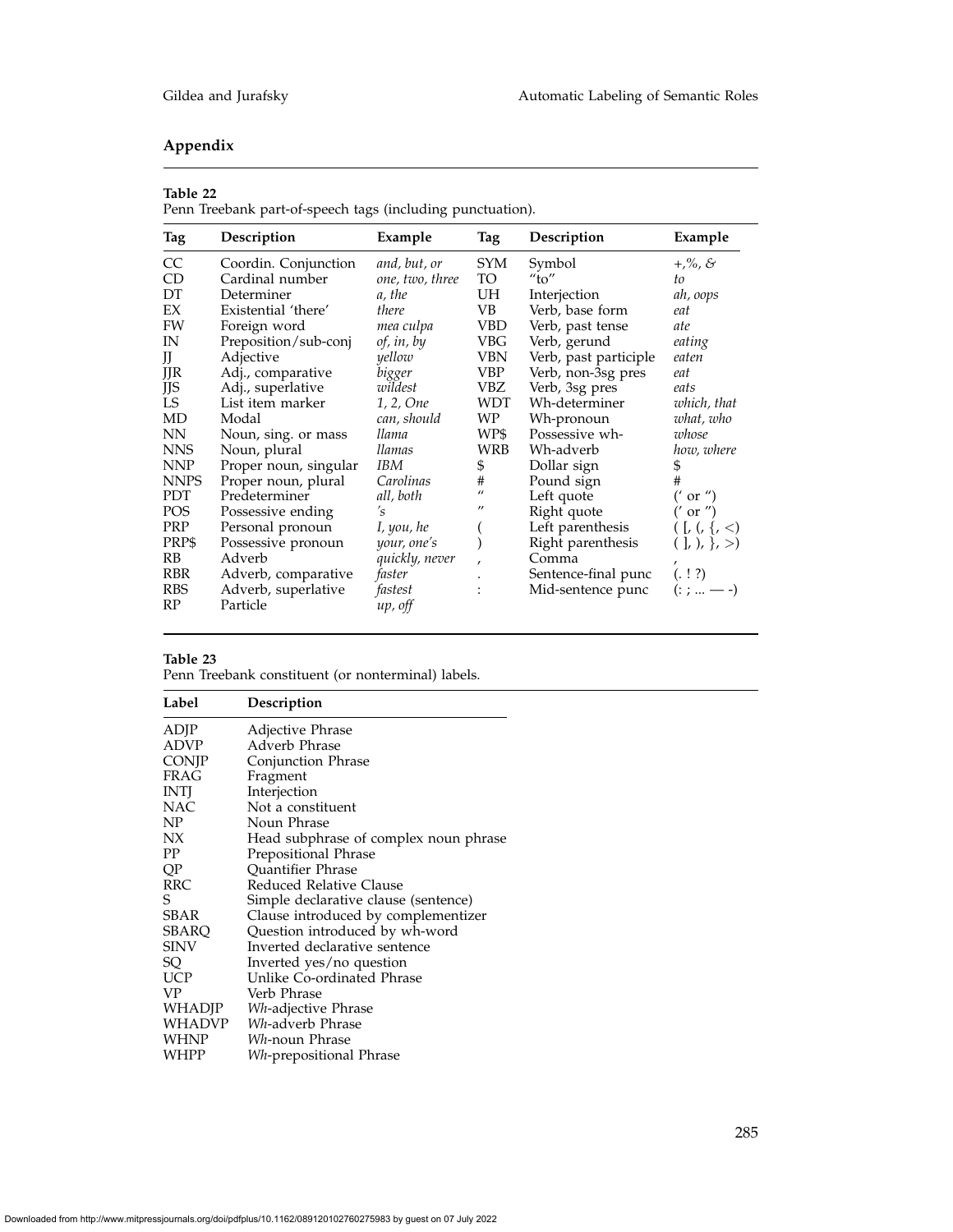#### **Acknowledgments**

We are grateful to Chuck Fillmore, Andreas Stolcke, Jerry Feldman, and three anonymous reviewers for their comments and suggestions, to Collin Baker for his assistance with the FrameNet data, and to Mats Rooth and Sabine Schulte im Walde for making available their parsed corpus. This work was primarily funded by National Science Foundation grant ITR/HCI #0086132 to the FrameNet project.

#### **References**

- Baayen, R. H., R. Piepenbrock, and L. Gulikers. 1995. *The CELEX Lexical Database (Release 2) [CD-ROM]*. Linguistic Data Consortium, University of Pennsylvania [Distributor], Philadelphia, PA.
- Baker, Collin F., Charles J. Fillmore, and John B. Lowe. 1998. "The Berkeley FrameNet project." In *Proceedings of COLING*/*ACL*, pages 86–90, Montreal, Canada.
- Blaheta, Don and Eugene Charniak. 2000. "Assigning function tags to parsed text." In *Proceedings of the First Annual Meeting of the North American Chapter of the ACL (NAACL)*, pages 234–240, Seattle, Washington.
- Carroll, Glenn and Mats Rooth. 1998. "Valence induction with a head-lexicalized PCFG." In *Proceedings of the Third Conference on Empirical Methods in Natural Language Processing (EMNLP 3)*, Granada, Spain.
- Charniak, Eugene. 1997. "Statistical parsing with a context-free grammar and word statistics." In *AAAI-97*, pages 598–603, Menlo Park, August. AAAI Press, Menlo Park, California.
- Collins, Michael. 1997. "Three generative, lexicalised models for statistical parsing." In *Proceedings of the 35th Annual Meeting of the ACL*, pages 16–23, Madrid, Spain.
- Collins, Michael. 1999. Head-Driven Statistical Models for Natural Language Parsing. Ph.D. dissertation, University of Pennsylvania, Philadelphia.
- Dahiya, Yajan Veer. 1995. *Panini as a Linguist: Ideas and Patterns*. Eastern Book Linkers, Delhi, India.
- Defense Advanced Research Projects Agency, editor. 1998. *Proceedings of the Seventh Message Understanding Conference*.
- Dowty, David R. 1991. Thematic proto-roles and argument selection. *Language* 67(3):547–619.
- Fellbaum, Christiane, editor. 1998. *WordNet: An Electronic Lexical Database*. MIT Press, Cambridge, Massachusetts.
- Fillmore, Charles J. 1968. "The case for case." In Emmon W. Bach and Robert T. Harms, editors, *Universals in Linguistic Theory*. Holt, Rinehart & Winston, New York, pages 1–88.
- Fillmore, Charles J. 1971. "Some problems for case grammar." In R. J. O'Brien, editor, *22nd Annual Round Table. Linguistics: Developments of the Sixties—Viewpoints of the Seventies*. Volume 24 of *Monograph Series on Language and Linguistics*. Georgetown University Press, Washington, D.C., pages 35–56.
- Fillmore, Charles J. 1976. "Frame semantics and the nature of language." In *Annals of the New York Academy of Sciences: Conference on the Origin and Development of Language and Speech*, Volume 280, pages 20–32. New York Academy of Sciences, New York.
- Fillmore, Charles J. 1986. "Pragmatically controlled zero anaphora." In *Proceedings of Berkeley Linguistics Society*, pages 95–107, Berkeley, California.
- Fillmore, Charles J. and Collin F. Baker. 2000. "FrameNet: Frame semantics meets the corpus." Poster presentation, 74th Annual Meeting of the Linguistics Society of America.
- Gildea, Daniel and Thomas Hofmann. 1999. "Probabilistic topic analysis for language modeling." In *Eurospeech-99*, pages 2167–2170, Budapest.
- Hearst, Marti. 1999. "Untangling text data mining." In *Proceedings of the 37th Annual Meeting of the ACL*, pages 3–10, College Park, Maryland.
- Hobbs, Jerry R., Douglas Appelt, John Bear, David Israel, Megumi Kameyama, Mark E. Stickel, and Mabry Tyson. 1997. "FASTUS: A cascaded finite-state transducer for extracting information from natural-language text." In Emmanuel Roche and Yves Schabes, editors, *Finite-State Language Processing*. MIT Press, Cambridge, Massachusetts, pages 383–406.
- Hofmann, Thomas and Jan Puzicha. 1998. "Statistical models for co-occurrence data." Memorandum, Massachussetts Institute of Technology Artificial Intelligence Laboratory, Cambridge, Massachusetts.
- Jackendoff, Ray. 1972. *Semantic Interpretation in Generative Grammar*. MIT Press,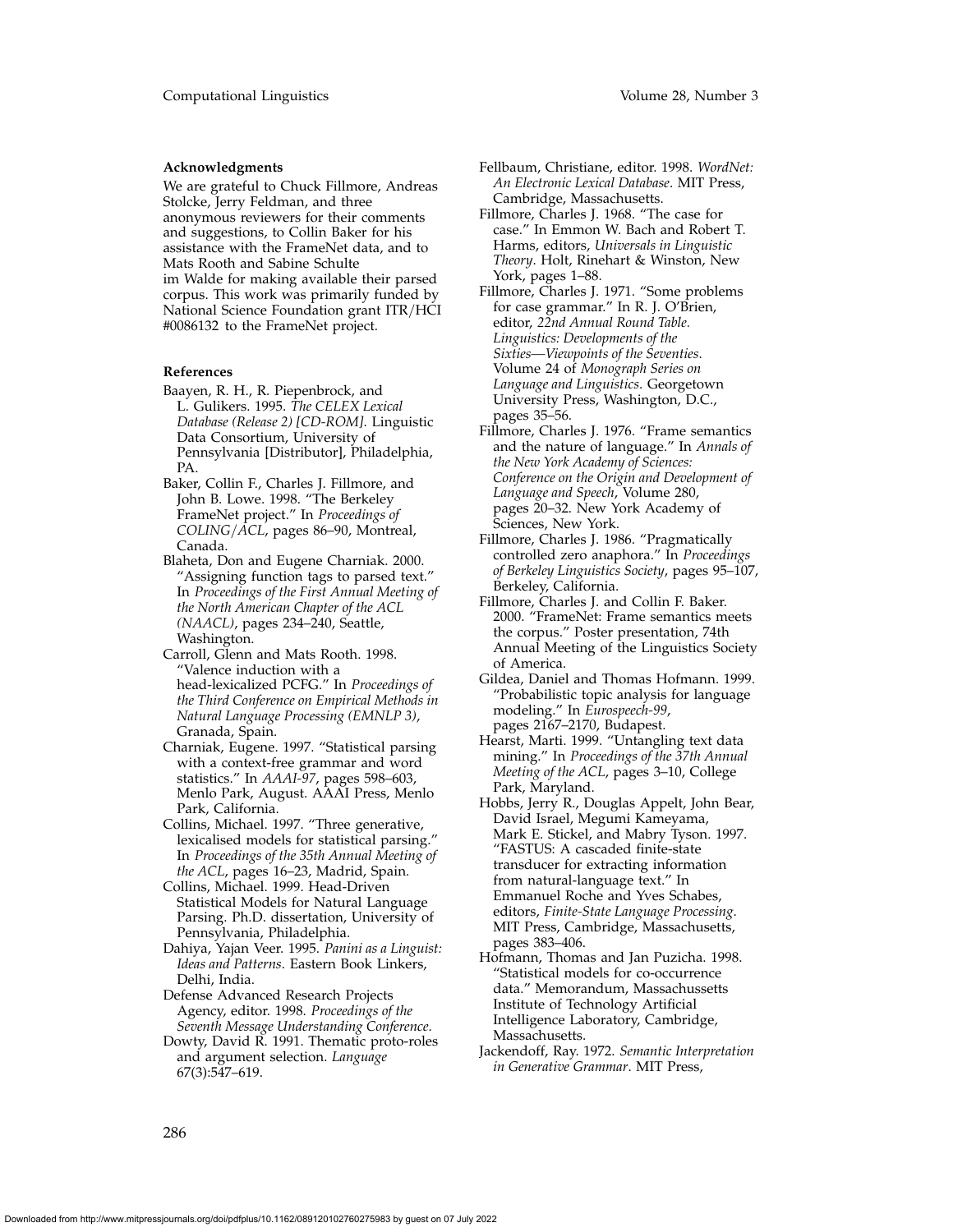Cambridge, Massachusetts.

- Jelinek, Frederick and Robert L. Mercer. 1980. "Interpolated estimation of Markov source parameters from sparse data." In *Proceedings: Workshop on Pattern Recognition in Practice*, pages 381–397. Amsterdam. North Holland.
- Johnson, Christopher R., Charles J. Fillmore, Esther J. Wood, Josef Ruppenhofer, Margaret Urban, Miriam R. L. Petruk, and Collin F. Baker. 2001. The FrameNet project: Tools for lexicon building. Version 0.7. Available at http://www.icsi. berkeley.edu/˜framenet/book.html.

Kipper, Karin, Hoa Trang Dang, William Schuler, and Martha Palmer. 2000. "Building a class-based verb lexicon using TAGs." In *TAG+5 Fifth International Workshop on Tree Adjoining Grammars and Related Formalisms*, Paris, May.

- Lapata, Maria and Chris Brew. 1999. "Using subcategorization to resolve verb class ambiguity." In *Joint SIGDAT Conference on Empirical Methods in NLP and Very Large Corpora*, pages 266–274, College Park, Maryland.
- Levin, Beth. 1993. *English Verb Classes and Alternations: A Preliminary Investigation*. University of Chicago Press, Chicago.

Levin, Beth and Malka Rappaport Hovav. 1996. "From lexical semantics to argument realization." Unpublished manuscript.

- Marcus, Mitchell P., Grace Kim, Mary Ann Marcinkiewicz, Robert MacIntyre, Ann Bies, Mark Ferguson, Karen Katz, and Britta Schasberger. 1994. "The Penn Treebank: Annotating predicate argument structure." In *ARPA Human Language Technology Workshop*, pages 114–119, Plainsboro, New Jersey. Morgan Kaufmann, San Francisco.
- Marcus, Mitchell P., Beatrice Santorini, and Mary Ann Marcinkiewicz. 1993. Building a large annotated corpus of English: The Penn treebank. *Computational Linguistics* 19(2):313–330.

McCarthy, Diana. 2000. "Using semantic preferences to identify verbal participation in role switching alternations." In *Proceedings of the First Annual Meeting of the North American Chapter of the ACL (NAACL)*, pages 256–263, Seattle, Washington.

Miller, Scott, Heidi Fox, Lance Ramshaw, and Ralph Weischedel. 2000. "A novel use of statistical parsing to extract information from text." In *Proceedings of the First Annual Meeting of the North American Chapter of the ACL (NAACL)*, pages 226–233, Seattle, Washington.

- Miller, Scott, David Stallard, Robert Bobrow, and Richard Schwartz. 1996. "A fully statistical approach to natural language interfaces." In *Proceedings of the 34th Annual Meeting of the ACL*, pages 55–61, Santa Cruz, California.
- Misra, Vidya Niwas. 1966. *The Descriptive Technique of Panini*. Mouton, The Hague.
- Pereira, Fernando, Naftali Tishby, and Lillian Lee. 1993. "Distributional clustering of English words." In *Proceedings of the 31st Annual Meeting of the ACL*, pages 183–190, Columbus, Ohio.

Pietra, Stephen Della, Vincent Della Pietra, and John Lafferty. 1997. Inducing features of random fields. *IEEE Transactions on Pattern Analysis and Machine Intelligence* 19(4):380–393.

Pollard, Carl and Ivan A. Sag. 1994. *Head-Driven Phrase Structure Grammar*. University of Chicago Press, Chicago.

- Riloff, Ellen. 1993. Automatically constructing a dictionary for information extraction tasks. In *Proceedings of the 11th National Conference on Artificial Intelligence (AAAI)*, pages 811–816, Washington, D.C.
- Riloff, Ellen and Mark Schmelzenbach. 1998. "An empirical approach to conceptual case frame acquisition." In *Proceedings of the Sixth Workshop on Very Large Corpora*, pages 49–56, Montreal, Canada.
- Rocher, Rosane. 1964. "Agent" et "Objet" chez Panini. *Journal of the American Oriental Society* 84:44–54.
- Rooth, Mats. 1995. "Two-dimensional clusters in grammatical relations." In *AAAI Symposium on Representation and Acquisition of Lexical Knowledge*, Stanford, California.
- Rooth, Mats, Stefan Riezler, Detlef Prescher, Glenn Carroll, and Franz Beil. 1999. "Inducing a semantically annotated lexicon via EM-based clustering." In *Proceedings of the 37th Annual Meeting of the ACL*, pages 104–111, College Park, Maryland.

Schank, Roger C. 1972. Conceptual dependency: A theory of natural language understanding. *Cognitive Psychology* 3:552–631.

- Siegel, Sidney and N. John Castellan, Jr. 1988. *Nonparametric Statistics for the Behavioral Sciences*. 2nd ed. McGraw-Hill, New York.
- Somers, Harold L. 1987. *Valency and Case in Computational Linguistics*. Edinburgh University Press, Edinburgh, Scotland.
- Stallard, David. 2000. "Talk'n'travel: A conversational system for air travel planning." In *Proceedings of the Sixth*